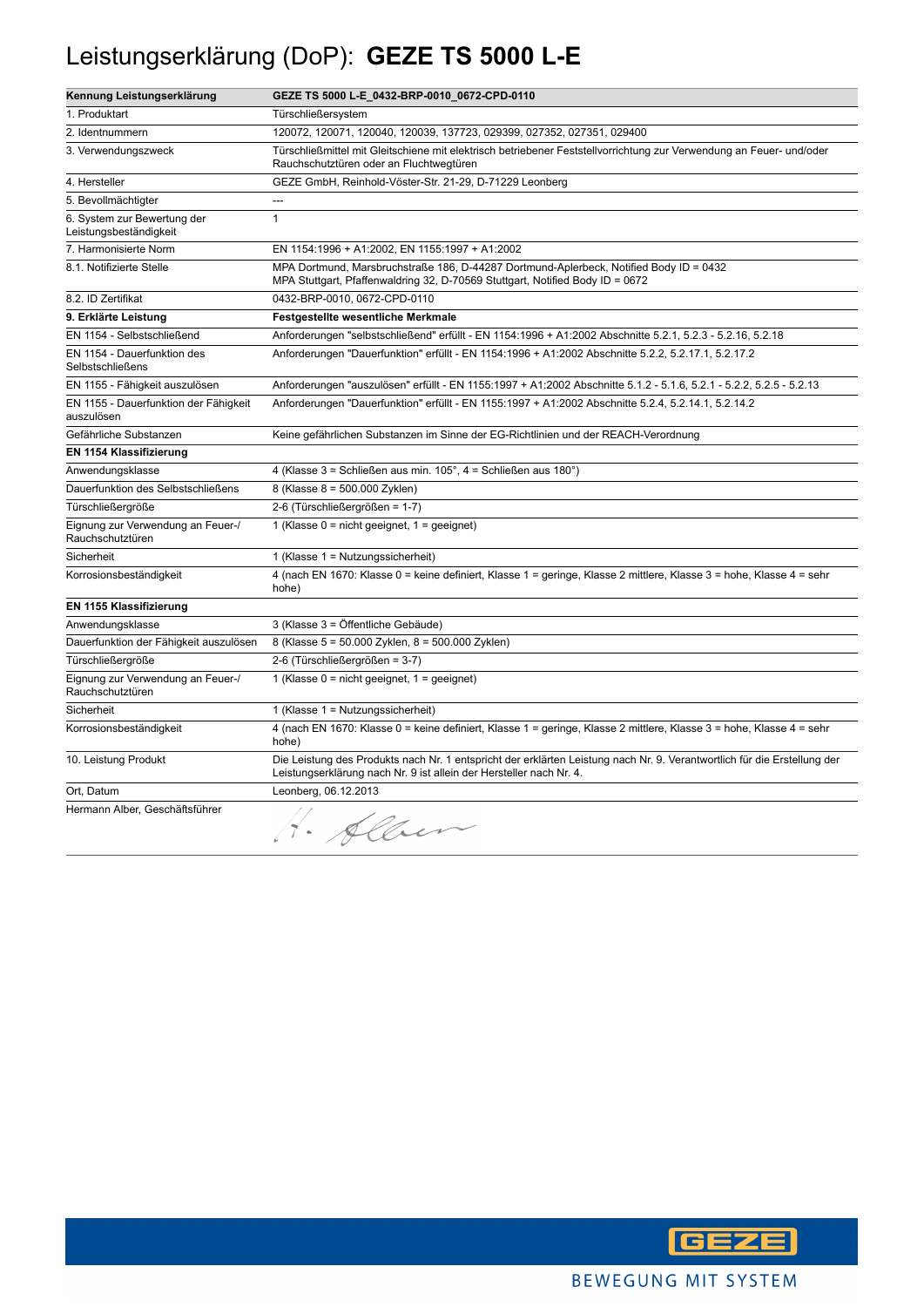## Declaration of Performance (DoP): **GEZE TS 5000 L-E**

| <b>ID for Declaration of Performance</b>                    | GEZE TS 5000 L-E_0432-BRP-0010_0672-CPD-0110                                                                                                                                                                                            |
|-------------------------------------------------------------|-----------------------------------------------------------------------------------------------------------------------------------------------------------------------------------------------------------------------------------------|
| 1. Type of product                                          | Door closer system                                                                                                                                                                                                                      |
| 2. Identity numbers                                         | 120072, 120071, 120040, 120039, 137723, 029399, 027352, 027351, 029400                                                                                                                                                                  |
| 3. Intended use                                             | Door closer with glide rail with electrically operated hold-open mechanism for use on fire and/or smoke protection doors or<br>on emergency exits                                                                                       |
| 4. Manufacturer                                             | GEZE GmbH, Reinhold-Vöster-Str. 21-29, D-71229 Leonberg                                                                                                                                                                                 |
| 5. Authorised signatory                                     | ---                                                                                                                                                                                                                                     |
| 6. System for evaluating performance<br>reliability         | $\mathbf{1}$                                                                                                                                                                                                                            |
| 7. Harmonised standard                                      | EN 1154:1996 + A1:2002, EN 1155:1997 + A1:2002                                                                                                                                                                                          |
| 8.1. Notified office                                        | MPA Dortmund, Marsbruchstraße 186, D-44287 Dortmund-Aplerbeck, Notified Body ID = 0432<br>MPA Stuttgart, Pfaffenwaldring 32, D-70569 Stuttgart, Notified Body ID = 0672                                                                 |
| 8.2. ID certificate                                         | 0432-BRP-0010, 0672-CPD-0110                                                                                                                                                                                                            |
| 9. Declared performance                                     | <b>Essential characteristics determined</b>                                                                                                                                                                                             |
| EN 1154 - Self-closing                                      | "Self-closing" requirements fulfilled - EN 1154:1996 + A1:2002 sections 5.2.1, 5.2.3 - 5.2.16, 5.2.18                                                                                                                                   |
| EN 1154 - Permanent function of the<br>self-closing feature | "Permanent function" requirements fulfilled - EN 1154:1996 + A1:2002 sections 5.2.2, 5.2.17.1, 5.2.17.2                                                                                                                                 |
| EN 1155 - Actuation capability                              | "Actuation" requirements fulfilled - EN 1155:1997 + A1:2002 sections 5.1.2 - 5.1.6, 5.2.1 - 5.2.2, 5.2.5 - 5.2.13                                                                                                                       |
| EN 1155 - Permanent actuation<br>capability                 | "Permanent function" requirements fulfilled - EN 1155:1997 + A1:2002 sections 5.2.4, 5.2.14.1, 5.2.14.2                                                                                                                                 |
| Hazardous substances                                        | No hazardous substances in the sense of the EC guidelines and REACH directive                                                                                                                                                           |
| <b>EN 1154 Classification</b>                               |                                                                                                                                                                                                                                         |
| Application class                                           | 4 (Class $3 =$ close from at least $105^\circ$ , $4 =$ close from $180^\circ$ )                                                                                                                                                         |
| Permanent function of self-closing                          | 8 (Class 8 = 500,000 cycles)                                                                                                                                                                                                            |
| Door closer size                                            | 2-6 (door closer sizes = $1-7$ )                                                                                                                                                                                                        |
| Suitability for use on fire/smoke<br>protection doors       | 1 (Class $0 = not suitable$ , $1 = suitable$ )                                                                                                                                                                                          |
| Safety                                                      | 1 (Class $1 =$ Safe use)                                                                                                                                                                                                                |
| Corrosion resistance                                        | 4 (acc. to EN 1670: Class 0 = none defined, Class 1 = low, Class 2 medium, Class 3 = high, Class 4 = very high)                                                                                                                         |
| <b>EN 1155 Classification</b>                               |                                                                                                                                                                                                                                         |
| Application class                                           | 3 (Class 3 = Public buildings)                                                                                                                                                                                                          |
| Permanent function of the actuation<br>capability           | 8 (Class $5 = 50,000$ cycles, $8 = 500,000$ cycles)                                                                                                                                                                                     |
| Door closer size                                            | $2-6$ (door closer sizes = 3-7)                                                                                                                                                                                                         |
| Suitability for use on fire/smoke<br>protection doors       | 1 (Class $0 = not suitable$ , $1 = suitable$ )                                                                                                                                                                                          |
| Safety                                                      | 1 (Class $1 =$ Safe use)                                                                                                                                                                                                                |
| Corrosion resistance                                        | 4 (acc. to EN 1670: Class 0 = none defined, Class 1 = low, Class 2 medium, Class 3 = high, Class 4 = very high)                                                                                                                         |
| 10. Product performance                                     | The performance of the product specified under No. 1 corresponds to the declared performance according to No. 9. The<br>manufacturer under No. 4 is solely responsible for preparing the declaration of performance according to No. 9. |
| Place, date                                                 | Leonberg, 06.12.2013                                                                                                                                                                                                                    |
| Hermann Alber, Managing Director                            | · Alber                                                                                                                                                                                                                                 |

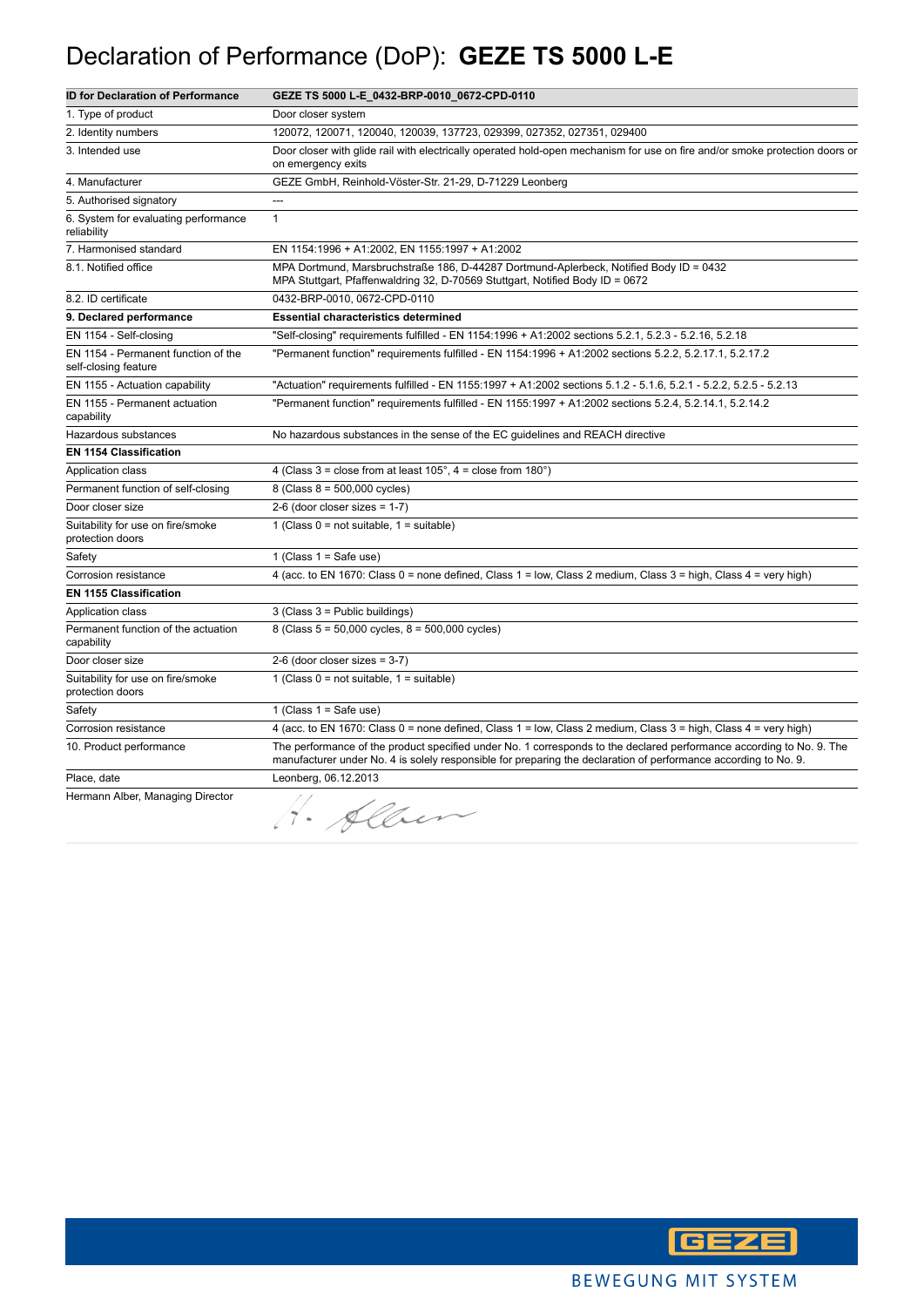## Déclaration des performances (DoP): **GEZE TS 5000 L-E**

| <b>Identification Déclaration des</b><br>performances               | GEZE TS 5000 L-E_0432-BRP-0010_0672-CPD-0110                                                                                                                                                                            |
|---------------------------------------------------------------------|-------------------------------------------------------------------------------------------------------------------------------------------------------------------------------------------------------------------------|
| 1. Type de produit                                                  | Système de ferme-porte                                                                                                                                                                                                  |
| 2. Numéros d'identification                                         | 120072, 120071, 120040, 120039, 137723, 029399, 027352, 027351, 029400                                                                                                                                                  |
| 3. Usage prévu                                                      | Dispositif ferme-porte avec glissière avec dispositif d'arrêt électromécanique pour les portes coupe-feu et/ou pare-<br>flammes ou pour les issues de secours                                                           |
| 4. Fabricant                                                        | GEZE GmbH, Reinhold-Vöster-Str. 21-29, D-71229 Leonberg                                                                                                                                                                 |
| 5. Mandataire                                                       | $\overline{a}$                                                                                                                                                                                                          |
| 6. Système d'évaluation de la constance<br>des performances         | $\mathbf{1}$                                                                                                                                                                                                            |
| 7. Norme harmonisée                                                 | EN 1154:1996 + A1:2002, EN 1155:1997 + A1:2002                                                                                                                                                                          |
| 8.1. Autorité notifiante                                            | MPA Dortmund, Marsbruchstraße 186, D-44287 Dortmund-Aplerbeck, Notified Body ID = 0432<br>MPA Stuttgart, Pfaffenwaldring 32, D-70569 Stuttgart, Notified Body ID = 0672                                                 |
| 8.2. Certificat ID                                                  | 0432-BRP-0010, 0672-CPD-0110                                                                                                                                                                                            |
| 9. Performances déclarées                                           | Principales caractéristiques constatées                                                                                                                                                                                 |
| EN 1154 - fermeture automatique                                     | Exigences « fermeture automatique » remplies - EN 1154:1996 + A1:2002 paragraphes 5.2.1, 5.2.3 - 5.2.16, 5.2.18                                                                                                         |
| EN 1154 - fonctionnement continu de la<br>fermeture automatique     | Exigences « fonctionnement continu » remplies - EN 1154:1996 + A1:2002 paragraphes 5.2.2, 5.2.17.1, 5.2.17.2                                                                                                            |
| EN 1155 - capacité de déclenchement                                 | Exigences « déclenchement » remplies - EN 1155:1997 + A1:2002 paragraphes 5.1.2 - 5.1.6, 5.2.1 - 5.2.2, 5.2.5 - 5.2.13                                                                                                  |
| EN 1155 - fonctionnement continu de la<br>capacité de déclenchement | Exigences « fonctionnement continu » remplies -EN 1155:1997 + A1:2002 paragraphes 5.2.4, 5.2.14.1, 5.2.14.2                                                                                                             |
| Substances dangereuses                                              | Aucune substance dangereuse au sens entendu par les directives CE et la directive REACH                                                                                                                                 |
| <b>Classification EN 1154</b>                                       |                                                                                                                                                                                                                         |
| Classe d'usage                                                      | 4 (classe 3 = fermeture à partir de min. 105°, 4 = fermeture à partir de 180°)                                                                                                                                          |
| Fonctionnement continu de la fermeture<br>automatique               | 8 (classe $8 = 500.000$ cycles)                                                                                                                                                                                         |
| Taille du ferme-porte                                               | 2-6 (tailles de ferme-porte = $1-7$ )                                                                                                                                                                                   |
| Compatibilité avec les portes coupe-feu/<br>pare-flammes            | 1 (classe $0 =$ non compatible, $1 =$ compatible)                                                                                                                                                                       |
| Sécurité                                                            | 1 (classe 1 = sécurité d'utilisation)                                                                                                                                                                                   |
| Résistance à la corrosion                                           | 4 (selon EN 1670 : classe 0 = néant, classe 1 = faible, classe 2 moyenne, classe 3 = élevée, classe 4 = très élevée)                                                                                                    |
| <b>Classification EN 1155</b>                                       |                                                                                                                                                                                                                         |
| Classe d'usage                                                      | 3 (classe 3 = bâtiments publics)                                                                                                                                                                                        |
| Fonctionnement continu de la capacité<br>de déclenchement           | 8 (classe $5 = 50.000$ cycles, $8 = 500.000$ cycles)                                                                                                                                                                    |
| Taille du ferme-porte                                               | 2-6 (tailles de ferme-porte = $3-7$ )                                                                                                                                                                                   |
| Compatibilité avec les portes coupe-feu/<br>pare-flammes            | 1 (classe $0 =$ non compatible, $1 =$ compatible)                                                                                                                                                                       |
| Sécurité                                                            | 1 (classe 1 = sécurité d'utilisation)                                                                                                                                                                                   |
| Résistance à la corrosion                                           | 4 (selon EN 1670 : classe 0 = néant, classe 1 = faible, classe 2 moyenne, classe 3 = élevée, classe 4 = très élevée)                                                                                                    |
| 10. Performances du produit                                         | Les performances du produit indiqué au n° 1 correspondent aux performances déclarées au n° 9. Le fabricant identifié au<br>n°4 est seul responsable de l'établissement de la déclaration des performances selon le n°9. |
| Lieu, date                                                          | Leonberg, 06.12.2013                                                                                                                                                                                                    |
| Hermann Alber, gérant                                               | Albert                                                                                                                                                                                                                  |

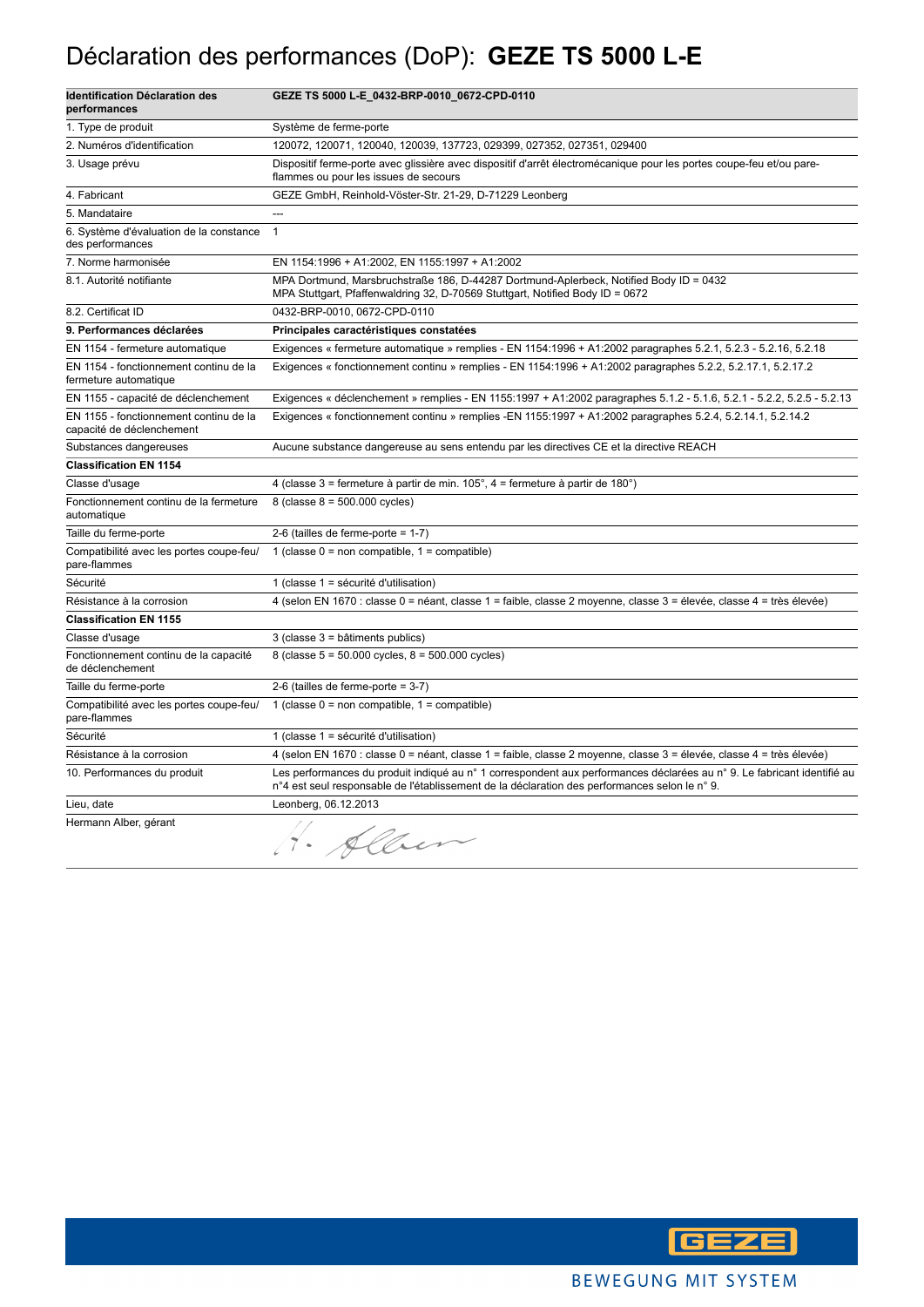#### Dichiarazione prestazioni (DoP): **GEZE TS 5000 L-E**

| Identificazione dichiarazione<br>prestazioni              | GEZE TS 5000 L-E_0432-BRP-0010_0672-CPD-0110                                                                                                                                                                                      |
|-----------------------------------------------------------|-----------------------------------------------------------------------------------------------------------------------------------------------------------------------------------------------------------------------------------|
| 1. Tipo di prodotto                                       | Sistema chiudiporta                                                                                                                                                                                                               |
| 2. Numeri ident.                                          | 120072, 120071, 120040, 120039, 137723, 029399, 027352, 027351, 029400                                                                                                                                                            |
| 3. Impiego previsto                                       | Mezzo di chiusura porta con braccio a slitta e con dispositivo di fermo elettrico da impiegare con le porte tagliafuoco e/o<br>tagliafumo o con le porte antipanico                                                               |
| 4. Produttore                                             | GEZE GmbH, Reinhold-Vöster-Str. 21-29, D-71229 Leonberg                                                                                                                                                                           |
| 5. Delegato                                               | $\sim$                                                                                                                                                                                                                            |
| 6. Sistema per valutare la potenzialità                   | $\mathbf{1}$                                                                                                                                                                                                                      |
| 7. Norma armonizzata                                      | EN 1154:1996 + A1:2002, EN 1155:1997 + A1:2002                                                                                                                                                                                    |
| 8.1. Ente notificato                                      | MPA Dortmund, Marsbruchstraße 186, D-44287 Dortmund-Aplerbeck, Notified Body ID = 0432<br>MPA Stuttgart, Pfaffenwaldring 32, D-70569 Stuttgart, Notified Body ID = 0672                                                           |
| 8.2. Certificato ID                                       | 0432-BRP-0010, 0672-CPD-0110                                                                                                                                                                                                      |
| 9. Prestazioni dichiarate                                 | Caratteristiche importanti riscontrate                                                                                                                                                                                            |
| EN 1154 - a chiusura automatica                           | Requisiti "a chiusura automatica" soddisfatti - EN 1154:1996 + A1:2002 sezioni 5.2.1, 5.2.3 - 5.2.16, 5.2.18                                                                                                                      |
| EN 1154 - funzione continua della<br>chiusura automatica  | Requisiti "funzione continua" soddisfatti - EN 1154:1996 + A1:2002 sezioni 5.2.2, 5.2.17.1, 5.2.17.2                                                                                                                              |
| EN 1155 - capacità di sgancio                             | Requisiti "capacità di sgancio" soddisfatti - EN 1155:1997 + A1:2002 sezioni 5.1.2 - 5.1.6, 5.2.1 - 5.2.2, 5.2.5 - 5.2.13                                                                                                         |
| EN 1155 - funzione continua capacità di<br>sgancio        | Requisiti "funzione continua" soddisfatti - EN 1155:1997 + A1:2002 sezioni 5.2.4, 5.2.14.1, 5.2.14.2                                                                                                                              |
| Sostanze pericolose                                       | Nessuna sostanza pericolosa ai sensi delle direttive europee e del decreto REACH                                                                                                                                                  |
| <b>Classificazione EN 1154</b>                            |                                                                                                                                                                                                                                   |
| Classe di impiego                                         | 4 (classe $3$ = chiusura da min. $105^\circ$ , $4$ = chiusura da $180^\circ$ )                                                                                                                                                    |
| Funzione continua chiusura automatica                     | 8 (classe 8 = 500.000 cicli)                                                                                                                                                                                                      |
| Grandezza chiudiporta                                     | 2-6 (grandezze chiudiporta = 1-7)                                                                                                                                                                                                 |
| Idoneità all'utilizzo su porte tagliafumo/<br>tagliafuoco | 1 (classe $0 = \text{non}$ idoneo, $1 = \text{idoneo}$ )                                                                                                                                                                          |
| Sicurezza                                                 | 1 (classe 1 = sicurezza d'uso)                                                                                                                                                                                                    |
| Resistenza alla corrosione                                | 4 (sec. EN 1670: classe 0 = non definita, classe 1 = bassa, classe 2 media, classe 3 = elevata, classe 4 = molto elevata)                                                                                                         |
| <b>Classificazione EN 1155</b>                            |                                                                                                                                                                                                                                   |
| Classe di impiego                                         | 3 (classe 3 = edifici pubblici)                                                                                                                                                                                                   |
| Funzione continua capacità di sgancio                     | 8 (classe 5 = 50.000 cicli, 8 = 500.000 cicli)                                                                                                                                                                                    |
| Grandezza chiudiporta                                     | 2-6 (grandezze chiudiporta = 3-7)                                                                                                                                                                                                 |
| Idoneità all'utilizzo su porte tagliafumo/<br>tagliafuoco | 1 (classe $0 = \text{non}$ idoneo, $1 = \text{idoneo}$ )                                                                                                                                                                          |
| Sicurezza                                                 | 1 (classe 1 = sicurezza d'uso)                                                                                                                                                                                                    |
| Resistenza alla corrosione                                | 4 (sec. EN 1670: classe 0 = non definita, classe 1 = bassa, classe 2 media, classe 3 = elevata, classe 4 = molto elevata)                                                                                                         |
| 10. Prestazione prodotto                                  | La prestazione del prodotto di cui al punto 1 corrisponde alla prestazione dichiarata nel punto 9. La responsabilità per la<br>dichiarazione della prestazione di cui al punto 9 spetta soltanto al produttore di cui al punto 4. |
| Luogo, data                                               | Leonberg, 06.12.2013                                                                                                                                                                                                              |
| Hermann Alber, Amministratore delegato                    | 4. Alben                                                                                                                                                                                                                          |

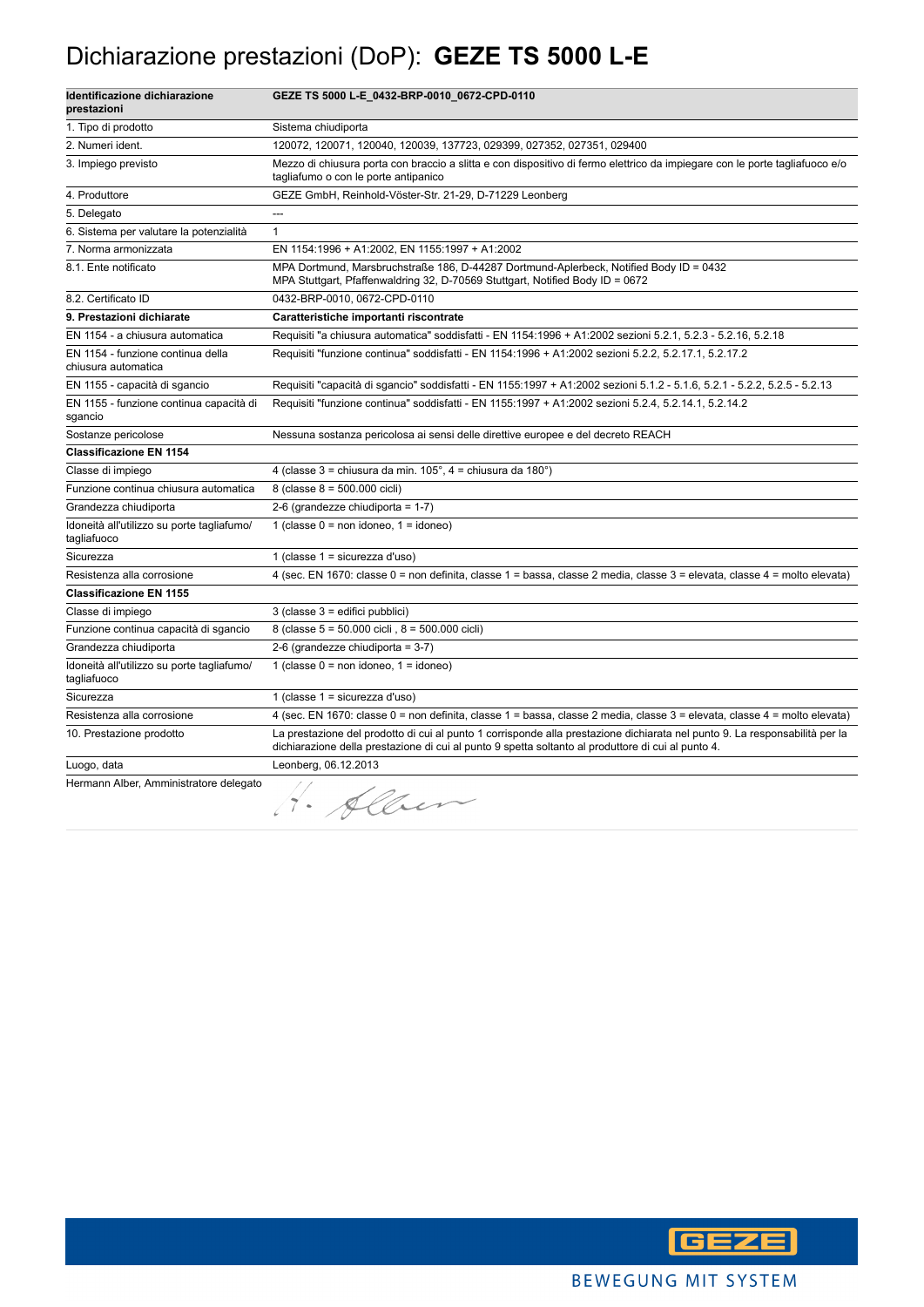# Galios deklaracijos (DoP): **GEZE TS 5000 L-E**

| Galios deklaracijos identifikatorius                         | GEZE TS 5000 L-E_0432-BRP-0010_0672-CPD-0110                                                                                                                            |
|--------------------------------------------------------------|-------------------------------------------------------------------------------------------------------------------------------------------------------------------------|
| 1. Gaminio rūšis                                             | Durų uždarymo įtaisų sistema                                                                                                                                            |
| 2. Ident. numeriai                                           | 120072, 120071, 120040, 120039, 137723, 029399, 027352, 027351, 029400                                                                                                  |
| 3. Naudojimo tikslas                                         | Durų uždarymo įtaisas su kreipikliu, elektriškai valdomu fiksatoriumi, skirtas naudoti priešgaisrinėse arba priešdūminėse<br>duryse arba atsarginių išėjimų duryse      |
| 4. Gamintojas                                                | GEZE GmbH, Reinhold-Vöster-Str. 21-29, D-71229 Leonberg                                                                                                                 |
| 5. Įgaliotasis asmuo                                         | $\overline{a}$                                                                                                                                                          |
| 6. Darbinių charakteristikų pastovumo<br>vertinimo sistema   | $\mathbf{1}$                                                                                                                                                            |
| 7. Darnusis standartas                                       | EN 1154:1996 + A1:2002, EN 1155:1997 + A1:2002                                                                                                                          |
| 8.1. Notifikuotoji įstaiga                                   | MPA Dortmund, Marsbruchstraße 186, D-44287 Dortmund-Aplerbeck, Notified Body ID = 0432<br>MPA Stuttgart, Pfaffenwaldring 32, D-70569 Stuttgart, Notified Body ID = 0672 |
| 8.2. ID sertifikatas                                         | 0432-BRP-0010, 0672-CPD-0110                                                                                                                                            |
| 9. Deklaruotoji galia                                        | Nustatyti esminiai požymiai                                                                                                                                             |
| EN 1154. Savaime užsidaro                                    | Reikalavimai "Savaime užsidaro". EN 1154:1996 + A1:2002 5.2.1, 5.2.3-5.2.16, 5.2.18 skirsniai                                                                           |
| EN 1154. Nuolatinė savaiminio<br>užsidarymo funkcija         | Reikalavimai "Nuolatinė funkcija" įvykdyti. EN 1154:1996 + A1:2002 5.2.2, 5.2.17.1, 5.2.17.2 skirsniai                                                                  |
| EN 1155. Geba aktyvinti                                      | Reikalavimai "Aktyvinti" įvykdyti. EN 1155:1997 + A1:2002 5.1.2-5.1.6, 5.2.1-5.2.2, 5.2.5-5.2.13 skirsniai                                                              |
| EN 1155. Nuolatinės gebos funkcijos<br>aktyvinimas           | Reikalavimai "Nuolatinė funkcija" įvykdyti. EN 1155:1997 + A1:2002 5.2.4, 5.2.14.1, 5.2.14.2 skirsniai                                                                  |
| Pavojingos medžiagos                                         | Nėra jokių pavojingų medžiagų pagal EB direktyvas ir REACH reglamentą                                                                                                   |
| EN 1154 klasifikacija                                        |                                                                                                                                                                         |
| Naudojimo klasė                                              | 4 (3 klasė = uždarymas nuo min. 105°, 4 = uždarymas nuo 180°)                                                                                                           |
| Savaiminio užsidarymo nuolatinė<br>funkcija                  | 8 (8 klasė = 500 000 cikly)                                                                                                                                             |
| Durų uždarymo įtaiso dydis                                   | 2-6 (durų uždarymo įtaisų dydžiai = 1-7)                                                                                                                                |
| Tinkamumas naudoti priešgaisrinėse /<br>priešdūminėse duryse | 1 (0 klasė = netinka, 1 = tinka)                                                                                                                                        |
| Sauga                                                        | 1 (1 klasė = naudojimo sauga)                                                                                                                                           |
| Atsparumas korozijai                                         | 4 (pagal EN 1670: 0 klasė = neapibrėžtas, 1 klasė = mažas, 2 klasė = vidutinis, 3 klasė = didelis, 4 klasė = labai didelis)                                             |
| EN 1155 klasifikacija                                        |                                                                                                                                                                         |
| Naudojimo klasė                                              | 3 (3 klasė = viešieji pastatai)                                                                                                                                         |
| Nuolatinės gebos funkcijos aktyvinimas                       | 8 (5 klasė = 50 000 cikly, 8 = 500 000 cikly)                                                                                                                           |
| Durų uždarymo įtaiso dydis                                   | 2-6 (durų uždarymo įtaisų dydžiai = 3-7)                                                                                                                                |
| Tinkamumas naudoti priešgaisrinėse /<br>priešdūminėse duryse | 1 (0 klasė = netinka, 1 = tinka)                                                                                                                                        |
| Sauga                                                        | 1 (1 klasė = naudojimo sauga)                                                                                                                                           |
| Atsparumas korozijai                                         | 4 (pagal EN 1670: 0 klasė = neapibrėžtas, 1 klasė = mažas, 2 klasė = vidutinis, 3 klasė = didelis, 4 klasė = labai didelis)                                             |
| 10. Gaminio galia                                            | Gaminio galia pagal Nr.1 atitinka deklaruota galia pagal Nr. 9. Už galios deklaracijos pagal Nr. 9 parengimą atsako tik<br>gamintojas pagal Nr. 4.                      |
| Vieta, data                                                  | Leonberg, 06.12.2013                                                                                                                                                    |
| Vadovas, Hermann Alber                                       | Albert<br>$\tilde{7}$ .                                                                                                                                                 |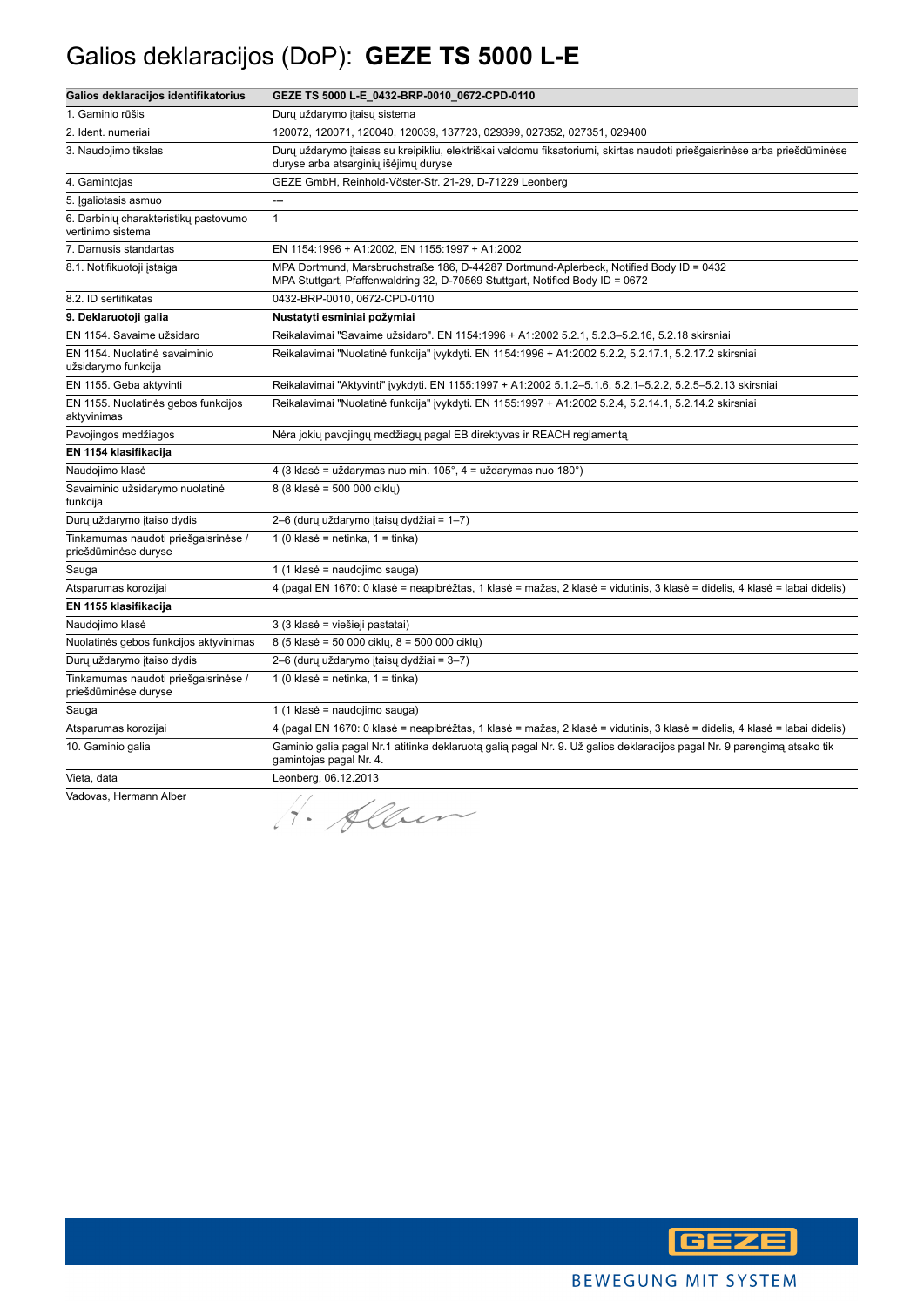## Dikjarazzjoni ta' Prestazzjoni (DoP): **GEZE TS 5000 L-E**

| Identifikazzjoni għad-Dikjarazzjoni ta'<br>Prestazzjoni                    | GEZE TS 5000 L-E_0432-BRP-0010_0672-CPD-0110                                                                                                                                                                                                         |
|----------------------------------------------------------------------------|------------------------------------------------------------------------------------------------------------------------------------------------------------------------------------------------------------------------------------------------------|
| 1. Tip ta' prodott                                                         | Sistema ta' apparat li jagħlag il-bibien                                                                                                                                                                                                             |
| 2. Numri ta' Identità                                                      | 120072, 120071, 120040, 120039, 137723, 029399, 027352, 027351, 029400                                                                                                                                                                               |
| 3. Użu maħsub                                                              | Apparat li jagħlaq il-bibien bi glide rail b' apparat operat elettrikament li jżomm il-bibien miftuħin għall-użu ma' bibien<br>protettivi min-nar u / jew duħħan jew għal ħruġ ta' emerġenza                                                         |
| 4. Manifattur                                                              | GEZE GmbH, Reinhold-Vöster-Str. 21-29, D-71229 Leonberg                                                                                                                                                                                              |
| 5. Firmatarju awtorizzat                                                   |                                                                                                                                                                                                                                                      |
| 6. Sistema għall-evalwazzjoni ta'<br>affidabilità tal-prestazzjoni         | $\mathbf{1}$                                                                                                                                                                                                                                         |
| 7. Standard armonizzat                                                     | EN 1154:1996 + A1:2002, EN 1155:1997 + A1:2002                                                                                                                                                                                                       |
| 8.1 Ufficcju notifikat                                                     | MPA Dortmund, Marsbruchstraße 186, D-44287 Dortmund-Aplerbeck, Notified Body ID = 0432<br>MPA Stuttgart, Pfaffenwaldring 32, D-70569 Stuttgart, Notified Body ID = 0672                                                                              |
| 8.2 Certifikat tal-Identifikazzjoni                                        | 0432-BRP-0010, 0672-CPD-0110                                                                                                                                                                                                                         |
| 9. Prestazzjoni dikjarata                                                  | Karatteristici importanti determinati                                                                                                                                                                                                                |
| EN 1154 - Għeluq awtomatiku                                                | Rekwiżiti tal-"Għeluq awtomatiku" sodisfatti - EN 1154:1996 + A1:2002 sezzjonijiet 5.2.1, 5.2.3 - 5.2.16, 5.2.18                                                                                                                                     |
| EN 1154 - Funzjoni permanenti tal-<br>karatteristika tal-għeluq awtomatiku | Rekwiżiti tal-"Funzjoni permanenti" sodisfatti - EN 1154:1996 + A1:2002 sezzjonijiet 5.2.2, 5.2.17.1, 5.2.17.2                                                                                                                                       |
| EN 1155 - Kapacità tal-attwazzjoni                                         | Rekwiżiti tal-"Attwazzjoni" sodisfatti - EN 1155:1997 + A1:2002 sezzjonijiet 5.1.2 - 5.1.6, 5.2.1 - 5.2.2, 5.2.5 - 5.2.13                                                                                                                            |
| EN 1155 - Kapačita' tal-attwazzjoni<br>permanenti                          | Rekwiżiti tal-"Funzjoni permanenti" sodisfatti - EN 1155:1997 + A1:2002 sezzjonijiet 5.2.4, 5.2.14.1, 5.2.14.2                                                                                                                                       |
| Sustanzi perikolużi                                                        | L-ebda sustanza perikoluża skont il-linji gwida tal-EC u tad-direttiva REACH                                                                                                                                                                         |
| Klassifikazzjoni EN 1154                                                   |                                                                                                                                                                                                                                                      |
| Klassi tal-applikazzjoni                                                   | 4 (Klassi 3 = jingħalaq minn tal-inqas 105°, 4 = jingħalaq minn 180°)                                                                                                                                                                                |
| Funzjoni permanenti għall-għeluq<br>awtomatiku                             | 8 (Klassi 8 = 500,000 čiklu)                                                                                                                                                                                                                         |
| Daqs tal-apparat li jagħlaq il-bibien                                      | 2-6 (daqsijiet tal-apparat li jagħlaq il-bibien = 1-7)                                                                                                                                                                                               |
| Adegwatezza għall-użu fuq bibien għall-<br>protezzjoni min-nar/duħħan      | 1 (Klassi 0 = mhux adattat, 1 = adattat)                                                                                                                                                                                                             |
| Sigurtà                                                                    | 1 (Klassi 1 = Užu bla periklu)                                                                                                                                                                                                                       |
| Rezistenza għas-sadid                                                      | 4 (skont EN 1670: Klassi 0 = mhux definita, Klassi 1 = baxxa, Klassi 2 medja, Klassi 3 = għolja, Klassi 4 = għolja ħafna)                                                                                                                            |
| Klassifikazzjoni EN 1155                                                   |                                                                                                                                                                                                                                                      |
| Klassi tal-applikazzjoni                                                   | 3 (Klassi 3 = Bini pubbliku)                                                                                                                                                                                                                         |
| Funzjoni permanenti ghall-kapacità tal-<br>attwazzjoni                     | 8 (Klassi 5 = 50,000 ciklu, 8 = 500,000 ciklu)                                                                                                                                                                                                       |
| Daqs tal-apparat li jagħlaq il-bibien                                      | 2-6 (daqsijiet tal-apparat li jagħlaq il-bibien = 3-7)                                                                                                                                                                                               |
| Adegwatezza għall-użu fuq bibien għall-<br>protezzjoni min-nar/duħħan      | 1 (Klassi 0 = mhux adattat, $1 =$ adattat)                                                                                                                                                                                                           |
| Sigurtà                                                                    | 1 (Klassi 1 = Użu bla periklu)                                                                                                                                                                                                                       |
| Reżistenza għas-sadid                                                      | 4 (skont EN 1670: Klassi 0 = mhux definita, Klassi 1 = baxxa, Klassi 2 medja, Klassi 3 = għolja, Klassi 4 = għolja ħafna)                                                                                                                            |
| 10. Prestazzjoni tal-prodott                                               | II-prestazzjoni tal-prodott specifikata taht in-Numru 1 tikkorrispondi mal-prestazzjoni dikjarata skont in-Numru 9. II-<br>manifattur taht in-Numru 4 huwa unikament responsabbli ghat-thejjija tad-dikjarazzjoni tal-prestazzjoni skont in-Numru 9. |
| Post, data                                                                 | Leonberg, 06.12.2013                                                                                                                                                                                                                                 |
| Hermann Alber, Direttur Manigerjali                                        | · Alber                                                                                                                                                                                                                                              |

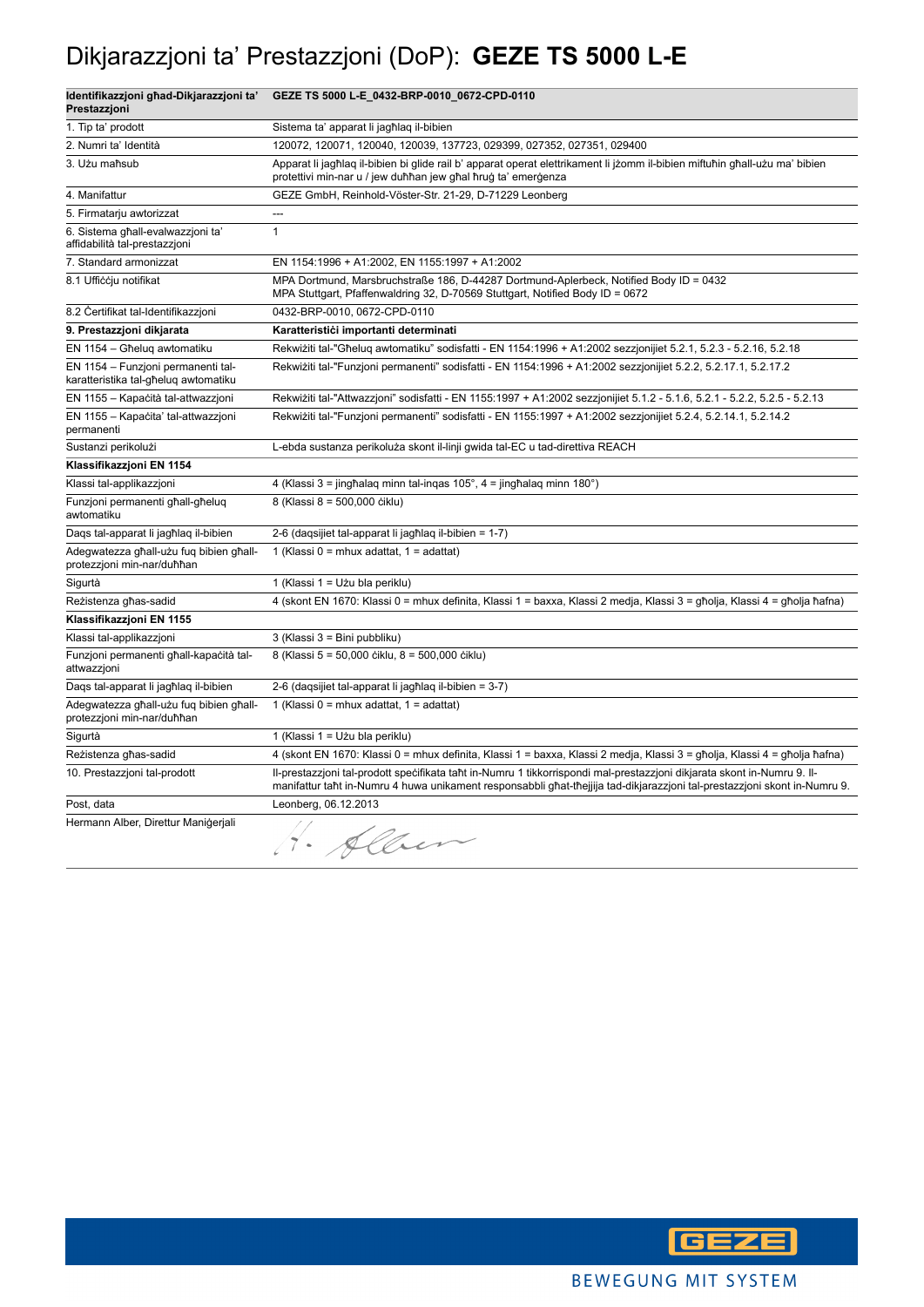## Werkingsverklaring (DoP): **GEZE TS 5000 L-E**

| Aanduiding werkingsverklaring                                        | GEZE TS 5000 L-E_0432-BRP-0010_0672-CPD-0110                                                                                                                                                                                         |
|----------------------------------------------------------------------|--------------------------------------------------------------------------------------------------------------------------------------------------------------------------------------------------------------------------------------|
| 1. Soort product                                                     | Deurdrangersysteem                                                                                                                                                                                                                   |
| 2. Identificatienummers                                              | 120072, 120071, 120040, 120039, 137723, 029399, 027352, 027351, 029400                                                                                                                                                               |
| 3. Toepassing                                                        | Deursluitmiddelen met glijrail met elektrisch aangedreven vergrendelingsvoorziening voor gebruik op brand-en/of<br>rookwerende deuren of vluchtdeuren                                                                                |
| 4. Fabrikant                                                         | GEZE GmbH, Reinhold-Vöster-Str. 21-29, D-71229 Leonberg                                                                                                                                                                              |
| 5. Gevolmachtigde                                                    | $\overline{a}$                                                                                                                                                                                                                       |
| 6. Systeem ter beoordeling van de<br>bestendigheid van de werking    | $\mathbf{1}$                                                                                                                                                                                                                         |
| 7. Geharmoniseerde norm                                              | EN 1154:1996 + A1:2002, EN 1155:1997 + A1:2002                                                                                                                                                                                       |
| 8.1. Officiële instantie                                             | MPA Dortmund, Marsbruchstraße 186, D-44287 Dortmund-Aplerbeck, Notified Body ID = 0432<br>MPA Stuttgart, Pfaffenwaldring 32, D-70569 Stuttgart, Notified Body ID = 0672                                                              |
| 8.2. ID-certificaat                                                  | 0432-BRP-0010, 0672-CPD-0110                                                                                                                                                                                                         |
| 9. Gegarandeerde werking                                             | Vastgestelde wezenlijke kenmerken                                                                                                                                                                                                    |
| EN 1154 - Zelfsluitend                                               | Voldaan aan de eisen "zelfsluitend" - EN 1154:1996 + A1:2002 alinea's 5.2.1, 5.2.3 - 5.2.16, 5.2.18                                                                                                                                  |
| EN 1154 - Permanent zelfsluitend                                     | Voldaan aan de eisen "permanente functie" - EN 1154:1996 + A1:2002 alinea's 5.2.2, 5.2.17.1, 5.2.17.2                                                                                                                                |
| EN 1155 - Mogelijkheid om te schakelen                               | Voldaan aan de eisen "om te schakelen" - EN 1155:1997 + A1:2002 alinea's 5.1.2 - 5.1.6, 5.2.1 - 5.2.2, 5.2.5 - 5.2.13                                                                                                                |
| EN 1155 - Permanente functie voor de<br>mogelijkheid om te schakelen | Voldaan aan de eisen "permanente functie" - EN 1155:1997 + A1:2002 alinea's 5.2.4, 5.2.14.1, 5.2.14.2                                                                                                                                |
| Gevaarlijke substanties                                              | Geen gevaarlijke substanties in de zin van de EG-richtlijnen en de REACH-bepaling                                                                                                                                                    |
| EN 1154 classificatie                                                |                                                                                                                                                                                                                                      |
| Toepassingsklasse                                                    | 4 (klasse $3 =$ sluiten vanuit min. $105^\circ$ , $4 =$ sluiten vanuit $180^\circ$ )                                                                                                                                                 |
| Permanent zelfsluitend                                               | 8 (klasse 8 = 500.000 cycli)                                                                                                                                                                                                         |
| Deurdrangerformaat                                                   | 2 - 6 (deurdrangerformaten = $1 - 7$ )                                                                                                                                                                                               |
| Geschikt voor het gebruik op brand-/<br>rookwerende deuren           | 1 (klasse $0 =$ niet geschikt, $1 =$ geschikt)                                                                                                                                                                                       |
| Veiligheid                                                           | 1 (klasse 1 = gebruiksveiligheid)                                                                                                                                                                                                    |
| Corrosiebestendigheid                                                | 4 (conform EN 1670: Klasse 0 = geen gedefinieerd, klasse 1 = geringe, klasse 2 gemiddelde, klasse 3 = grote, klasse 4 =<br>zeer grote)                                                                                               |
| EN 1155 classificatie                                                |                                                                                                                                                                                                                                      |
| Toepassingsklasse                                                    | 3 (klasse 3 = openbare gebouwen)                                                                                                                                                                                                     |
| om te schakelen                                                      | Permanente functie voor de mogelijkheid 8 (klasse 5 = 50.000 cycli, 8 = 500.000 cycli)                                                                                                                                               |
| Deurdrangerformaat                                                   | 2 - 6 (deurdrangerformaten = $3 - 7$ )                                                                                                                                                                                               |
| Geschikt voor het gebruik op brand-/<br>rookwerende deuren           | 1 (klasse $0 =$ niet geschikt, $1 =$ geschikt)                                                                                                                                                                                       |
| Veiligheid                                                           | 1 (klasse 1 = gebruiksveiligheid)                                                                                                                                                                                                    |
| Corrosiebestendigheid                                                | 4 (conform EN 1670: Klasse 0 = geen gedefinieerd, klasse 1 = geringe, klasse 2 gemiddelde, klasse 3 = grote, klasse 4 =<br>zeer grote)                                                                                               |
| 10. Werking product                                                  | De werking van het product overeenkomstig nr. 1 komt overeen met de werking overeenkomstig nr. 9. Overeenkomstig<br>nr. 4 is alleen de fabrikant verantwoordelijk voor het opstellen van de werkingsverklaring overeenkomstig nr. 9. |
| Plaats, datum                                                        | Leonberg, 06.12.2013                                                                                                                                                                                                                 |
| Hermann Alber, directeur                                             | 1. Allen                                                                                                                                                                                                                             |

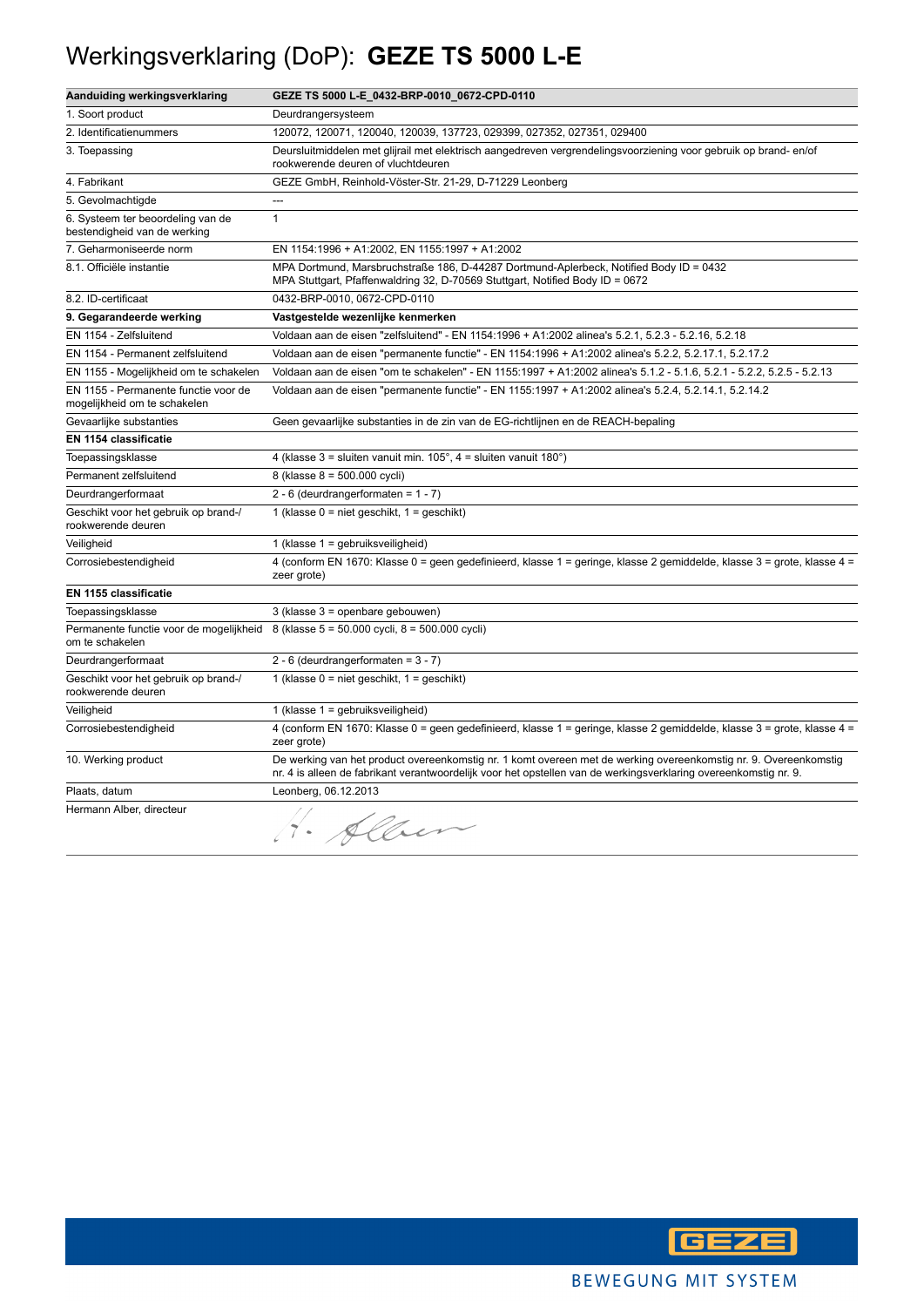## Declaração de desempenho (DoP): **GEZE TS 5000 L-E**

|                                                            | Marcação declaração de desempenho GEZE TS 5000 L-E_0432-BRP-0010_0672-CPD-0110                                                                                                                                                   |
|------------------------------------------------------------|----------------------------------------------------------------------------------------------------------------------------------------------------------------------------------------------------------------------------------|
| 1. Tipo de produto                                         | Sistema de molas aéreas                                                                                                                                                                                                          |
| 2. Números de identificação                                | 120072, 120071, 120040, 120039, 137723, 029399, 027352, 027351, 029400                                                                                                                                                           |
| 3. Finalidade                                              | Dispositivo de fecho de porta com guia deslizante com dispositivo de fixação elétrico para aplicação em portas corta-fogo<br>e/ou portas corta-fumo ou em portas de emergência                                                   |
| 4. Fabricante                                              | GEZE GmbH, Reinhold-Vöster-Str. 21-29, D-71229 Leonberg                                                                                                                                                                          |
| 5. Pessoa autorizada                                       |                                                                                                                                                                                                                                  |
| 6. Sistema para avaliação da<br>regularidade do desempenho | $\mathbf{1}$                                                                                                                                                                                                                     |
| 7. Norma harmonizada                                       | EN 1154:1996 + A1:2002, EN 1155:1997 + A1:2002                                                                                                                                                                                   |
| 8.1. Organismo notificado                                  | MPA Dortmund, Marsbruchstraße 186, D-44287 Dortmund-Aplerbeck, Notified Body ID = 0432<br>MPA Stuttgart, Pfaffenwaldring 32, D-70569 Stuttgart, Notified Body ID = 0672                                                          |
| 8.2. Certificado ID                                        | 0432-BRP-0010, 0672-CPD-0110                                                                                                                                                                                                     |
| 9. Desempenho declarado                                    | Características essenciais determinadas                                                                                                                                                                                          |
| EN 1154 - De fecho automático                              | Requisitos "de fecho automático" cumpridos- EN 1154:1996 + A1:2002 Secções 5.2.1, 5.2.3 - 5.2.16, 5.2.18                                                                                                                         |
| EN 1154 - Função contínua do fecho<br>automático           | Requisitos da "Função contínua" cumpridos - EN 1154:1996 + A1:2002 Secções 5.2.2, 5.2.17.1, 5.2.17.2                                                                                                                             |
| EN 1155 - Capacidade de atuação                            | Requisitos de "atuação" cumpridos - EN 1155:1997 + A1:2002 Secções 5.1.2 - 5.1.6, 5.2.1 - 5.2.2, 5.2.5 - 5.2.13                                                                                                                  |
| EN 1155 - Função contínua da<br>capacidade de atuação      | Requisitos da "Função contínua" cumpridos - EN 1155:1997 + A1:2002 Secções 5.2.4, 5.2.14.1, 5.2.14.2                                                                                                                             |
| Substâncias perigosas                                      | Sem substâncias perigosas nos termos das Diretivas CE e do Regulamento REACH                                                                                                                                                     |
| Classificação EN 1154                                      |                                                                                                                                                                                                                                  |
| Classe de aplicação                                        | 4 (Classe $3$ = fecho a partir de no mín. $105^\circ$ , $4$ = fecho a partir de 180 $^\circ$ )                                                                                                                                   |
| Função contínua do fecho automático                        | 8 (Classe $8 = 500.000$ ciclos)                                                                                                                                                                                                  |
| Tamanho da mola                                            | 2-6 (tamanhos de mola = $1-7$ )                                                                                                                                                                                                  |
| Adequado para aplicação em portas<br>corta-fogo/corta-fumo | 1 (Classe 0 = não adeguada, 1 = adeguada)                                                                                                                                                                                        |
| Segurança                                                  | 1 (Classe 1 = segurança de utilização)                                                                                                                                                                                           |
| Resistência à corrosão                                     | 4 (de acordo com a EN 1670: Classe 0 = nenhuma definida, Classe 1 = reduzida, Classe 2 média, Classe 3 = elevada,<br>Classe 4 = muito elevada)                                                                                   |
| Classificação EN 1155                                      |                                                                                                                                                                                                                                  |
| Classe de aplicação                                        | 3 (Classe 3 = edifícios públicos)                                                                                                                                                                                                |
| Função contínua da capacidade de<br>atuação                | 8 (Classe 5 = 50.000 ciclos, 8 = 500.000 ciclos)                                                                                                                                                                                 |
| Tamanho da mola                                            | 2-6 (tamanhos de mola = $3-7$ )                                                                                                                                                                                                  |
| Adequado para aplicação em portas<br>corta-fogo/corta-fumo | 1 (Classe 0 = não adequada, 1 = adequada)                                                                                                                                                                                        |
| Segurança                                                  | 1 (Classe 1 = segurança de utilização)                                                                                                                                                                                           |
| Resistência à corrosão                                     | 4 (de acordo com a EN 1670: Classe 0 = nenhuma definida, Classe 1 = reduzida, Classe 2 média, Classe 3 = elevada,<br>Classe 4 = muito elevada)                                                                                   |
| 10. Desempenho do produto                                  | O desempenho do produto nos termos do n.º 1 corresponde ao desempenho declarado nos termos do n.º 9. Nos termos<br>do n.º 4, o fabricante é o único responsável pela elaboração da declaração de desempenho nos termos do n.º 9. |
| Local, data                                                | Leonberg, 06.12.2013                                                                                                                                                                                                             |
| Hermann Alber, Gerente                                     | 1. Alber                                                                                                                                                                                                                         |

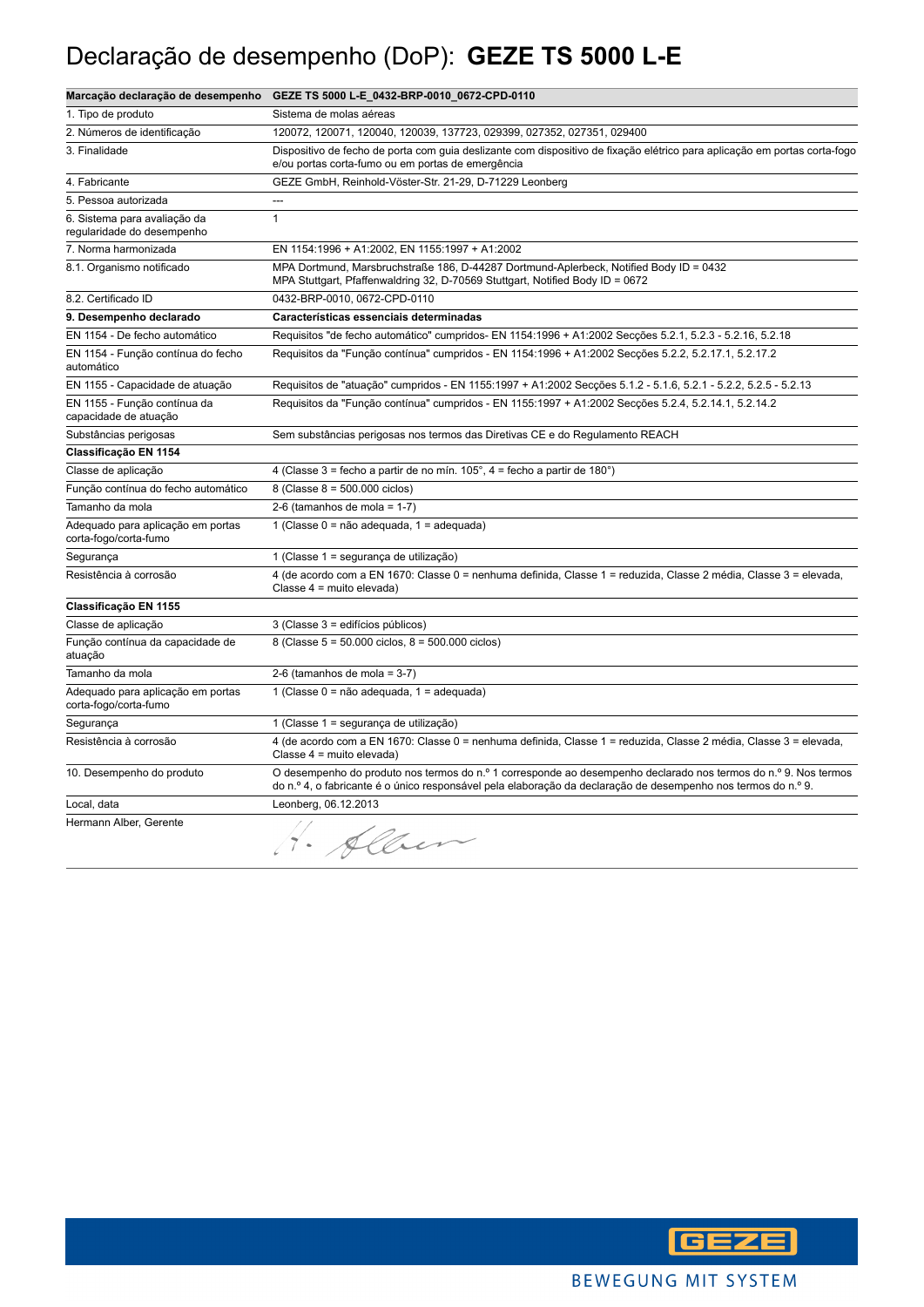# Declaraţie de performanţă (DoP): **GEZE TS 5000 L-E**

| Caracteristică declarație de<br>performanță                           | GEZE TS 5000 L-E_0432-BRP-0010_0672-CPD-0110                                                                                                                                                                                                           |
|-----------------------------------------------------------------------|--------------------------------------------------------------------------------------------------------------------------------------------------------------------------------------------------------------------------------------------------------|
| 1. Model produs                                                       | Sistem de amortizoare de uşă                                                                                                                                                                                                                           |
| 2. Numere de identificare                                             | 120072, 120071, 120040, 120039, 137723, 029399, 027352, 027351, 029400                                                                                                                                                                                 |
| 3. Scopul de utilizare                                                | Sisteme de închidere a ușii cu șină de glisare cu sistem de blocare în poziția deschis cu acționare electrică pentru<br>utilizarea la ușile anti-incendiu și/sau de protecție împotriva flăcărilor și fumului sau la ușile de ieșire în caz de urgență |
| 4. Producător                                                         | GEZE GmbH, Reinhold-Vöster-Str. 21-29, D-71229 Leonberg                                                                                                                                                                                                |
| 5. Mandatar                                                           | $\overline{a}$                                                                                                                                                                                                                                         |
| 6. Sistem pentru evaluarea performanței                               | $\mathbf{1}$                                                                                                                                                                                                                                           |
| 7. Standard armonizat                                                 | EN 1154:1996 + A1:2002, EN 1155:1997 + A1:2002                                                                                                                                                                                                         |
| 8.1. Organism notificat                                               | MPA Dortmund, Marsbruchstraße 186, D-44287 Dortmund-Aplerbeck, Notified Body ID = 0432<br>MPA Stuttgart, Pfaffenwaldring 32, D-70569 Stuttgart, Notified Body ID = 0672                                                                                |
| 8.2. Certificat ID                                                    | 0432-BRP-0010, 0672-CPD-0110                                                                                                                                                                                                                           |
| 9. Putere declarată                                                   | Caracteristici esențiale stabilite                                                                                                                                                                                                                     |
| EN 1154 - Auto-închidere                                              | Îndeplinește cerințele de "auto-închidere"- EN 1154:1996 + A1:2002 paragrafele 5.2.1, 5.2.3 - 5.2.16, 5.2.18                                                                                                                                           |
| EN 1154 - Funcție continuă a auto-<br>închiderii                      | Îndeplinește cerințele de "funcție continuă"- EN 1154:1996 + A1:2002 paragrafele 5.2.2, 5.2.17.1, 5.2.17.2                                                                                                                                             |
| EN 1155 - Capacitatea de declansare                                   | Indeplineste cerintele de "declansare" - EN 1155:1997 + A1:2002 paragrafele 5.1.2 - 5.1.6, 5.2.1 - 5.2.2, 5.2.5 - 5.2.13                                                                                                                               |
| EN 1155 - Funcție continuă a capacității<br>de declanşare             | Îndeplinește cerințele de "funcție continuă"- EN 1155:1997 + A1:2002 paragrafele 5.2.4, 5.2.14.1, 5.2.14.2                                                                                                                                             |
| Substanțe periculoase                                                 | Fără substanțe periculoase în sensul Directivelor CE și ale regulamentului REACH                                                                                                                                                                       |
| <b>Clasificarea EN 1154</b>                                           |                                                                                                                                                                                                                                                        |
| Clasa de utilizare                                                    | 4 (clasa 3 = închidere din min. $105^\circ$ , 4 = închidere din $180^\circ$ )                                                                                                                                                                          |
| Funcție continuă a auto-închiderii                                    | 8 (clasa 8 = 500.000 cicluri)                                                                                                                                                                                                                          |
| Dimensiune închizător ușă                                             | 2-6 (dimensiuni amortizoare ușă= 1-7)                                                                                                                                                                                                                  |
| Compatibilitatea pentru utilizarea la usile<br>anti-incendiu/anti-fum | 1 (clasa $0 = nu$ este adecvat, $1 = adecvat$ )                                                                                                                                                                                                        |
| Siguranța                                                             | 1 (clasa 1 = siguranța în utilizare)                                                                                                                                                                                                                   |
| Rezistența la coroziune                                               | 4 (conform EN 1670: Clasa 0 = nu este definită, Clasa 1 = redusă, Clasa 2 medie, Clasa 3 = înaltă, Clasa 4 = foarte<br>înaltă)                                                                                                                         |
| <b>Clasificarea EN 1155</b>                                           |                                                                                                                                                                                                                                                        |
| Clasa de utilizare                                                    | 3 (clasa 3 = Clădiri publice)                                                                                                                                                                                                                          |
| Funcție continuă a capacității de<br>declansare                       | 8 (clasa 5 = 50.000 cicluri, 8 = 500.000 cicluri)                                                                                                                                                                                                      |
| Dimensiune închizător ușă                                             | 2-6 (dimensiuni amortizoare ușă= 3-7)                                                                                                                                                                                                                  |
| Compatibilitatea pentru utilizarea la usile<br>anti-incendiu/anti-fum | 1 (clasa $0 = \text{nu}$ este adecvat, $1 = \text{adecvat}$ )                                                                                                                                                                                          |
| Siguranța                                                             | 1 (clasa 1 = siguranța în utilizare)                                                                                                                                                                                                                   |
| Rezistența la coroziune                                               | 4 (conform EN 1670: Clasa 0 = nu este definită, Clasa 1 = redusă, Clasa 2 medie, Clasa 3 = înaltă, Clasa 4 = foarte<br>înaltă)                                                                                                                         |
| 10. Performanța produsului                                            | Performanța produsului conform nr. 1 corespunde performanței declarate conform nr. 9. Responsabil pentru întocmirea<br>declarației de performanță conform nr. 9 este doar producătorul conform nr. 4.                                                  |
| Localitatea, data                                                     | Leonberg, 06.12.2013                                                                                                                                                                                                                                   |
| Hermann Alber, Director general                                       | Albert                                                                                                                                                                                                                                                 |

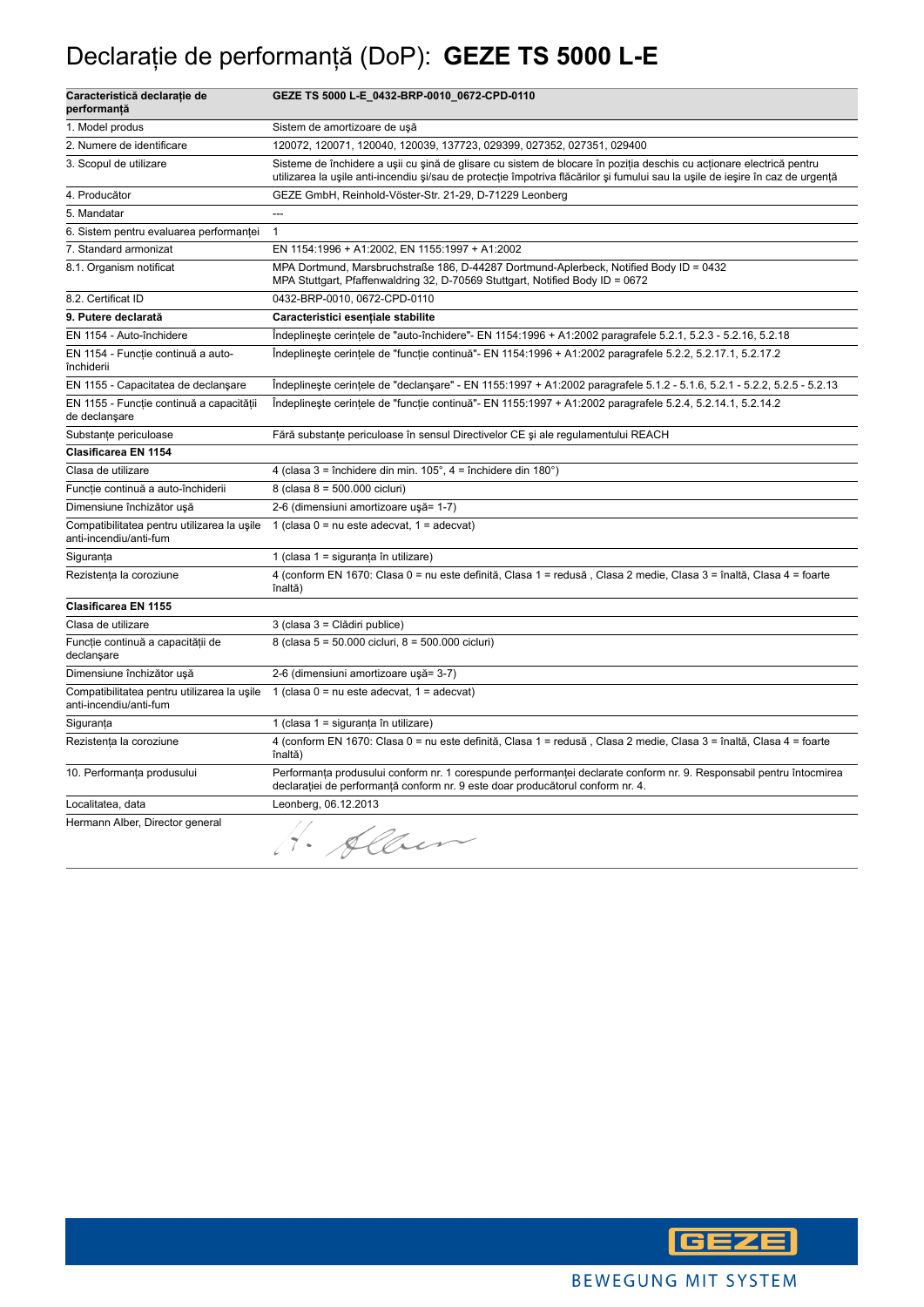#### Prestandadeklaration (DoP): **GEZE TS 5000 L-E**

| Kod prestandadeklaration                                | GEZE TS 5000 L-E_0432-BRP-0010_0672-CPD-0110                                                                                                                                                |
|---------------------------------------------------------|---------------------------------------------------------------------------------------------------------------------------------------------------------------------------------------------|
| 1. Produkttyp                                           | Dörrstängningssystem                                                                                                                                                                        |
| 2. Ident.nummer                                         | 120072, 120071, 120040, 120039, 137723, 029399, 027352, 027351, 029400                                                                                                                      |
| 3. Användningsområde                                    | Dörrstängare med glidskena med eldriven fixeringsanordning för användning på brand- och/eller rökskyddsdörrar eller i<br>nödutgångar.                                                       |
| 4. Tillverkare                                          | GEZE GmbH, Reinhold-Vöster-Str. 21-29, D-71229 Leonberg                                                                                                                                     |
| 5. Ombud                                                |                                                                                                                                                                                             |
| 6. System för utvärdering av<br>produktprestandan       | $\mathbf{1}$                                                                                                                                                                                |
| 7. Harmoniserad standard                                | EN 1154:1996 + A1:2002, EN 1155:1997 + A1:2002                                                                                                                                              |
| 8.1. Anmält organ                                       | MPA Dortmund, Marsbruchstraße 186, D-44287 Dortmund-Aplerbeck, Notified Body ID = 0432<br>MPA Stuttgart, Pfaffenwaldring 32, D-70569 Stuttgart, Notified Body ID = 0672                     |
| 8.2. ID-certifikat                                      | 0432-BRP-0010, 0672-CPD-0110                                                                                                                                                                |
| 9. Angiven prestanda                                    | Fastställda viktiga egenskaper                                                                                                                                                              |
| EN 1154 - självstängande                                | Krav för "självstängande" uppfyllda - EN 1154:1996 + A1:2002 avsnitt 5.2.1, 5.2.3 - 5.2.16, 5.2.18                                                                                          |
| EN 1154 - permanent<br>självstängningsfunktion          | Krav för "permanent funktion" uppfyllda - EN 1154:1996 + A1:2002 avsnitt 5.2.2, 5.2.17.1, 5.2.17.2                                                                                          |
| EN 1155 - aktiveringsförmåga                            | Krav för "aktiveringsförmåga" uppfyllda- EN 1155:1997 + A1:2002 avsnitt 5.1.2 - 5.1.6, 5.2.1 - 5.2.2, 5.2.5 - 5.2.13                                                                        |
| EN 1155 - permanent aktiveringsförmåga                  | Krav för "permanent funktion" uppfyllda - EN 1155:1997 + A1:2002 avsnitt 5.2.4, 5.2.14.1, 5.2.14.2                                                                                          |
| Farliga ämnen                                           | Inga farliga ämnen enligt gällande EU-direktiv och REACH-förordningen                                                                                                                       |
| EN 1154-klassificering                                  |                                                                                                                                                                                             |
| Användningsklass                                        | 4 (klass 3 = stängning från min. 105°, 4 = stängning från 180°)                                                                                                                             |
| Permanent självstängningsfunktion                       | 8 (klass 8 = 500 000 cykler)                                                                                                                                                                |
| Dörrstängarstorlek                                      | 2-6 (dörrstängarstorlekar = 1-7)                                                                                                                                                            |
| Lämplighet för användning på brand-/<br>rökskyddsdörrar | 1 (klass 0 = ej lämplig, 1 = lämplig)                                                                                                                                                       |
| Säkerhet                                                | 1 (klass 1 = driftsäkerhet)                                                                                                                                                                 |
| Korrosionsbeständigkeit                                 | 4 (enligt EN 1670: klass 0 = ej definierad, klass 1 = låg, klass 2 = måttlig, klass 3 = hög, klass 4 = mycket hög)                                                                          |
| EN 1155-klassificering                                  |                                                                                                                                                                                             |
| Användningsklass                                        | 3 (klass 3 = offentliga byggnader)                                                                                                                                                          |
| Permanent aktiveringsförmåga                            | 8 (klass 5 = 50 000 cykler, 8 = 500 000 cykler)                                                                                                                                             |
| Dörrstängarstorlek                                      | 2-6 (dörrstängarstorlekar = 3-7)                                                                                                                                                            |
| Lämplighet för användning på brand-/<br>rökskyddsdörrar | 1 (klass 0 = ej lämplig, 1 = lämplig)                                                                                                                                                       |
| Säkerhet                                                | 1 (klass 1 = driftsäkerhet)                                                                                                                                                                 |
| Korrosionsbeständigkeit                                 | 4 (enligt EN 1670: klass 0 = ej definierad, klass 1 = låg, klass 2 = måttlig, klass 3 = hög, klass 4 = mycket hög)                                                                          |
| 10. Produktprestanda                                    | Produktens prestanda som anges i punkt 1 motsvarar den prestanda som uppges i punkt 9. Den här<br>prestandaförklaringen enligt punkt 9 utfärdas endast av tillverkaren som anges i punkt 4. |
| Ort, datum                                              | Leonberg, 06.12.2013                                                                                                                                                                        |
| Hermann Alber, VD                                       | H. Alben                                                                                                                                                                                    |

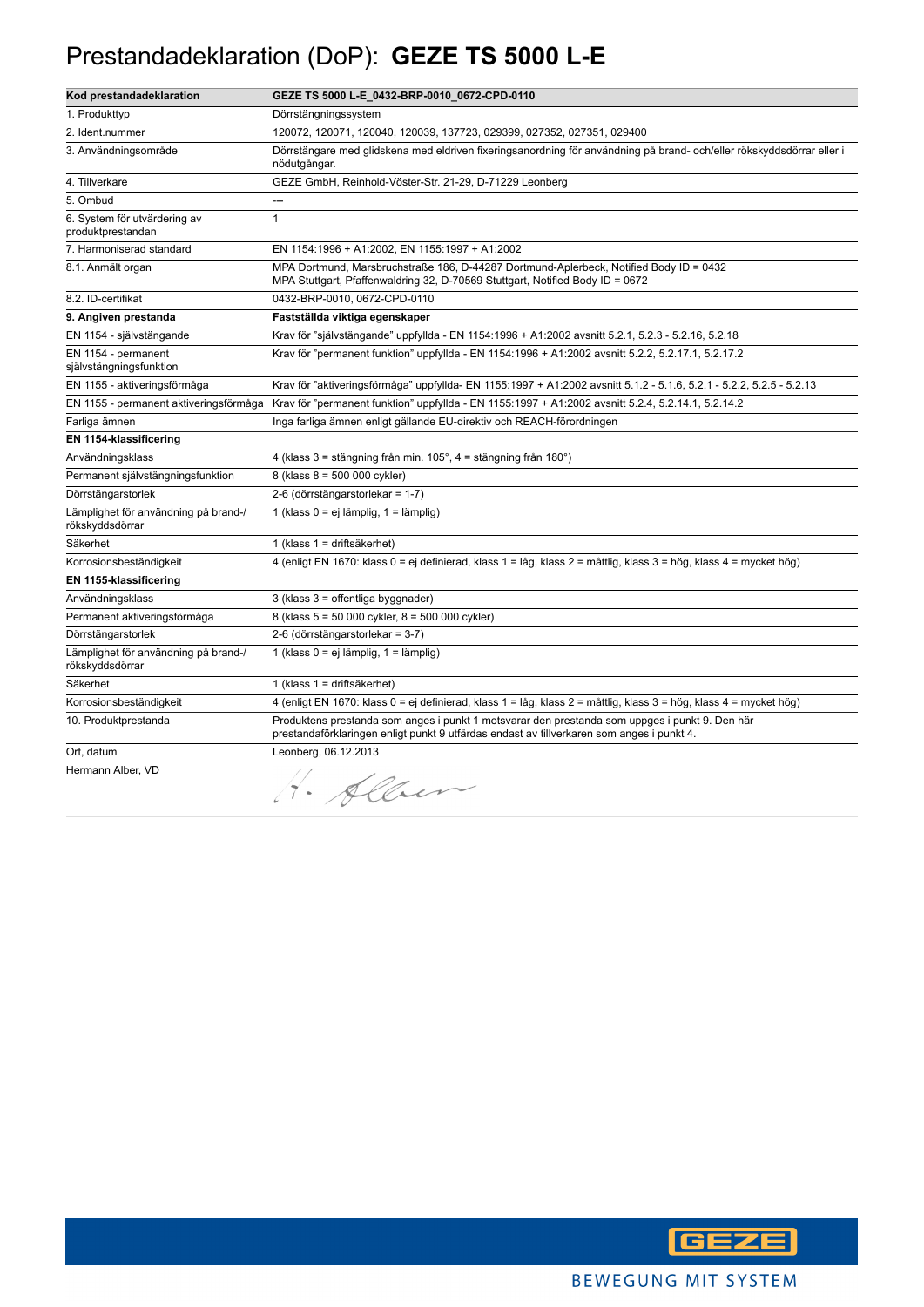## Vyhlásenie o parametroch (DoP): **GEZE TS 5000 L-E**

| Identifikácia Vyhlásenie o<br>parametroch                   | GEZE TS 5000 L-E_0432-BRP-0010_0672-CPD-0110                                                                                                                                    |
|-------------------------------------------------------------|---------------------------------------------------------------------------------------------------------------------------------------------------------------------------------|
| 1. Druh výrobku                                             | Dverný samozatvárač                                                                                                                                                             |
| 2. Identifikačné číslo                                      | 120072, 120071, 120040, 120039, 137723, 029399, 027352, 027351, 029400                                                                                                          |
| 3. Účel použitia                                            | Prostriedok na zatváranie dverí s klznou lištou s elektricky poháňaným aretačným zariadením pre použitie na<br>protipožiarne a/alebo dymotesné dvere alebo na únikové dvere     |
| 4. Výrobca                                                  | GEZE GmbH, Reinhold-Vöster-Str. 21-29, D-71229 Leonberg                                                                                                                         |
| 5. Splnomocnená osoba                                       | $\overline{a}$                                                                                                                                                                  |
| 6. Systém posudzovania nemennosti<br>parametrov výrobku     | $\mathbf{1}$                                                                                                                                                                    |
| 7. Harmonizovaná norma                                      | EN 1154:1996 + A1:2002, EN 1155:1997 + A1:2002                                                                                                                                  |
| 8.1. Notifikovaná osoba                                     | MPA Dortmund, Marsbruchstraße 186, D-44287 Dortmund-Aplerbeck, Notified Body ID = 0432<br>MPA Stuttgart, Pfaffenwaldring 32, D-70569 Stuttgart, Notified Body ID = 0672         |
| 8.2. ID certifikát                                          | 0432-BRP-0010, 0672-CPD-0110                                                                                                                                                    |
| 9. Deklarované parametre                                    | Stanovené podstatné vlastnosti                                                                                                                                                  |
| EN 1154 - samozatváracie                                    | Požiadavky "samozatváracie" splnené - EN 1154:1996 + A1:2002 odseky 5.2.1, 5.2.3 - 5.2.16, 5.2.18                                                                               |
| EN 1154 - Trvalá funkcia samozatvárania                     | Požiadavky "trvalá funkcia" splnené - EN 1154:1996 + A1:2002 odseky 5.2.2, 5.2.17.1, 5.2.17.2                                                                                   |
| EN 1155 - Schopnosť spustenia                               | Požiadavky "spustenia" splnené- EN 1155:1997 + A1:2002 odseky 5.1.2 - 5.1.6, 5.2.1 - 5.2.2, 5.2.5 - 5.2.13                                                                      |
| EN 1155 - Trvalá funkcia schopnosti<br>spustenia            | Požiadavky "trvalá funkcia" splnené - EN 1155:1997 + A1:2002 odseky 5.4.2, 5.2.14.1, 5.2.14.2                                                                                   |
| Nebezpečné látky                                            | Neobsahuje žiadne nebezpečné látky v zmysle Smerníc EU a Nariadenia REACH                                                                                                       |
| EN 1154 Klasifikácia                                        |                                                                                                                                                                                 |
| Trieda použitia                                             | 4 (trieda 3 = zatváranie z min. 105°, 4 = zatváranie zo 180°)                                                                                                                   |
| Trvalá funkcia samozatvárania                               | 8 (trieda 8 = 500.000 cyklov)                                                                                                                                                   |
| Veľkosť dverného zatvárača                                  | 2-6 (veľkosti dverných zatváračov = 1-7)                                                                                                                                        |
| Spôsobilosť na použite na protipožiarne/<br>dymotesné dvere | 1 (trieda $0 =$ nevhodné, 1 = vhodné)                                                                                                                                           |
| Bezpečnosť                                                  | 1 (trieda 1 = užívacia bezpečnosť)                                                                                                                                              |
| Odolnosť voči korózii                                       | 4 (podľa EN 1670: trieda 0 = nedefinovaná, trieda1 = nízka, trieda 2 stredná, trieda3 = vysoká, trieda 4 = veľmi vysoká)                                                        |
| EN 1155 Klasifikácia                                        |                                                                                                                                                                                 |
| Trieda použitia                                             | 3 (trieda 3 = verejné budovy)                                                                                                                                                   |
| Trvalá funkcia schopnosti spustenia                         | 8 (trieda 5 = 50.000 cyklov, 8 = 500.000 cyklov)                                                                                                                                |
| Veľkosť dverného zatvárača                                  | 2-6 (veľkosti dverných zatváračov = 3-7)                                                                                                                                        |
| Spôsobilosť na použite na protipožiarne/<br>dymotesné dvere | 1 (trieda 0 = nevhodné, 1 = vhodné)                                                                                                                                             |
| Bezpečnosť                                                  | 1 (trieda 1 = užívacia bezpečnosť)                                                                                                                                              |
| Odolnosť voči korózii                                       | 4 (podľa EN 1670: trieda 0 = nedefinovaná, trieda1 = nízka, trieda 2 stredná, trieda3 = vysoká, trieda 4 = veľmi vysoká)                                                        |
| 10. Parametre výrobku                                       | Parametre výrobku podľa č. 1 sú v zhode s deklarovanými parametrami podľa č. 9. Toto vyhlásenie o parametroch sa<br>vydáva na výhradnú zodpovednosť výrobcu uvedeného b bode 4. |
| Miesto, dátum                                               | Leonberg, 06.12.2013                                                                                                                                                            |
| Hermann Alber, konateľ                                      | H. Alben                                                                                                                                                                        |

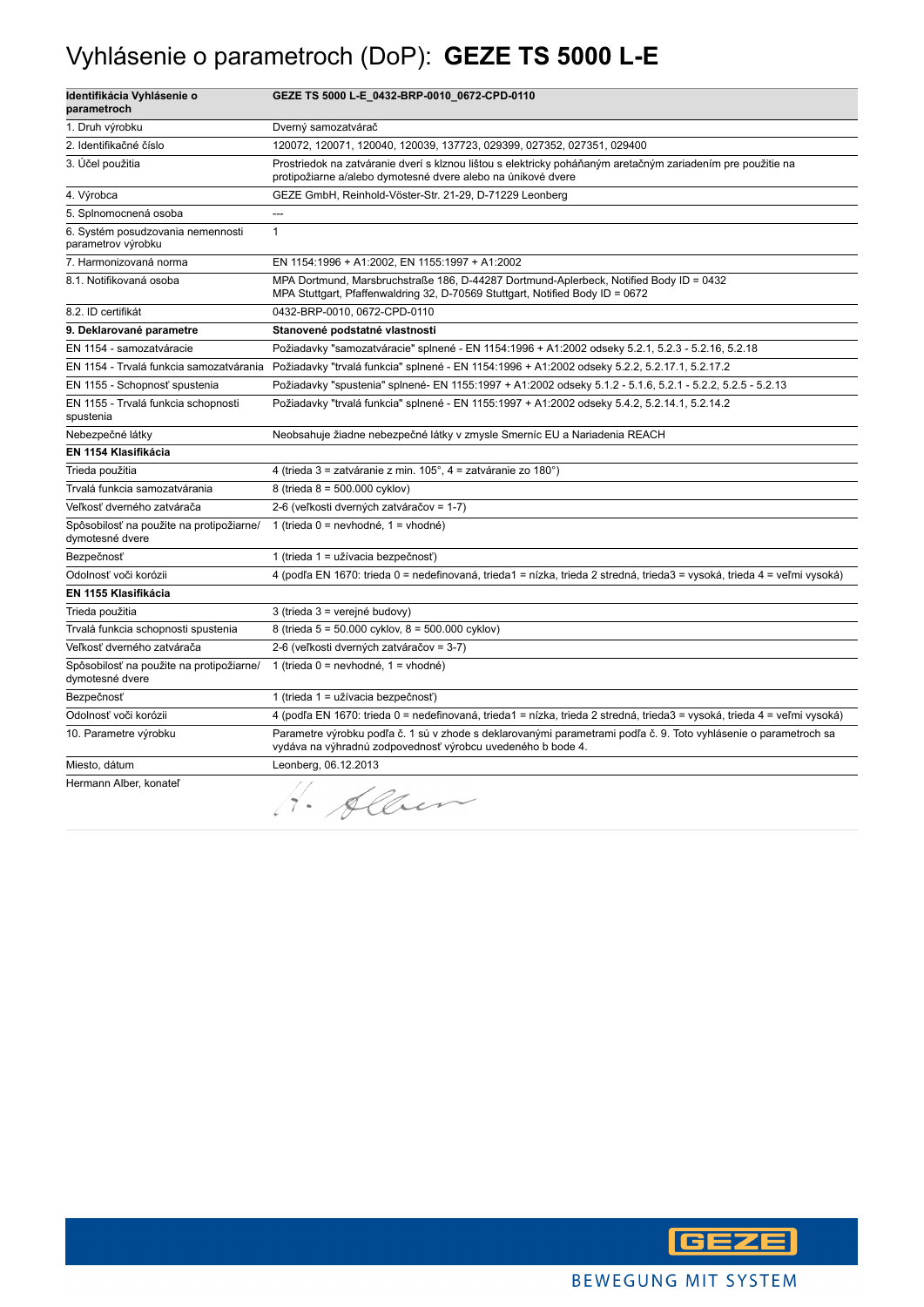# Izjava o delovanju (DoP): **GEZE TS 5000 L-E**

| Karakteristika - izjava o delovanju                           | GEZE TS 5000 L-E_0432-BRP-0010_0672-CPD-0110                                                                                                                                |
|---------------------------------------------------------------|-----------------------------------------------------------------------------------------------------------------------------------------------------------------------------|
| 1. Vrsta izdelka                                              | Sistem za zapiranje vrat                                                                                                                                                    |
| 2. ID-številke                                                | 120072, 120071, 120040, 120039, 137723, 029399, 027352, 027351, 029400                                                                                                      |
| 3. Namen uporabe                                              | Zapiralo za vrata z drsno tirnico in električno fiksirno pripravo za protipožarna in/ali protidimna vrata ali vrata za izhod v sili                                         |
| 4. Proizvajalec                                               | GEZE GmbH, Reinhold-Vöster-Str. 21-29, D-71229 Leonberg                                                                                                                     |
| 5. Pooblaščena oseba                                          | ---                                                                                                                                                                         |
| 6. Sistem za oceno delovanja                                  | $\mathbf{1}$                                                                                                                                                                |
| 7. Usklajeni standard                                         | EN 1154:1996 + A1:2002, EN 1155:1997 + A1:2002                                                                                                                              |
| 8.1. Priglašeni organ                                         | MPA Dortmund, Marsbruchstraße 186, D-44287 Dortmund-Aplerbeck, Notified Body ID = 0432<br>MPA Stuttgart, Pfaffenwaldring 32, D-70569 Stuttgart, Notified Body ID = 0672     |
| 8.2. ID-certifikat                                            | 0432-BRP-0010, 0672-CPD-0110                                                                                                                                                |
| 9. Izjava o delovanju                                         | Ugotovljene bistvene značilnosti                                                                                                                                            |
| EN 1154 - Samodejno zapiranje                                 | Zahteve za "samodejno zapiranje" so izpolnjene - EN 1154:1996 + A1:2002 odseki 5.2.1, 5.2.3 - 5.2.16, 5.2.18                                                                |
| EN 1154 - Trajno delovanje<br>samodejnega zapiranja           | Zahteve za "trajno delovanje" so izpolnjene - EN 1154:1996 + A1:2002 odseki 5.2.2, 5.2.17.1, 5.2.17.2                                                                       |
| EN 1155 - Sproženje sposobnosti                               | Zahteve za "sproženje" so izpolnjene - EN 1155:1997 + A1:2002 odseki 5.1.2 - 5.1.6, 5.2.1 - 5.2.2, 5.2.5 - 5.2.13                                                           |
| EN 1155 - Sproženje trajnega delovanja<br>sposobnosti         | Zahteve za "trajno delovanje" so izpolnjene - EN 1155:1997 + A1:2002 odseki 5.2.4, 5.2.14.1, 5.2.14.2                                                                       |
| Nevarne snovi                                                 | Ni nevarnih snovi v smislu ES-direktive in uredbe REACH                                                                                                                     |
| Klasifikacija EN 1154                                         |                                                                                                                                                                             |
| Razred uporabe                                                | 4 (razred 3 = zapiranje iz najm. 105°, 4 = zapiranje iz 180°)                                                                                                               |
| Trajno delovanje samodejnega zapiranja                        | 8 (razred 8 = 500.000 ciklusov)                                                                                                                                             |
| Velikost zapirala za vrata                                    | 2-6 (velikosti zapiral za vrata = 1-7)                                                                                                                                      |
| Primernost za uporabo na protipožarnih/<br>protidimnih vratih | 1 (razred $0 = ni$ primerno, $1 = prime$ rno)                                                                                                                               |
| Varnost                                                       | 1 (razred $1 =$ varnost za uporabo)                                                                                                                                         |
| Odpornost proti koroziji                                      | 4 (v skladu z EN 1670: Razred 0 = ni opredeljena, razred 1 = majhna, razred 2 srednja, razred 3 = visoka, razred 4 = zelo<br>visoka)                                        |
| Klasifikacija EN 1155                                         |                                                                                                                                                                             |
| Razred uporabe                                                | 3 (razred 3 = javna zgradba)                                                                                                                                                |
| Sproženje trajnega delovanja<br>sposobnosti                   | 8 (razred 5 = 50.000 ciklusov, 8 = 500.000 ciklusov)                                                                                                                        |
| Velikost zapirala za vrata                                    | 2-6 (velikosti zapiral za vrata = 3-7)                                                                                                                                      |
| Primernost za uporabo na protipožarnih/<br>protidimnih vratih | 1 (razred $0 = ni$ primerno, $1 = p$ rimerno)                                                                                                                               |
| Varnost                                                       | 1 (razred 1 = varnost za uporabo)                                                                                                                                           |
| Odpornost proti koroziji                                      | 4 (v skladu z EN 1670: Razred 0 = ni opredeljena, razred 1 = majhna, razred 2 srednja, razred 3 = visoka, razred 4 = zelo<br>visoka)                                        |
| 10. Delovanje izdelka                                         | Delovanje izdelka v skladu s št. 1 ustreza delovanju, navedenem v št. 9. Odgovoren za sestavo izjave o delovanju po št.<br>9 je proizvajalec sam in sicer v skladu s št. 4. |
| Kraj, datum                                                   | Leonberg, 06.12.2013                                                                                                                                                        |
| Hermann Alber, direktor                                       | 1. Alben                                                                                                                                                                    |

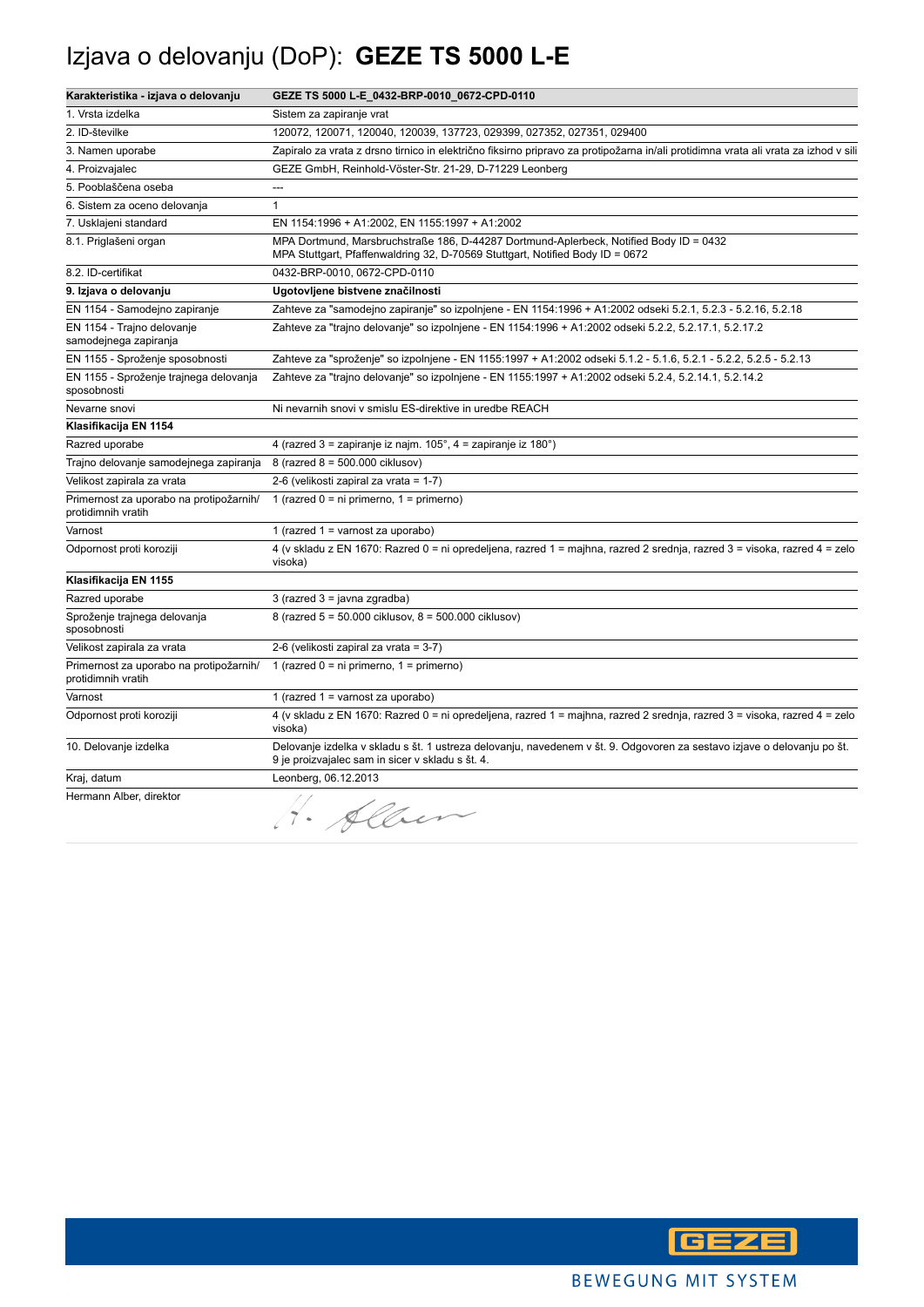## Declaración de rendimiento (DoP): **GEZE TS 5000 L-E**

| Identificación declaración de<br>rendimiento                  | GEZE TS 5000 L-E_0432-BRP-0010_0672-CPD-0110                                                                                                                                                            |
|---------------------------------------------------------------|---------------------------------------------------------------------------------------------------------------------------------------------------------------------------------------------------------|
| 1. Tipo de producto                                           | Sistema de cierrapuertas                                                                                                                                                                                |
| 2. Nº de identificación                                       | 120072, 120071, 120040, 120039, 137723, 029399, 027352, 027351, 029400                                                                                                                                  |
| 3. Finalidad                                                  | Dispositivo cierrapuertas con guía deslizante y bloqueo independiente con accionamiento eléctrico para el empleo en<br>puertas cortafuegos y cortahumos o puertas de vías de evacuación                 |
| 4. Fabricante                                                 | GEZE GmbH, Reinhold-Vöster-Str. 21-29, D-71229 Leonberg                                                                                                                                                 |
| 5. Mandatario                                                 | $\overline{a}$                                                                                                                                                                                          |
| 6. Sistema para evaluar la resistencia de<br>rendimiento      | $\overline{1}$                                                                                                                                                                                          |
| 7. Norma armonizada                                           | EN 1154:1996 + A1:2002, EN 1155:1997 + A1:2002                                                                                                                                                          |
| 8.1. Organismo notificado                                     | MPA Dortmund, Marsbruchstraße 186, D-44287 Dortmund-Aplerbeck, Notified Body ID = 0432<br>MPA Stuttgart, Pfaffenwaldring 32, D-70569 Stuttgart, Notified Body ID = 0672                                 |
| 8.2. Certificado ID                                           | 0432-BRP-0010, 0672-CPD-0110                                                                                                                                                                            |
| 9. Rendimiento declarado                                      | Características principales constatadas                                                                                                                                                                 |
| EN 1154 - Cierre automático                                   | Requisitos "cierre automático" cumplidos - EN 1154:1996 + A1:2002 Apartados 5.2.1, 5.2.3 - 5.2.16, 5.2.18                                                                                               |
| EN 1154 - Función permanente del<br>cierre automático         | Requisitos "función permanente" cumplidos - EN 1154:1996 + A1:2002 Apartados 5.2.2, 5.2.17.1, 5.2.17.2                                                                                                  |
| EN 1155 - Capacidad de activación                             | Requisitos "activación" cumplidos - EN 1155:1997 + A1:2002 Apartados 5.1.2 - 5.1.6, 5.2.1 - 5.2.2, 5.2.5 - 5.2.13                                                                                       |
| EN 1155 - Función permanente de la<br>capacidad de activación | Requisitos "función permanente" cumplidos- EN 1155:1997 + A1:2002 Apartados 5.2.4, 5.2.14.1, 5.2.14.2                                                                                                   |
| Sustancias peligrosas                                         | No contiene sustancias peligrosas conforme a las directivas CE y el reglamento REACH                                                                                                                    |
| Clasificación EN 1154-1                                       |                                                                                                                                                                                                         |
| Clase de aplicación                                           | 4 (Clase $3 =$ Cierre de mín. $105^\circ$ , $4 =$ Cierre de $180^\circ$ )                                                                                                                               |
| Función permanente del autocierre                             | 8 (clase $8 = 500.000$ ciclos)                                                                                                                                                                          |
| Tamaño del cierrapuertas                                      | 2-6 (Tamaños del cierrapuertas= 1-7)                                                                                                                                                                    |
| y cortafuegos                                                 | Idoneidad para el empleo en cortahumos 1 (clase 0 = no adecuado, 1 = adecuado)                                                                                                                          |
| Seguridad                                                     | 1 (clase $1 =$ seguridad de empleo)                                                                                                                                                                     |
| Resistencia a la corrosión                                    | 4 (conforme a EN 1670: Clase 0 = no definida, clase 1 = escasa, clase 2 media, clase 3 = alta, clase 4 = muy alta)                                                                                      |
| Clasificación EN 1155-1                                       |                                                                                                                                                                                                         |
| Clase de aplicación                                           | 3 (clase 3 = edificio público)                                                                                                                                                                          |
| Función permanente de la capacidad de<br>activación           | 8 (clase $5 = 50.000$ ciclos, $8 = 500.000$ ciclos)                                                                                                                                                     |
| Tamaño del cierrapuertas                                      | 2-6 (Tamaños del cierrapuertas= 3-7)                                                                                                                                                                    |
| y cortafuegos                                                 | Idoneidad para el empleo en cortahumos 1 (clase 0 = no adecuado, 1 = adecuado)                                                                                                                          |
| Seguridad                                                     | 1 (clase $1 =$ seguridad de empleo)                                                                                                                                                                     |
| Resistencia a la corrosión                                    | 4 (conforme a EN 1670: Clase 0 = no definida, clase 1 = escasa, clase 2 media, clase 3 = alta, clase 4 = muy alta)                                                                                      |
| 10. Rendimiento producto                                      | El rendimiento del producto nº 1 se corresponde con la potencia declarada según nº 9. El fabricante es responsable<br>exclusivo, según nº 4, de redactar la declaración de rendimiento conforme a nº 9. |
| Lugar, fecha                                                  | Leonberg, 06.12.2013                                                                                                                                                                                    |
| Hermann Alber, Director                                       | . Allen                                                                                                                                                                                                 |

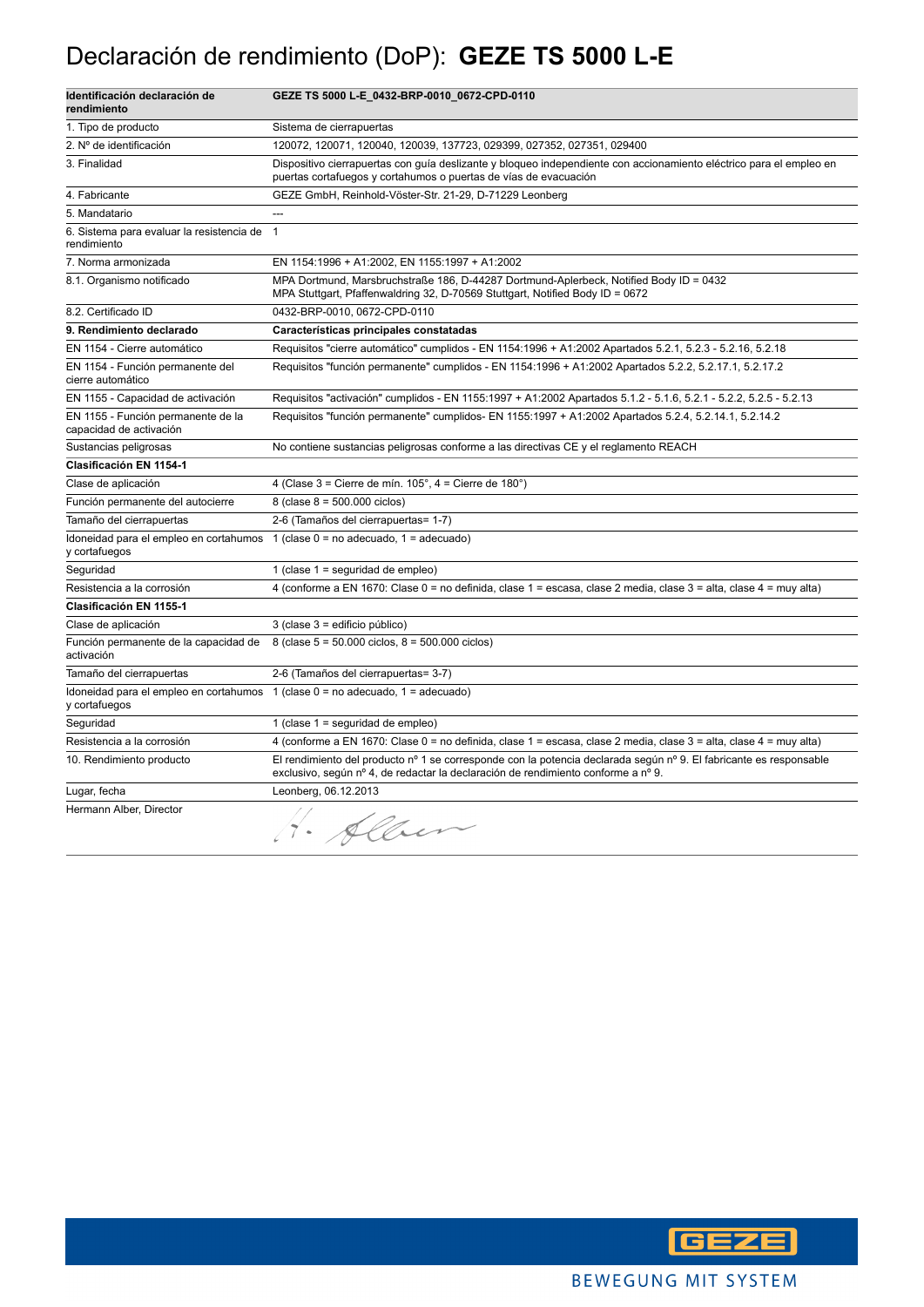#### Teljesítmény nyilatkozat (DoP): **GEZE TS 5000 L-E**

| Teljesítmény nyilatkozat ismertetőjel                               | GEZE TS 5000 L-E_0432-BRP-0010_0672-CPD-0110                                                                                                                                                           |
|---------------------------------------------------------------------|--------------------------------------------------------------------------------------------------------------------------------------------------------------------------------------------------------|
| 1. Termékfajta                                                      | Ajtócsukó rendszer                                                                                                                                                                                     |
| 2. Azonosító számok                                                 | 120072, 120071, 120040, 120039, 137723, 029399, 027352, 027351, 029400                                                                                                                                 |
| 3. Az alkalmazás célja                                              | Csúszósínes ajtócsukó elektromos működtetésű rögzítőszerkezettel tűz- és/vagy füstvédő ajtókon vagy menekülő ajtókon<br>történő alkalmazáshoz                                                          |
| 4. Gyártó                                                           | GEZE GmbH, Reinhold-Vöster-Str. 21-29, D-71229 Leonberg                                                                                                                                                |
| 5. Felhatalmazott                                                   | ---                                                                                                                                                                                                    |
| 6. Teljesítmény állandóság értékelésére<br>szolgáló rendszer        | $\mathbf{1}$                                                                                                                                                                                           |
| 7. Harmonizált szabvány                                             | EN 1154:1996 + A1:2002, EN 1155:1997 + A1:2002                                                                                                                                                         |
| 8.1. Bejelentett szervezet                                          | MPA Dortmund, Marsbruchstraße 186, D-44287 Dortmund-Aplerbeck, Notified Body ID = 0432<br>MPA Stuttgart, Pfaffenwaldring 32, D-70569 Stuttgart, Notified Body ID = 0672                                |
| 8.2. Tanúsítvány azonosító                                          | 0432-BRP-0010, 0672-CPD-0110                                                                                                                                                                           |
| 9. Nyilatkozott teljesítmény                                        | Meghatározott alapvető jellemzők                                                                                                                                                                       |
| EN 1154 - automatikusan záródó                                      | Az "automatikusan záródó" követelményeknek megfelel - EN 1154:1996 + A1:2002, 5.2.1, 5.2.3 - 5.2.16, 5.2.18<br>szakaszok                                                                               |
| működése                                                            | EN 1154 - az automatikus záródás tartós A "tartós működés" követelményeinek megfelel - EN 1154:1996 + A1:2002, 5.2.2, 5.2.17.1, 5.2.17.2 szakaszok                                                     |
| EN 1155 - kioldási képesség                                         | A "kioldás" követelményeinek megfelel - EN 1155:1997 + A1:2002, 5.1.2 - 5.1.6, 5.2.1 - 5.2.2, 5.2.5 - 5.2.13 szakaszok                                                                                 |
| EN 1155 - kioldási képesség tartós<br>működése                      | A "tartós működés" követelményeinek megfelel - EN 1155:1997 + A1:2002, 5.2.4, 5.2.14.1, 5.2.14.2 szakaszok                                                                                             |
| Veszélyes anyagok                                                   | Az EK-irányelvek és REACH-rendelkezés értelmében nem veszélyes anyagok                                                                                                                                 |
| EN 1154 osztályba sorolás                                           |                                                                                                                                                                                                        |
| Alkalmazási osztály                                                 | 4 (3. osztály = záródás min. 105°-ból, 4 = záródás 180°-ból)                                                                                                                                           |
| Az automatikus záródás tartós<br>működése                           | 8 (8. osztály = 500.000 ciklus)                                                                                                                                                                        |
| Ajtócsukó mérete                                                    | 2-6 (ajtócsukó méretei = 1-7)                                                                                                                                                                          |
| Tűz- és füstgátló ajtókon történő<br>alkalmazáshoz való alkalmasság | 1 (0. osztály = nem alkalmas, 1 = alkalmas)                                                                                                                                                            |
| Biztonság                                                           | 1 (1. osztály = használati biztonság)                                                                                                                                                                  |
| Korrózióállóság                                                     | 4 (EN 1670 szerint: 0. osztály = nincs meghatározva, 1. osztály = alacsony, 2. osztály = közepes, 3. osztály = magas, 4.<br>osztály = nagyon magas)                                                    |
| EN 1155 osztályba sorolás                                           |                                                                                                                                                                                                        |
| Alkalmazási osztály                                                 | 3 (3. osztály = középületek)                                                                                                                                                                           |
| Kioldás képesség tartós működése                                    | 8 (5. osztály = 50.000 ciklus, 8 = 500.000 ciklus)                                                                                                                                                     |
| Ajtócsukó mérete                                                    | 2-6 (ajtócsukó méretei = 3-7)                                                                                                                                                                          |
| Tűz- és füstgátló ajtókon történő<br>alkalmazáshoz való alkalmasság | 1 (0. osztály = nem alkalmas, 1 = alkalmas)                                                                                                                                                            |
| Biztonság                                                           | 1 (1. osztály = használati biztonság)                                                                                                                                                                  |
| Korrózióállóság                                                     | 4 (EN 1670 szerint: 0. osztály = nincs meghatározva, 1. osztály = alacsony, 2. osztály = közepes, 3. osztály = magas, 4.<br>osztály = nagyon magas)                                                    |
| 10. Termék teljesítménye                                            | A termék 1. sz. szerinti teljesítménye megfelel a 9. sz. szerinti nyilatkozott teljesítménynek. A 9. sz. szerinti teljesítmény<br>nyilatkozat készítéséért egyedül a 4. sz. szerinti gyártó a felelős. |
| Hely, dátum                                                         | Leonberg, 06.12.2013                                                                                                                                                                                   |
| Hermann Alber, ügyvezető                                            | H. Alben                                                                                                                                                                                               |

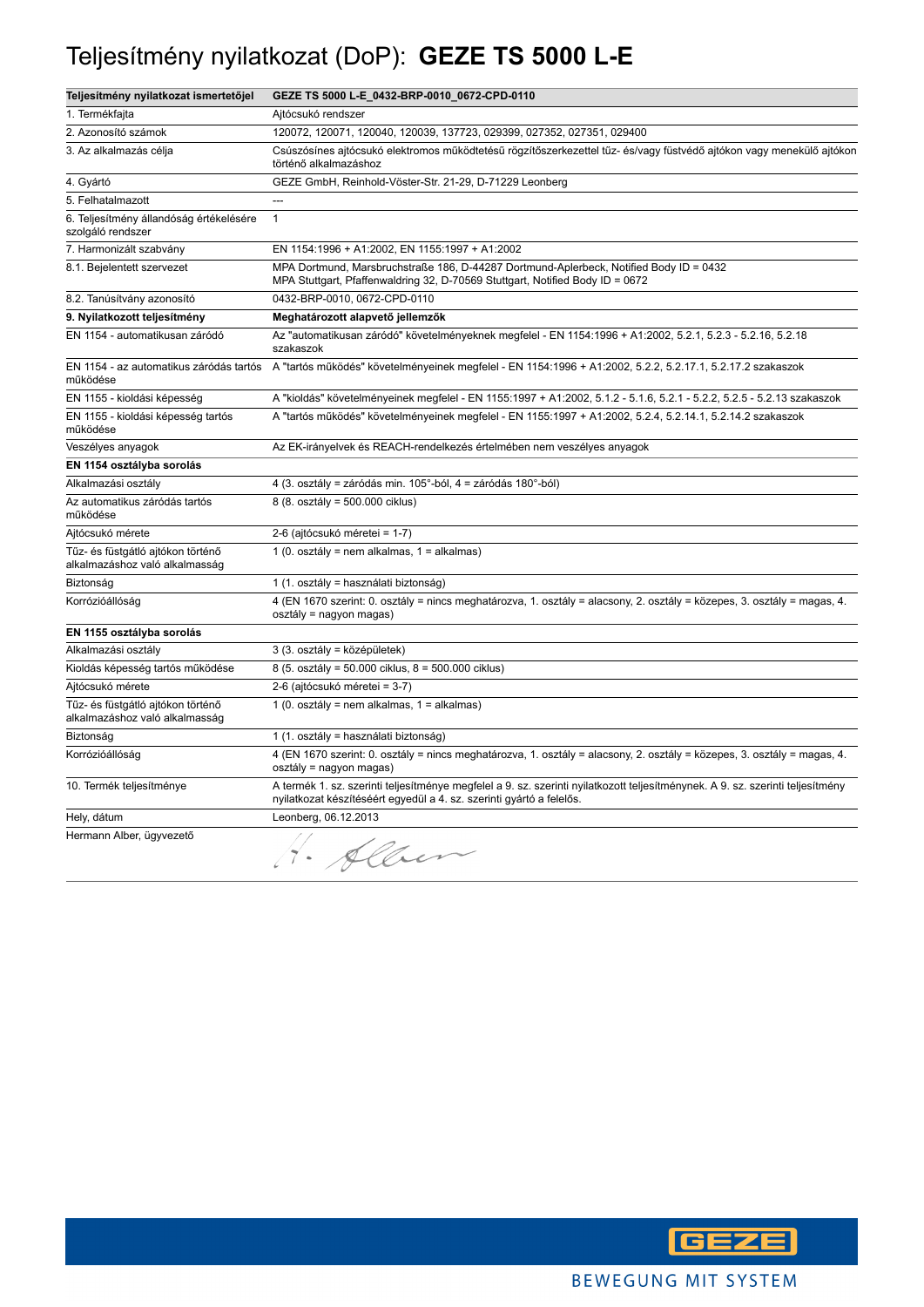# декларация за мощност (DoP): **GEZE TS 5000 L-E**

| Означение декларация за мощност                                     | GEZE TS 5000 L-E_0432-BRP-0010_0672-CPD-0110                                                                                                                                            |
|---------------------------------------------------------------------|-----------------------------------------------------------------------------------------------------------------------------------------------------------------------------------------|
| 1. Вид продукт                                                      | Система за затваряне на вратата                                                                                                                                                         |
| 2. Идентификационен номер                                           | 120072, 120071, 120040, 120039, 137723, 029399, 027352, 027351, 029400                                                                                                                  |
| 3. Цел на използване                                                | Средство за затваряне на врати с плъзгаща релса с електрически задвижвано фиксиращо приспособление за<br>използване на пожаро- и димозащитни врати и/или на врати на спасителни пътища  |
| 4. Производител                                                     | GEZE GmbH, Reinhold-Vöster-Str. 21-29, D-71229 Leonberg                                                                                                                                 |
| 5. Упълномощено лице                                                | $\sim$                                                                                                                                                                                  |
| 6. Система за оценка на<br>устойчивостта при работа                 | $\mathbf{1}$                                                                                                                                                                            |
| 7. Хармонизиран стандарт                                            | EN 1154:1996 + A1:2002, EN 1155:1997 + A1:2002                                                                                                                                          |
| 8.1. Нотифициран орган                                              | MPA Dortmund, Marsbruchstraße 186, D-44287 Dortmund-Aplerbeck, Notified Body ID = 0432<br>MPA Stuttgart, Pfaffenwaldring 32, D-70569 Stuttgart, Notified Body ID = 0672                 |
| 8.2. ID сертификат                                                  | 0432-BRP-0010, 0672-CPD-0110                                                                                                                                                            |
| 9. Декларирана мощност                                              | Установени съществени белези                                                                                                                                                            |
| EN 1154 - Автоматично затварящи се                                  | Изпълнени изисквания "автоматично затварящи се" - EN 1154:1996 + A1:2002 раздели 5.2.1, 5.2.3 - 5.2.16, 5.2.18                                                                          |
| EN 1154 - Постоянна функция на<br>автоматично затваряне             | Изпълнени изисквания "постоянна функция" - EN 1154:1996 + A1:2002 раздели 5.2.2, 5.2.17.1, 5.2.17.2                                                                                     |
| EN 1155 - Способността може да се<br>задейства                      | Изпълнени изисквания "може да се задейства" - EN 1155:1997 + A1:2002 раздели 5.1.2 - 5.1.6, 5.2.1 - 5.2.2, 5.2.5 -<br>5.2.13                                                            |
| EN 1155 - Постоянна функция на<br>способността може да се задейства | Изпълнени изисквания "постоянна функция" - EN 1155:1997 + A1:2002 раздели 5.2.4, 5.2.14.1, 5.2.14.2                                                                                     |
| Опасни субстанции                                                   | Без опасни субстанции по смисъла на директивите на ЕО и разпоредба REACH                                                                                                                |
| <b>EN 1154 Класифициране</b>                                        |                                                                                                                                                                                         |
| Клас приложение                                                     | 4 (клас 3 = затваряне от мин. $105^\circ$ , 4 = затваряне от 180°)                                                                                                                      |
| Постоянна функция на автоматично<br>затваряне                       | 8 (клас 8 = 500 000 цикъла)                                                                                                                                                             |
| Размер на устройството за затваряне<br>на вратата                   | 2-6 (размери на устройството за затваряне на вратата = 1-7)                                                                                                                             |
| Пригодност за използване на пожаро-/<br>димозащитни врати           | 1 (клас 0 = не подходящи, 1 = подходящи)                                                                                                                                                |
| Безопасност                                                         | 1 (клас 1 = безопасност при използване)                                                                                                                                                 |
| Корозионна устойчивост                                              | 4 (съгласно EN 1670: клас 0 = не дефинирано, клас 1 = нисък, клас 2 среден, клас 3 = висок, клас 4 = много висок)                                                                       |
| <b>EN 1155 Класифициране</b>                                        |                                                                                                                                                                                         |
| Клас приложение                                                     | 3 (клас 3 = обществено сграда)                                                                                                                                                          |
| Постоянна функция на способността<br>може да се задейства           | 8 (клас 5 = 50 000 цикъла, 8 = 500 000 цикъла)                                                                                                                                          |
| Размер на устройството за затваряне<br>на вратата                   | 2-6 (размери на устройството за затваряне на вратата = 3-7)                                                                                                                             |
| Пригодност за използване на пожаро-/<br>димозащитни врати           | 1 (клас 0 = не подходящи, 1 = подходящи)                                                                                                                                                |
| Безопасност                                                         | 1 (клас 1 = безопасност при използване)                                                                                                                                                 |
| Корозионна устойчивост                                              | 4 (съгласно EN 1670: клас 0 = не дефинирано, клас 1 = нисък, клас 2 среден, клас 3 = висок, клас 4 = много висок)                                                                       |
| 10. Мощност на продукта                                             | Мощността на продукта според № 1 съответства на декларираната мощност според № 9. Отговорен за съставяне<br>на декларация за мощност според № 9 е единствено производителят според № 4. |
| Населено място, дата                                                | Leonberg, 06.12.2013                                                                                                                                                                    |
| Херман Албер, търговски директор                                    | H. Alben                                                                                                                                                                                |

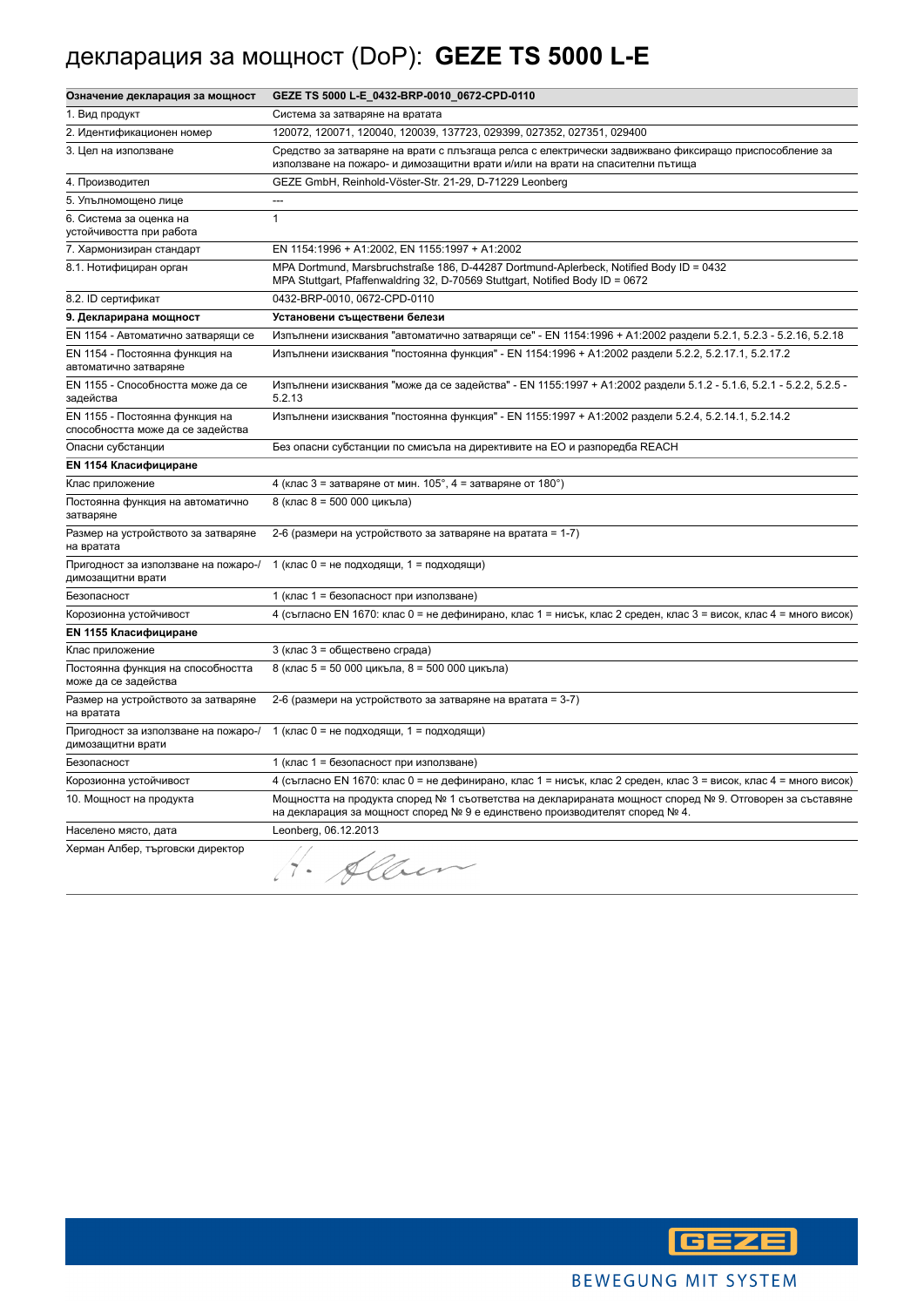#### Ydeevnedeklaration (DoP): **GEZE TS 5000 L-E**

| Identifikation ydeevnedeklaration                   | GEZE TS 5000 L-E_0432-BRP-0010_0672-CPD-0110                                                                                                                                    |
|-----------------------------------------------------|---------------------------------------------------------------------------------------------------------------------------------------------------------------------------------|
| 1. Produktart                                       | Dørlukkersystem                                                                                                                                                                 |
| 2. Id-numre                                         | 120072, 120071, 120040, 120039, 137723, 029399, 027352, 027351, 029400                                                                                                          |
| 3. Anvendelsesformål                                | Dørlukkeudstyr med glideskinne med elektrisk drevet holdeanordning til brug på brand- og/eller røgdøre eller på<br>flugtvejsdøre                                                |
| 4. Producent                                        | GEZE GmbH, Reinhold-Vöster-Str. 21-29, D-71229 Leonberg                                                                                                                         |
| 5. Befuldmægtiget                                   | ---                                                                                                                                                                             |
| 6. System til vurdering af<br>ydelsesbestandigheden | $\mathbf{1}$                                                                                                                                                                    |
| 7. Harmoniseret standard                            | EN 1154:1996 + A1:2002, EN 1155:1997 + A1:2002                                                                                                                                  |
| 8.1. Notificeret organ                              | MPA Dortmund, Marsbruchstraße 186, D-44287 Dortmund-Aplerbeck, Notified Body ID = 0432<br>MPA Stuttgart, Pfaffenwaldring 32, D-70569 Stuttgart, Notified Body ID = 0672         |
| 8.2. Id certifikat                                  | 0432-BRP-0010, 0672-CPD-0110                                                                                                                                                    |
| 9. Deklareret ydeevne                               | Konstaterede væsentlige egenskaber                                                                                                                                              |
| EN 1154 - Selvlukkende                              | Krav "selvlukkende" opfyldt - EN 1154:1996 + A1:2002 afsnit 5.2.1, 5.2.3 - 5.2.16, 5.2.18                                                                                       |
| EN 1154 - Selvlukkende kontinuerlig<br>funktion     | Krav "kontinuerlig funktion" opfyldt - EN 1154:1996 + A1:2002 afsnit 5.2.2, 5.2.17.1, 5.2.17.2                                                                                  |
| EN 1155 - Udløsningsevne                            | Krav "udløsning" opfyldt - EN 1155:1997 + A1:2002 afsnit 5.1.2 - 5.1.6, 5.2.1 - 5.2.2, 5.2.5 - 5.2.13                                                                           |
| EN 1155 - Kontinuerlig<br>udløsningsfunktion        | Krav "kontinuerlig funktion" opfyldt - EN 1155:1997 + A1:2002 afsnit 5.2.4, 5.2.14.1, 5.2.14.2                                                                                  |
| Farlige substanser                                  | Ingen farlige substanser iht. EF-direktiver og REACH-forordningen                                                                                                               |
| <b>EN 1154 Klassificering</b>                       |                                                                                                                                                                                 |
| Anvendelsesklasse                                   | 4 (klasse $3 =$ lukning fra min. 105°, $4 =$ lukning fra 180°)                                                                                                                  |
| Selvlukkende kontinuerlig funktion                  | 8 (klasse 8 = 500.000 cyklusser)                                                                                                                                                |
| Dørlukkerstørrelse                                  | 2-6 (dørlukkerstørrelser = 1-7)                                                                                                                                                 |
| Egnet til brug på brand-/røgdøre                    | 1 (klasse $0 =$ ikke egnet, $1 =$ egnet)                                                                                                                                        |
| Sikkerhed                                           | 1 (klasse 1 = anvendelsessikkerhed)                                                                                                                                             |
| Korrosionsbestandighed                              | 4 (iht. EN 1670: Klasse 0 = ingen defineret, klasse 1 = lav, klasse 2 moderat, klasse 3 = høj, klasse 4 = meget høj)                                                            |
| <b>EN 1155 Klassificering</b>                       |                                                                                                                                                                                 |
| Anvendelsesklasse                                   | 3 (klasse 3 = offentlige bygninger)                                                                                                                                             |
| Kontinuerlig funktion udløsningsevne                | 8 (klasse 5 = 50.000 cyklusser, 8 = 500.000 cyklusser)                                                                                                                          |
| Dørlukkerstørrelse                                  | 2-6 (dørlukkerstørrelser = 3-7)                                                                                                                                                 |
| Egnet til brug på brand-/røgdøre                    | 1 (klasse $0 =$ ikke egnet, $1 =$ egnet)                                                                                                                                        |
| Sikkerhed                                           | 1 (klasse 1 = anvendelsessikkerhed)                                                                                                                                             |
| Korrosionsbestandighed                              | 4 (iht. EN 1670: Klasse 0 = ingen defineret, klasse 1 = lav, klasse 2 moderat, klasse 3 = høj, klasse 4 = meget høj)                                                            |
| 10. Produktets ydeevne                              | Produktets ydeevne iht. nr. 1 svarer til den deklarerede ydeevne iht. nr. 9. Ansvarlig for udarbejdelsen af<br>ydeevnedeklarationen iht. nr. 9 er alene producenten iht. nr. 4. |
| Sted, dato                                          | Leonberg, 06.12.2013                                                                                                                                                            |
| Hermann Alber, forretningsfører                     | · Alber                                                                                                                                                                         |

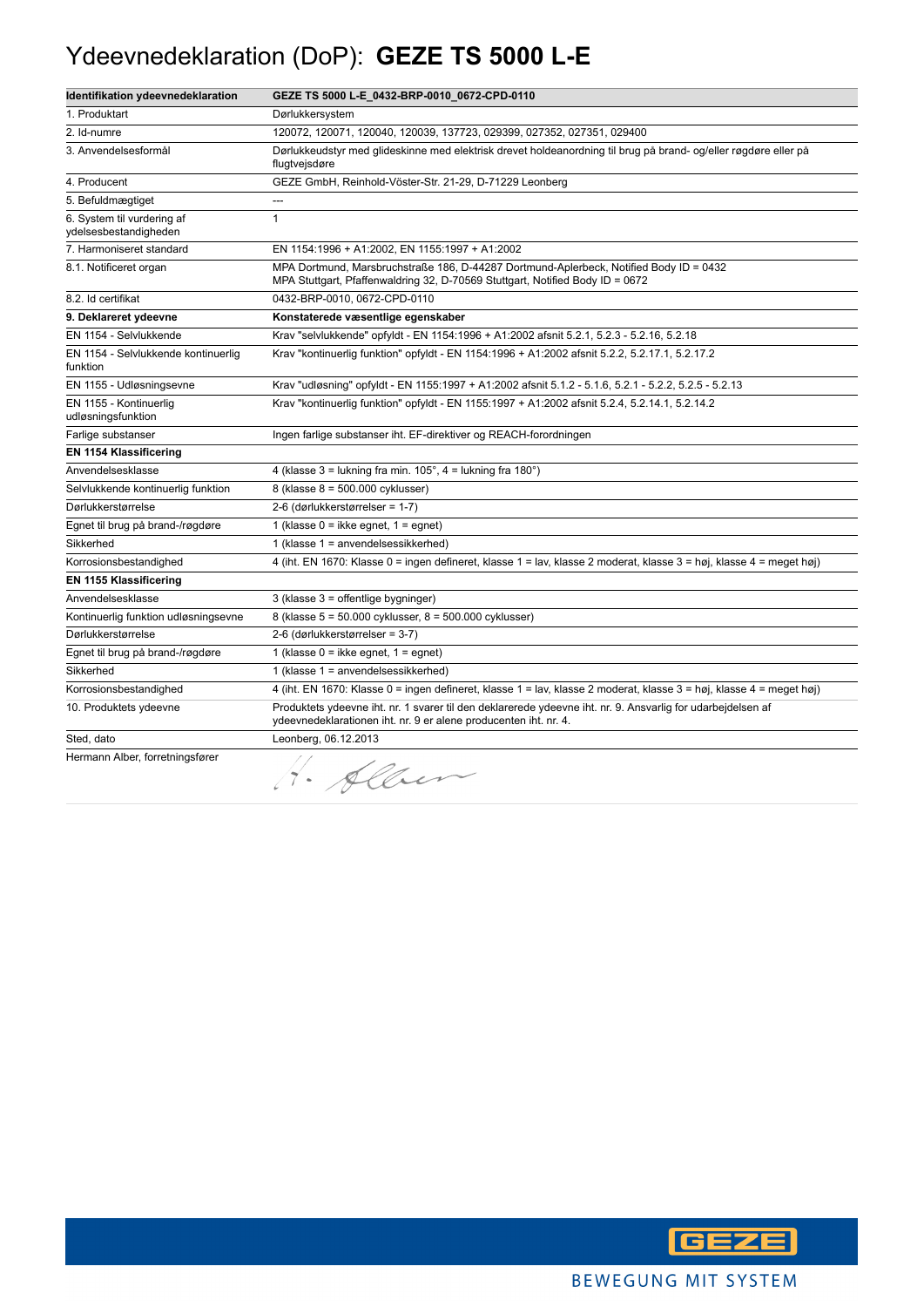# Toimimisviis (DoP): **GEZE TS 5000 L-E**

| Tähis / toimimisviis                            | GEZE TS 5000 L-E_0432-BRP-0010_0672-CPD-0110                                                                                                                            |
|-------------------------------------------------|-------------------------------------------------------------------------------------------------------------------------------------------------------------------------|
| 1. Toode                                        | Uksesulgursüsteem                                                                                                                                                       |
| 2. Tootenumber                                  | 120072, 120071, 120040, 120039, 137723, 029399, 027352, 027351, 029400                                                                                                  |
| 3. Kasutusotstarve                              | Liugsiiniga uksesulgur koos elektrilise sulgemisseadmega kasutamiseks tule- ja/või suitsutõkkeustel või<br>evakuatsiooniustel                                           |
| 4. Tootja                                       | GEZE GmbH, Reinhold-Vöster-Str. 21-29, D-71229 Leonberg                                                                                                                 |
| 5. Esindaja                                     | ---                                                                                                                                                                     |
| 6. Süsteem töökindluse hindamiseks              | $\mathbf{1}$                                                                                                                                                            |
| 7. Harmoniseeritud norm                         | EN 1154:1996 + A1:2002, EN 1155:1997 + A1:2002                                                                                                                          |
| 8.1. Teatatud asukoht                           | MPA Dortmund, Marsbruchstraße 186, D-44287 Dortmund-Aplerbeck, Notified Body ID = 0432<br>MPA Stuttgart, Pfaffenwaldring 32, D-70569 Stuttgart, Notified Body ID = 0672 |
| 8.2. ID-sertifikaat                             | 0432-BRP-0010, 0672-CPD-0110                                                                                                                                            |
| 9. Deklareeritud jõudlus                        | Kindlakstehtud olulised tunnused                                                                                                                                        |
| EN 1154 - isesulguv                             | "Isesulguva" nõuded täidetud – EN 1154:1996 + A1:2002 peatükid 5.2.1, 5.2.3– 5.2.16, 5.2.18                                                                             |
| EN 1154 - isesulguva püsifunktsioon             | "Püsifunktsiooni" nõuded täidetud - EN 1154:1996 + A1:2002 peatükid 5.2.2, 5.2.17.1, 5.2.17.2                                                                           |
| EN 1155 - käivitumisvõime                       | "Käivitumisvõime" nõuded täidetud - EN 1155:1997 + A1:2002 peatükid 5.1.2-5.1.6, 5.2.1 - 5.2.2, 5.2.5-5.2.13                                                            |
| EN 1155 - käivitumisvõime<br>püsifunktsioon     | "Püsifunktsiooni" nõuded täidetud - EN 1155:1997 + A1:2002 peatükid 5.2.4, 5.2.14.1, 5.2.14.2                                                                           |
| Ohtlikud ained                                  | Pole ohtlikke aineid EL-i direktiivide ja REACH-i regulatsiooni mõttes                                                                                                  |
| EN 1154 klassifikatsioon                        |                                                                                                                                                                         |
| Kasutusklass                                    | 4 (klass $3 =$ sulgumine alates $105^\circ$ , $4 =$ sulgumine alates $180^\circ$ )                                                                                      |
| Isesulgumise püsifunktsioon                     | 8 (klass 8 = 500 000 tsüklit)                                                                                                                                           |
| Uksesulguri suurused                            | 2-6 (uksesulgurite suurused = $1-7$ )                                                                                                                                   |
| Sobivus kasutamiseks tule-/<br>suitsutõkkeustel | 1 (klass $0 = ei$ sobi, $1 =$ sobib)                                                                                                                                    |
| Kasutuskindlus                                  | 1 (klass $1 =$ kasutuskindel)                                                                                                                                           |
| Korrosioonikindlus                              | 4 (EN 1670 järgi: klass 0 = puudub, klass 1 = väike, klass 2 = keskmine, klass 3 = kõrge, klass 4 = väga kõrge)                                                         |
| EN 1155 klassifikatsioon                        |                                                                                                                                                                         |
| Kasutusklass                                    | 3 (klass 3 = avalikud hooned)                                                                                                                                           |
| Käivitumisvõime püsifunktsioon                  | 8 (klass 5 = 50 000 tsüklit, 8 = 500 000 tsüklit)                                                                                                                       |
| Uksesulguri suurused                            | 2-6 (uksesulgurite suurused = 3-7)                                                                                                                                      |
| Sobivus kasutamiseks tule-/<br>suitsutõkkeustel | 1 (klass $0 = ei$ sobi, $1 =$ sobib)                                                                                                                                    |
| Kasutuskindlus                                  | 1 (klass $1 =$ kasutuskindel)                                                                                                                                           |
| Korrosioonikindlus                              | 4 (EN 1670 järgi: klass 0 = puudub, klass 1 = väike, klass 2 = keskmine, klass 3 = kõrge, klass 4 = väga kõrge)                                                         |
| 10. Toote jõudlus                               | Toote jõudlus (nr 1) on kooskõlas deklareeritud jõudlusega (nr 9). Jõudlusdeklaratsiooni (nr 9) koostamise eest vastutab<br>ainult tootja (nr 4).                       |
| Koht, kuupäev                                   | Leonberg, 06.12.2013                                                                                                                                                    |
| Hermann Alber, ärijuht                          | . Allen                                                                                                                                                                 |

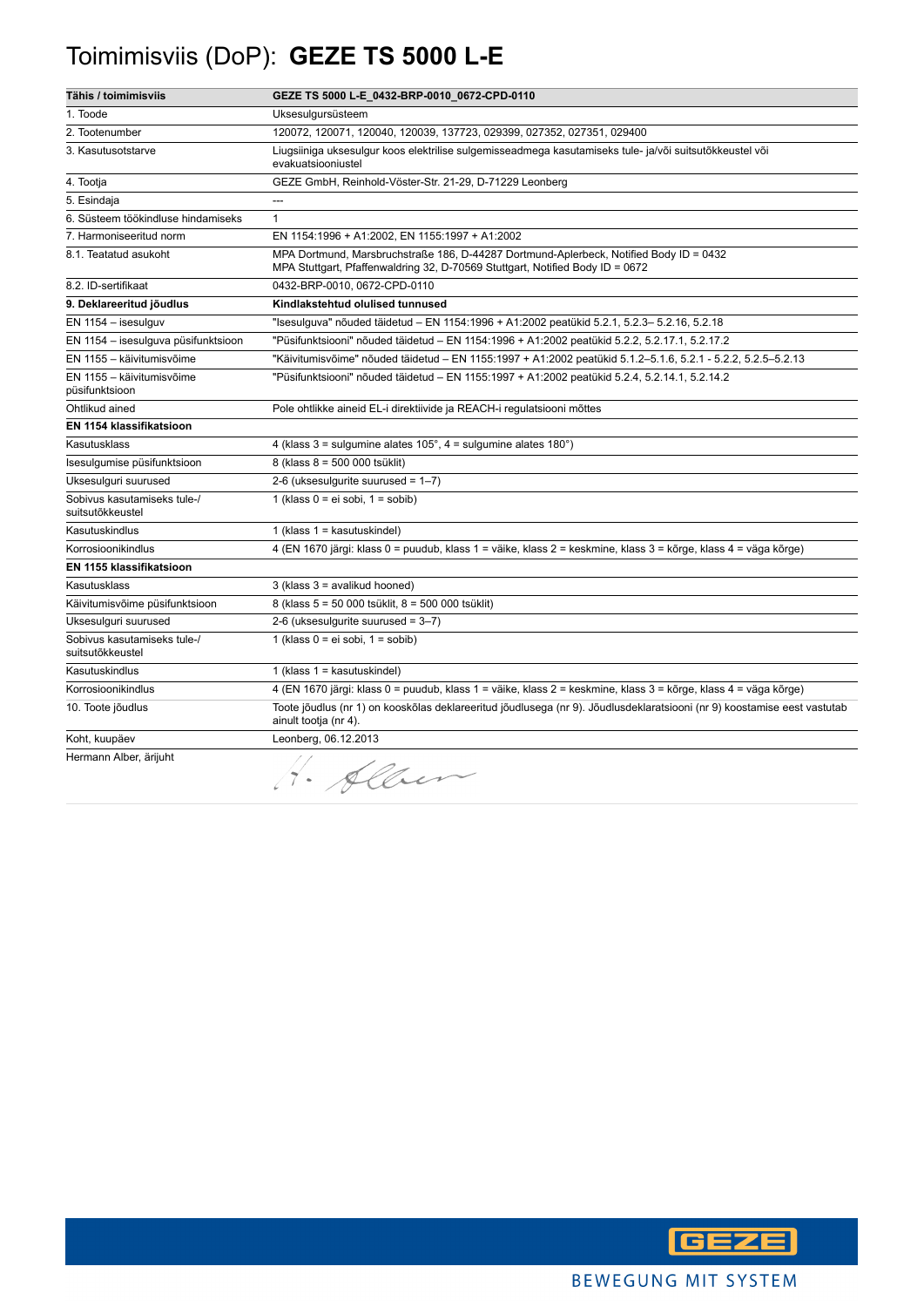# Toimintoselvitys (DoP): **GEZE TS 5000 L-E**

| <b>Tunnus toimintoselvitys</b>                   | GEZE TS 5000 L-E_0432-BRP-0010_0672-CPD-0110                                                                                                                            |
|--------------------------------------------------|-------------------------------------------------------------------------------------------------------------------------------------------------------------------------|
| 1. Tuotetyyppi                                   | Ovensulkijajärjestelmä                                                                                                                                                  |
| 2. Tunnusnumerot                                 | 120072, 120071, 120040, 120039, 137723, 029399, 027352, 027351, 029400                                                                                                  |
| 3. Käyttötarkoitus                               | Liukukiskolla ja sähkökäyttöisellä lukitusjärjestelmällä varustettu ovensulkija palo- ja/tai savusuojaoviin sekä pakotieoviin                                           |
| 4. Valmistaja                                    | GEZE GmbH, Reinhold-Vöster-Str. 21-29, D-71229 Leonberg                                                                                                                 |
| 5. Valtuutettu                                   | ---                                                                                                                                                                     |
| 6. Järjestelmä vakaan toimivuuden<br>arviointiin | $\mathbf{1}$                                                                                                                                                            |
| 7. Sovellettu normi                              | EN 1154:1996 + A1:2002, EN 1155:1997 + A1:2002                                                                                                                          |
| 8.1. Ilmoitettu paikka                           | MPA Dortmund, Marsbruchstraße 186, D-44287 Dortmund-Aplerbeck, Notified Body ID = 0432<br>MPA Stuttgart, Pfaffenwaldring 32, D-70569 Stuttgart, Notified Body ID = 0672 |
| 8.2. ID-varmenne                                 | 0432-BRP-0010, 0672-CPD-0110                                                                                                                                            |
| 9. Selvitetty toiminto                           | Määritetyt olennaiset ominaisuudet                                                                                                                                      |
| EN 1154 - Itsesulkeutuva                         | ltsesulkeutuvan" vaatimukset täyttävät – EN 1154:1996 + A1:2002 luvut 5.2.1, 5.2.3 - 5.2.16, 5.2.18"                                                                    |
| EN 1154 - Itsesulkeutuvuuden<br>kestotoiminto    | "Kestotoiminnon" vaatimukset täyttävät - EN 1154:1996 + A1:2002 luvut 5.2.2, 5.2.17.1, 5.2.17.2                                                                         |
| EN 1155 - Laukaisukyky                           | "Laukaisukyvyn" vaatimukset täyttävät – EN 1155:1997 + A1:2002 luvut 5.1.2 – 5.1.6, 5.2.1 – 5.2.2, 5.2.5 – 5.2.13                                                       |
| EN 1155 - Laukaisukyvyn kestotoiminto            | "Kestotoiminnon" vaatimukset täyttävät – EN 1155:1997 + A1:2002 luvut 5.4.2, 5.2.14.1, 5.2.14.2                                                                         |
| Vaaralliset aineet                               | Ei EY:n direktiivien ja REACH-asetuksen mukaisia vaarallisia aineita                                                                                                    |
| <b>EN 1154 Luokitus</b>                          |                                                                                                                                                                         |
| Käyttöluokka                                     | 4 (luokka 3 = sulkuasento väh. 105°, 4 = sulkuasento väh. 180°)                                                                                                         |
| Itsesulkeutuvuuden kestotoiminto                 | 8 (luokka 8 = 500 000 sykliä)                                                                                                                                           |
| Ovensulkijan koko                                | 2-6 (ovensulkijakoot = 1-7)                                                                                                                                             |
| Soveltuvuus palo-/savusuojaoviin                 | 1 (luokka $0 = ei$ sovi, $1 = sopii$ )                                                                                                                                  |
| Turvallisuus                                     | 1 (luokka 1 = käyttövarmuus)                                                                                                                                            |
| Korroosionkestävyys                              | 4 (EN 1670 mukaan: luokka 0 = ei määritetty, luokka 1 = vähäinen, luokka 2 keskimääräinen, luokka 3 = korkea, luokka 4<br>= erittäin korkea)                            |
| <b>EN 1155 Luokitus</b>                          |                                                                                                                                                                         |
| Käyttöluokka                                     | 3 (luokka 3 = julkinen rakennus)                                                                                                                                        |
| Ominaisuuden laukaisun kestotoiminto             | 8 (luokka 5 = 50 000 sykliä, 8 = 500 000 sykliä)                                                                                                                        |
| Ovensulkijan koko                                | 2-6 (ovensulkijakoot = 3-7)                                                                                                                                             |
| Soveltuvuus palo-/savusuojaoviin                 | 1 (luokka 0 = ei sovi, 1 = sopii)                                                                                                                                       |
| <b>Turvallisuus</b>                              | 1 (luokka 1 = käyttövarmuus)                                                                                                                                            |
| Korroosionkestävyys                              | 4 (EN 1670 mukaan: luokka 0 = ei määritetty, luokka 1 = vähäinen, luokka 2 keskimääräinen, luokka 3 = korkea, luokka 4<br>= erittäin korkea)                            |
| 10. Tuotteen suorituskyky                        | Tuotteen suorituskyky numeron 1 mukaan vastaa numerossa 9 selvitettyä toimintoa. Valmistaja on yksin vastuussa<br>numeron 9 mukaan laaditusta toimintoselvityksestä.    |
| Paikka, päivämäärä                               | Leonberg, 06.12.2013                                                                                                                                                    |
| Hermann Alber, toimitusjohtaja                   | 1. Alben                                                                                                                                                                |

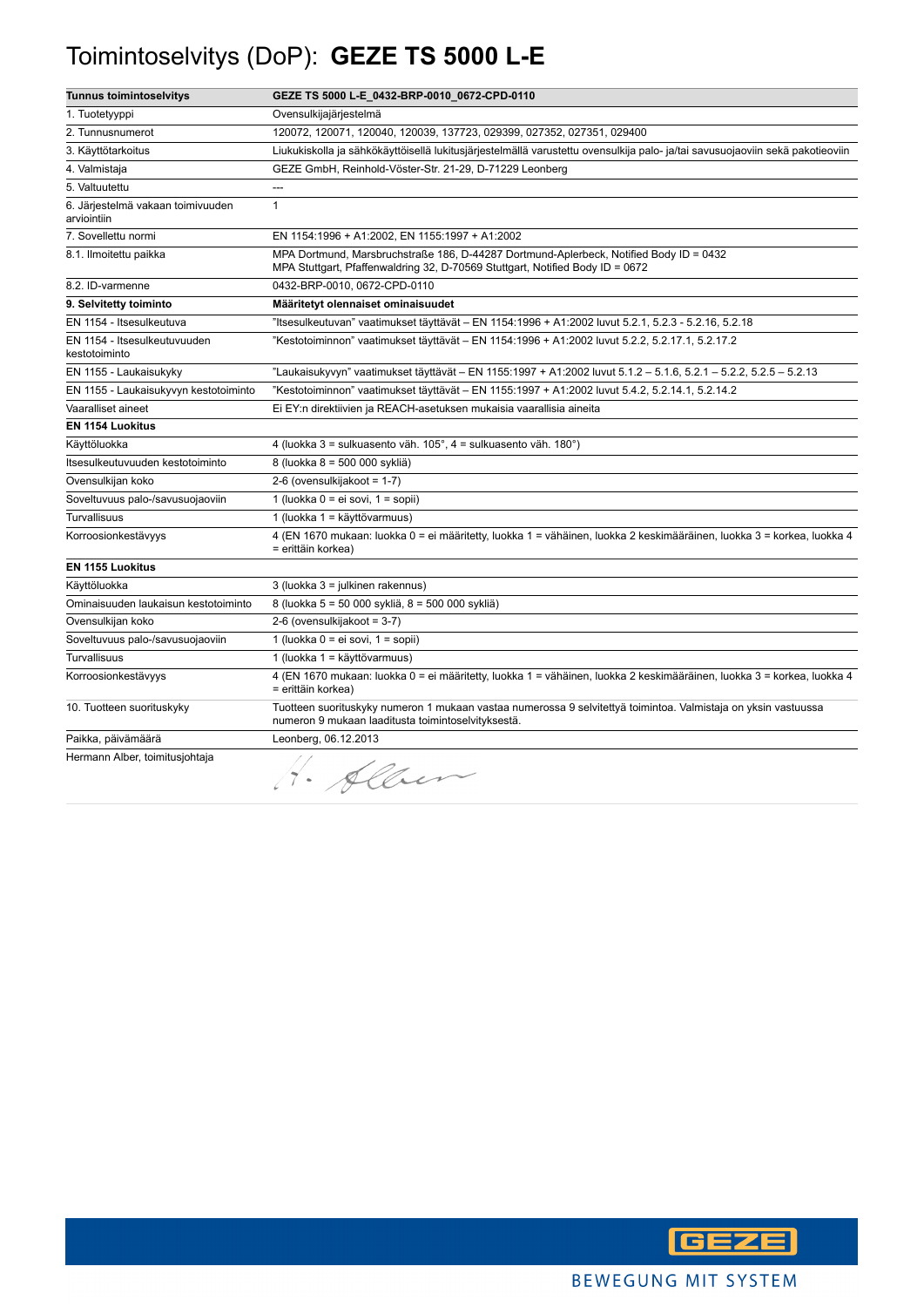## Δήλωση ισχύος (DoP): **GEZE TS 5000 L-E**

| Χαρακτηρισμός Δήλωση ισχύος                                  | GEZE TS 5000 L-E_0432-BRP-0010_0672-CPD-0110                                                                                                                                                                              |
|--------------------------------------------------------------|---------------------------------------------------------------------------------------------------------------------------------------------------------------------------------------------------------------------------|
| 1. Τύπος προϊόντος                                           | Σύστημα μηχανισμού επαναφοράς πόρτας                                                                                                                                                                                      |
| 2.Αριθμοί αναγνώρισης                                        | 120072, 120071, 120040, 120039, 137723, 029399, 027352, 027351, 029400                                                                                                                                                    |
| 3. Σκοπός χρήσης                                             | Μέσο επαναφοράς πόρτας με οδηγό ολίσθησης με ηλεκτροκίνητη διάταξη συγκράτησης ανοίγματος και επιλογέα<br>διαδοχικού κλεισίματος προτεραιότητας πόρτας για χρήση σε πόρτες καπνού ή/και πυρός ή σε πόρτες εξόδου κινδύνου |
| 4. Κατασκευαστής                                             | GEZE GmbH, Reinhold-Vöster-Str. 21-29, D-71229 Leonberg                                                                                                                                                                   |
| 5. Πληρεξούσιος                                              | ---                                                                                                                                                                                                                       |
| 6. Σύστημα αξιολόγησης σταθερότητας<br>ισχύος                | $\mathbf{1}$                                                                                                                                                                                                              |
| 7. Εναρμονισμένο πρότυπο                                     | EN 1154:1996 + A1:2002, EN 1155:1997 + A1:2002                                                                                                                                                                            |
| 8.1. Κοινοποιημένος φορέας                                   | MPA Dortmund, Marsbruchstraße 186, D-44287 Dortmund-Aplerbeck, Notified Body ID = 0432<br>MPA Stuttgart, Pfaffenwaldring 32, D-70569 Stuttgart, Notified Body ID = 0672                                                   |
| 8.2. Πιστοποιητικό αναγνωριστικού<br>αριθμού                 | 0432-BRP-0010, 0672-CPD-0110                                                                                                                                                                                              |
| 9. Δηλωθείσα ισχύς                                           | Καταγεγραμμένα βασικά χαρακτηριστικά                                                                                                                                                                                      |
| ΕΝ 1154 - Αυτόματο κλείσιμο                                  | Πληρούνται οι απαιτήσεις "αυτόματου κλεισίματος" - ΕΝ 1154:1996 + Α1:2002 Παράγραφοι 5.2.1, 5.2.3 - 5.2.16, 5.2.18                                                                                                        |
| ΕΝ 1154 - Διαρκής λειτουργία αυτόματου<br>κλεισίματος        | Πληρούνται οι απαιτήσεις "διαρκούς λειτουργίας" - ΕΝ 1154:1996 + Α1:2002 Παράγραφοι 5.2.2, 5.2.17.1, 5.2.17.2                                                                                                             |
| ΕΝ 1155 - Ικανότητα ενεργοποίησης                            | Πληρούνται οι απαιτήσεις "ενεργοποίησης" - ΕΝ 1155:1997 + Α1:2002 Παράγραφοι 5.1.2 - 5.1.6, 5.2.1 - 5.2.2, 5.2.5 -<br>5.2.13                                                                                              |
| ΕΝ 1155 - Διαρκής λειτουργία της<br>ικανότητας ενεργοποίησης | Πληρούνται οι απαιτήσεις "διαρκούς λειτουργίας" - ΕΝ 1155:1997 + Α1:2002 Παράγραφοι 5.2.4, 5.2.14.1, 5.2.14.2                                                                                                             |
| Επικίνδυνες ουσίες                                           | Δεν υπάρχουν επικίνδυνες ουσίες υπό την έννοια των οδηγιών ΕΚ και του κανονισμού REACH                                                                                                                                    |
| ΕΝ 1154 Κατάταξη                                             |                                                                                                                                                                                                                           |
| Κατηγορία εφαρμογής                                          | 4 (Κατηγορία 3 = Κλείσιμο από ελάχ. 105, 4 = Κλείσιμο από 180)                                                                                                                                                            |
| Διαρκής λειτουργία αυτόματου<br>κλεισίματος                  | 8 (Κατηγορία 8 = 500.000 κύκλοι)                                                                                                                                                                                          |
| Μέγεθος μηχανισμού επαναφοράς<br>πόρτας                      | 2-6 (Μεγέθη μηχανισμού επαναφοράς πόρτας = 1-7)                                                                                                                                                                           |
| Καταλληλότητα για χρήση σε πόρτα<br>καπνού/πυρός             | 1 (Κατηγορία 0 = ακατάλληλο, 1 = κατάλληλο)                                                                                                                                                                               |
| Ασφάλεια                                                     | 1 (Κατηγορία 1 = ασφάλεια χρήσης)                                                                                                                                                                                         |
| Αντοχή σε διάβρωση                                           | 4 (κατά ΕΝ 1670:Κατηγορία 0 = μη καθορισμένη, Κατηγορία 1 = ελάχιστη, Κατηγορία 2 μέτρια, Κατηγορία 3 = υψηλή,<br>Κατηγορία 4 = πολύ υψηλή)                                                                               |
| ΕΝ 1155 Κατάταξη                                             |                                                                                                                                                                                                                           |
| Κατηγορία εφαρμογής                                          | 3 (Κατηγορία 3 = Δημόσια κτίρια)                                                                                                                                                                                          |
| Διαρκής λειτουργία της ικανότητας<br>ενεργοποίησης           | 8 (Κατηγορία 5 = 50.000 κύκλοι, 8 = 500.000 κύκλοι)                                                                                                                                                                       |
| Μέγεθος μηχανισμού επαναφοράς<br>πόρτας                      | 2-6 (Μεγέθη μηχανισμού επαναφοράς πόρτας = 3-7)                                                                                                                                                                           |
| Καταλληλότητα για χρήση σε πόρτα<br>καπνού/πυρός             | 1 (Κατηγορία 0 = ακατάλληλο, 1 = κατάλληλο)                                                                                                                                                                               |
| Ασφάλεια                                                     | 1 (Κατηγορία 1 = ασφάλεια χρήσης)                                                                                                                                                                                         |
| Αντοχή σε διάβρωση                                           | 4 (κατά ΕΝ 1670:Κατηγορία 0 = μη καθορισμένη, Κατηγορία 1 = ελάχιστη, Κατηγορία 2 μέτρια, Κατηγορία 3 = υψηλή,<br>Κατηγορία 4 = πολύ υψηλή)                                                                               |
| 10. Ισχύς προϊόντος                                          | Η ισχύς του προϊόντος κατά τον αρ. 1 αντιστοιχεί στη δηλωθείσα ισχύ κατά τον αρ. 9.Υπεύθυνος για τη σύνταξη της<br>δήλωσης ισχύος κατά τον αρ. 9 είναι αποκλειστικά ο κατασκευαστής κατά τον αρ. 4.                       |
| Τόπος, Ημερομηνία                                            | Leonberg, 06.12.2013                                                                                                                                                                                                      |
| Hermann Alber, Διευθύνων σύμβουλος                           | Alber                                                                                                                                                                                                                     |

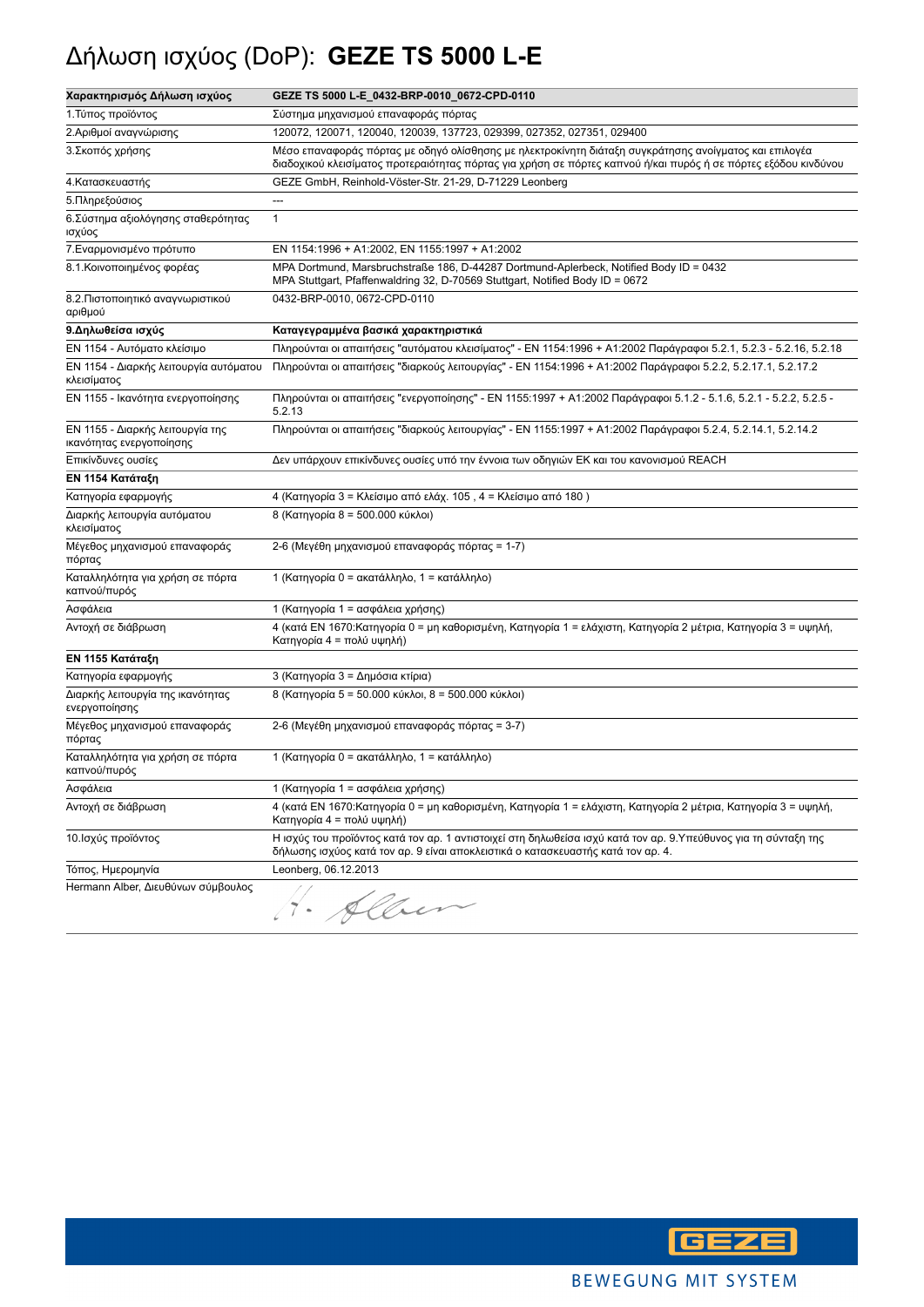#### Dearbhú Feidhmíochta (DoP): **GEZE TS 5000 L-E**

| Aitheantóir Dearbhú Feidhmíochta                                     | GEZE TS 5000 L-E_0432-BRP-0010_0672-CPD-0110                                                                                                                                                                             |
|----------------------------------------------------------------------|--------------------------------------------------------------------------------------------------------------------------------------------------------------------------------------------------------------------------|
| 1. Cineál táirge                                                     | Córas dúntóir dorais                                                                                                                                                                                                     |
| 2. Uimhreacha aitheantais                                            | 120072, 120071, 120040, 120039, 137723, 029399, 027352, 027351, 029400                                                                                                                                                   |
| 3. Úsáid bheartaithe                                                 | Uirlis dúnta dorais le ráille treorach ag a bhfuil sás coinneála leictreach le haghaidh úsáide ag doirse cosanta dóiteáin<br>agus/nó cosanta deataigh nó ag doirse bealach éalaithe                                      |
| 4. Déantóir                                                          | GEZE GmbH, Reinhold-Vöster-Str. 21-29, D-71229 Leonberg                                                                                                                                                                  |
| 5. Duine údaraiteh                                                   | $\overline{a}$                                                                                                                                                                                                           |
| 6. Córas chun seasmhacht feidhmíochta<br>a mheas                     | $\mathbf{1}$                                                                                                                                                                                                             |
| 7. Caighdeán comhchuibhithe                                          | EN 1154:1996 + A1:2002, EN 1155:1997 + A1:2002                                                                                                                                                                           |
| 8.1 Áit ar tugadh fógra dó                                           | MPA Dortmund, Marsbruchstraße 186, D-44287 Dortmund-Aplerbeck, Notified Body ID = 0432<br>MPA Stuttgart, Pfaffenwaldring 32, D-70569 Stuttgart, Notified Body ID = 0672                                                  |
| 8.2 Teastas aitheantais                                              | 0432-BRP-0010, 0672-CPD-0110                                                                                                                                                                                             |
| 9. Feidhmíocht dhearbhaithe                                          | Príomhthréithe aitheanta                                                                                                                                                                                                 |
| EN 1154 - Dúnann é féin                                              | Riachtanais maidir le "dúnann é féin" comhlíonta - EN 1154:1996 + A1:2002 Míreanna 5.2.1, 5.2.3 - 5.2.16, 5.2.18                                                                                                         |
| EN 1154 - Feidhm bhuan an fhéindhúnta                                | Riachtanais maidir le "feidhm bhuan" comhlíonta - EN 1154:1996 + A1:2002 Míreanna 5.2.2, 5.2.17.1, 5.2.17.2                                                                                                              |
| EN 1155 - Cumas tionscanta                                           | Riachtanais maidir le "tionscain" comhlíonta - EN 1155:1997 + A1:2002 Míreanna 5.1.2 - 5.1.6, 5.2.1 - 5.2.2, 5.2.5 - 5.2.13                                                                                              |
| EN 1155 – Feidhm bhuan an chumais<br>tionscanta                      | Riachtanais maidir le "feidhm bhuan" comhlíonta - EN 1155:1997 + A1:2002 Míreanna 5.2.4, 5.2.14.1, 5.2.14.2                                                                                                              |
| Substaintí guaiseacha                                                | Ní substaintí guaiseacha iad de réir Teoracha AE agus Rialacháin REACH                                                                                                                                                   |
| Aicmiú EN 1154                                                       |                                                                                                                                                                                                                          |
| Aicme úsáide                                                         | 4 (Aicme $3 =$ Dúnadh ó íos. 105°, $4 =$ Dúnadh ó 180°)                                                                                                                                                                  |
| Feidhm bhuan an fhéindhúnta                                          | 8 (Aicme 8 = 500.000 timthriall)                                                                                                                                                                                         |
| Toise an dúntóir dorais                                              | 2-6 (Toisí dúntóir dorais = 1-7)                                                                                                                                                                                         |
| Oiriúnach le haghaidh úsáide ar dhoirse<br>cosanta dóiteáin/deataigh | 1 (Aicme 0 = níl sé oiriúnach, 1 = tá sé oiriúnach)                                                                                                                                                                      |
| Sábháilteacht                                                        | 1 (Aicme 1 = Sábháilteacht úsáide)                                                                                                                                                                                       |
| Seasmhacht i gcoinne creimthe                                        | 4 (de réir EN 1670: Aicme 0 = gan a bheith sainithe, Aicme 1 = íseal, Aicme 2 réasúnta, Aicme 3 = ard, Aicme 4 = an-ard)                                                                                                 |
| Aicmiú EN 1155                                                       |                                                                                                                                                                                                                          |
| Aicme úsáide                                                         | 3 (Aicme 3 = Foirgnimh phoiblí)                                                                                                                                                                                          |
| Feidhm bhuan cumas tionscanta                                        | 8 (Aicme 5 = 50.000 timthriall, 8 = 500.000 timthriall)                                                                                                                                                                  |
| Toise an dúntóir dorais                                              | 2-6 (Toisí dúntóir dorais = 3-7)                                                                                                                                                                                         |
| Oiriúnach le haghaidh úsáide ar dhoirse<br>cosanta dóiteáin/deataigh | 1 (Aicme 0 = níl sé oiriúnach, 1 = tá sé oiriúnach)                                                                                                                                                                      |
| Sábháilteacht                                                        | 1 (Aicme 1 = Sábháilteacht úsáide)                                                                                                                                                                                       |
| Seasmhacht i gcoinne creimthe                                        | 4 (de réir EN 1670: Aicme 0 = gan a bheith sainithe, Aicme 1 = íseal, Aicme 2 réasúnta, Aicme 3 = ard, Aicme 4 = an-ard)                                                                                                 |
| 10. Feidhmaíocht Táirge                                              | Tá feidhmíocht an táirge de réir uimh. 1 ag teacht leis an bhfeidhmíocht dhearbhaithe de réir uimh. 9. Is é an déantúsóir<br>amháin de réir uimh. 4 atá freagrach as an dearbhú feidhmíochta de réir uimh. 9 a dhéanamh. |
| Ait, Dáta                                                            | Leonberg, 06.12.2013                                                                                                                                                                                                     |
| Hermann Alber, Stiúrthóir Bainistíochta                              | 1. Alber                                                                                                                                                                                                                 |

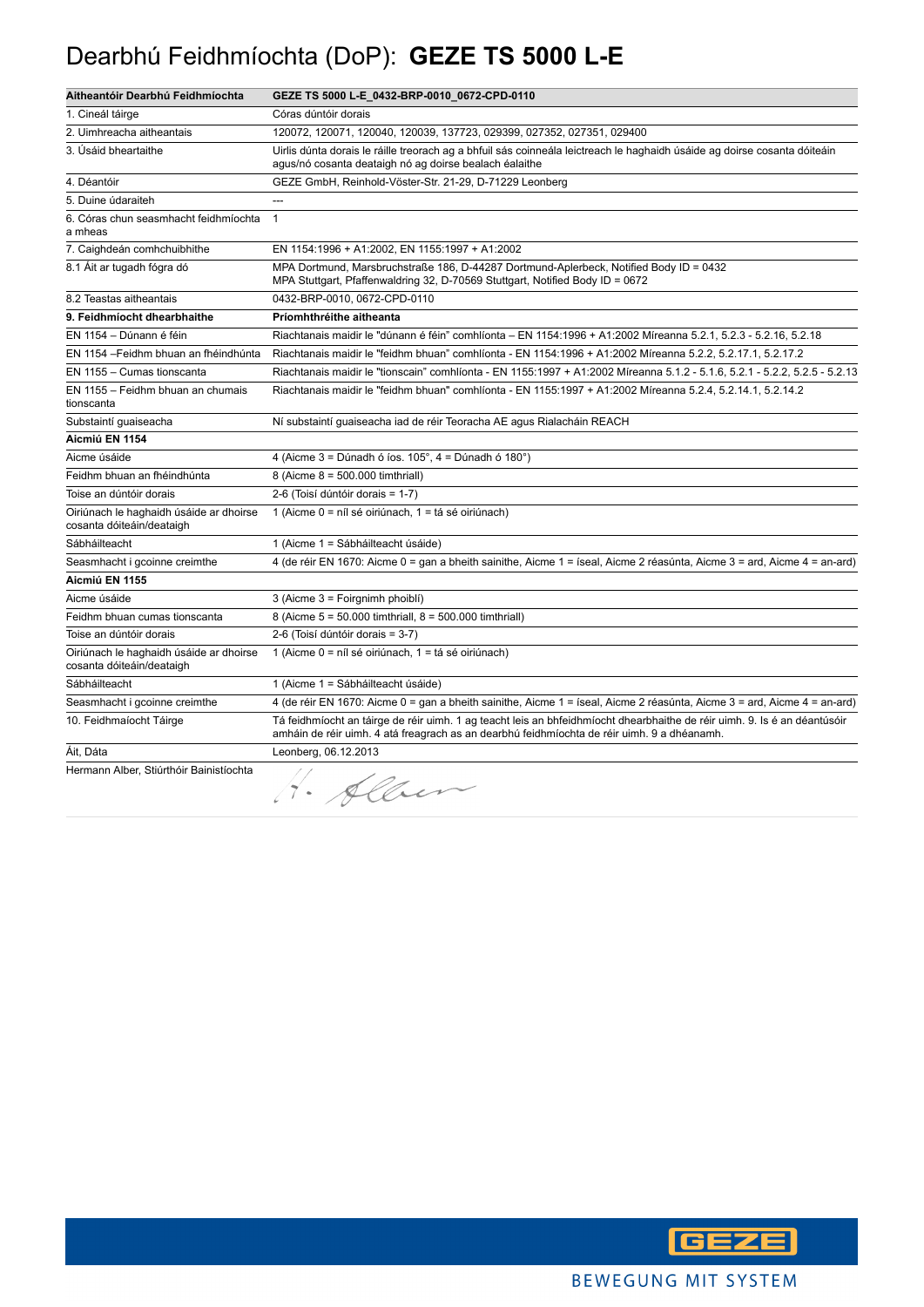## Ekspluatācijas īpašību deklarācijas (DoP): **GEZE TS 5000 L-E**

| Ekspluatācijas īpašību deklarācijas<br>apzīmējums          | GEZE TS 5000 L-E_0432-BRP-0010_0672-CPD-0110                                                                                                                            |
|------------------------------------------------------------|-------------------------------------------------------------------------------------------------------------------------------------------------------------------------|
| 1. Produkta veids                                          | Durvju aizvērēja sistēma                                                                                                                                                |
| 2. Identifikācijas numuri                                  | 120072, 120071, 120040, 120039, 137723, 029399, 027352, 027351, 029400                                                                                                  |
| 3. Paredzētais izmantojums                                 | Durvju aizvēršanas mehānisms ar vadotni un elektrisko fiksatoru; paredzēts uguns un/vai dūmu drošajām durvīm vai<br>evakuācijas durvīm                                  |
| 4. Ražotājs                                                | GEZE GmbH, Reinhold-Vöster-Str. 21-29, D-71229 Leonberg                                                                                                                 |
| 5. Pilnvarotais pārstāvis                                  | ---                                                                                                                                                                     |
| 6. Ekspluatācijas īpašību noturības<br>novērtējuma sistēma | $\mathbf{1}$                                                                                                                                                            |
| 7. Saskanotais standarts                                   | EN 1154:1996 + A1:2002, EN 1155:1997 + A1:2002                                                                                                                          |
| 8.1. Paziņotā iestāde                                      | MPA Dortmund, Marsbruchstraße 186, D-44287 Dortmund-Aplerbeck, Notified Body ID = 0432<br>MPA Stuttgart, Pfaffenwaldring 32, D-70569 Stuttgart, Notified Body ID = 0672 |
| 8.2. ID sertifikāts                                        | 0432-BRP-0010, 0672-CPD-0110                                                                                                                                            |
| 9. Deklarētās ekspluatācijas īpašības                      | Noteiktie būtiskie raksturlielumi                                                                                                                                       |
| EN 1154 - pašaizverošs                                     | Izpildīta prasība "pašaizverošs" — EN 1154:1996 un A1:2002, sadaļas 5.2.1, 5.2.3-5.2.16, 5.2.18                                                                         |
| EN 1154 - ilgstoša pašaizvēršanās                          | Izpildīta prasība "ilgstoša darbība" — EN 1154:1996 un A1:2002, sadaļas 5.2.2, 5.2.17.1, 5.2.17.2                                                                       |
| EN 1155 - aktivizācijas spēja                              | Izpildīta prasība "aktivizācija" — EN 1155:1997 un A1:2002, sadaļas 5.1.2-5.1.6, 5.2.1-5.2.2, 5.2.5-5.2.13                                                              |
| EN 1155 - ilgstoša aktivizācijas spēja                     | Izpildīta prasība "ilgstoša darbība" — EN 1155:1997 un A1:2002, sadaļas 5.4.2, 5.2.14.1, 5.2.14.2                                                                       |
| Bīstamas vielas                                            | Nav bīstamu vielu saskaņā ar EK direktīvām un REACH regulu                                                                                                              |
| EN 1154 klasifikācija                                      |                                                                                                                                                                         |
| Lietošanas klase                                           | 4 (3. klase - aizvēršana no min. 105°, 4. klase - aizvēršana no 180°)                                                                                                   |
| Ilgstoša pašaizvēršanās                                    | 8 (8. klase - 500 000 ciklu)                                                                                                                                            |
| Durvju aizvērēja izmērs                                    | 2-6 (durvju aizvērēju izmēri — 1-7)                                                                                                                                     |
| Piemērotība uguns/dūmu drošajām<br>durvīm                  | 1 (0. klase - nav piemērots, 1. klase - ir piemērots)                                                                                                                   |
| Drošība                                                    | 1 (1. klase - lietošanas drošība)                                                                                                                                       |
| Izturība pret koroziju                                     | 4 (saskaņā ar standartu EN 1670: 0. klase — nav noteikta, 1. klase — zema, 2. klase — vidēja, 3. klase —augsta, 4. —<br>loti augsta)                                    |
| EN 1155 klasifikācija                                      |                                                                                                                                                                         |
| Lietošanas klase                                           | 3 (3. - sabiedriska ēka)                                                                                                                                                |
| Ilgstoša aktivizācijas spēja                               | 8 (5. klase - 50 000 ciklu, 8. klase - 500 000 ciklu)                                                                                                                   |
| Durvju aizvērēja izmērs                                    | 2-6 (durvju aizvērēju izmēri — 3-7)                                                                                                                                     |
| Piemērotība uguns/dūmu drošajām<br>durvīm                  | 1 (0. klase - nav piemērots, 1. klase - ir piemērots)                                                                                                                   |
| Drošība                                                    | 1 (1. klase — lietošanas drošība)                                                                                                                                       |
| Izturība pret koroziju                                     | 4 (saskaņā ar standartu EN 1670: 0. klase — nav noteikta, 1. klase — zema, 2. klase — vidēja, 3. klase —augsta, 4. —<br>(oti augsta)                                    |
| 10. Produkta ekspluatācijas īpašības                       | 1. punktā minētajam produktam piemīt 9. punktā minētās īpašības. Par 9. punktā minēto īpašību deklarācijas izstrādi ir<br>atbildīgs tikai 4. punktā minētais ražotājs.  |
| Vieta, datums                                              | Leonberg, 06.12.2013                                                                                                                                                    |
| Hermanis Albers (Hermann Alber),<br>vadītājs               | Hain                                                                                                                                                                    |

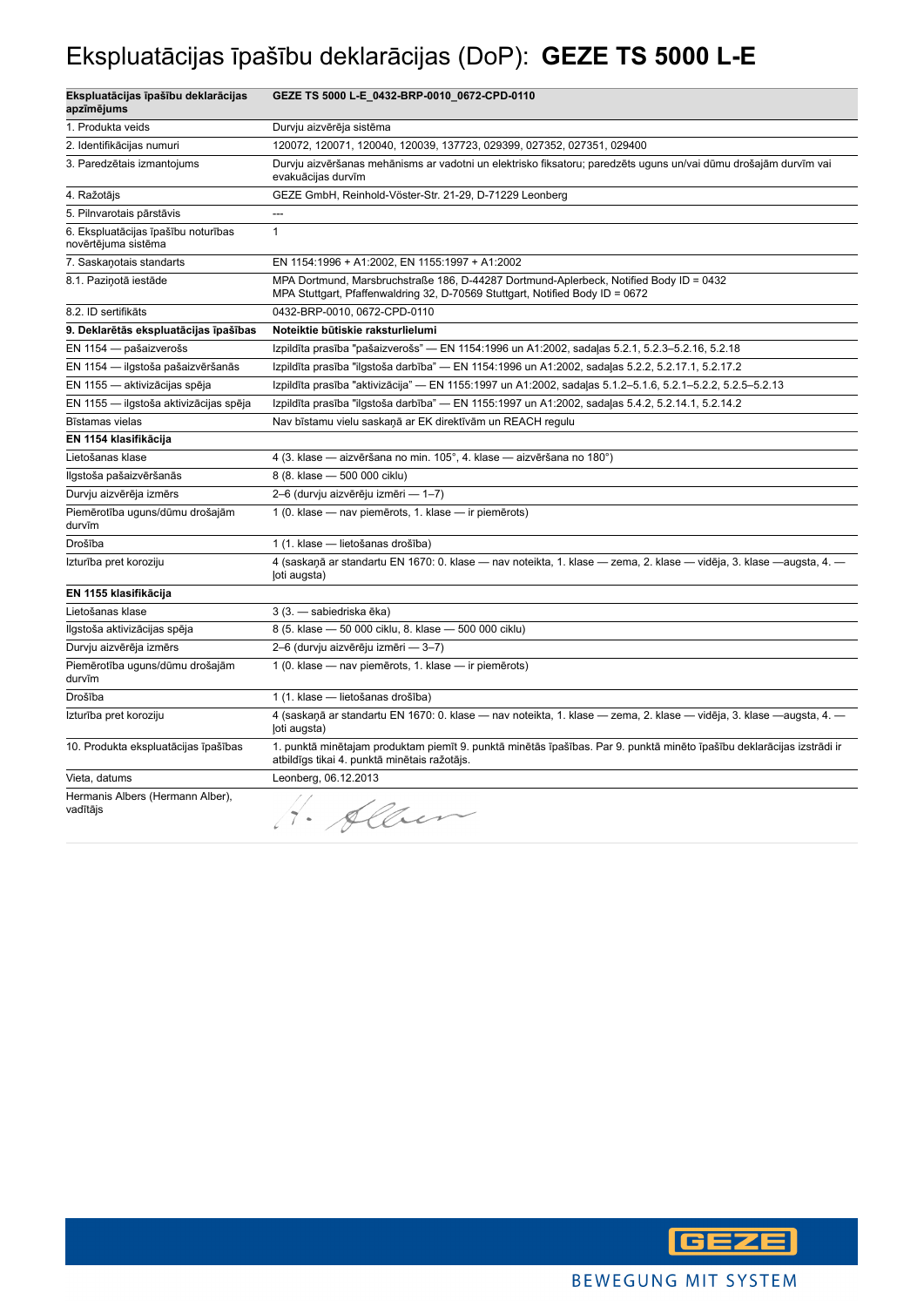## Deklaracja właściwości użytkowych (DoP): **GEZE TS 5000 L-E**

| Oznaczenie Deklaracja właściwości<br>użytkowych                          | GEZE TS 5000 L-E_0432-BRP-0010_0672-CPD-0110                                                                                                                                                                                                                   |
|--------------------------------------------------------------------------|----------------------------------------------------------------------------------------------------------------------------------------------------------------------------------------------------------------------------------------------------------------|
| 1. Typ wyrobu                                                            | Samozamykacz drzwiowy                                                                                                                                                                                                                                          |
| 2. Numery identyfikacyjne                                                | 120072, 120071, 120040, 120039, 137723, 029399, 027352, 027351, 029400                                                                                                                                                                                         |
| 3. Przewidywane zastosowanie                                             | Zamykacz drzwiowy z szyną ślizgową i mechanizmem blokującym z napędem elektrycznym do stosowania w drzwiach<br>przeciwpożarowych i/lub dymoszczelnych bądź drzwiach ewakuacyjnych                                                                              |
| 4. Producent                                                             | GEZE GmbH, Reinhold-Vöster-Str. 21-29, D-71229 Leonberg                                                                                                                                                                                                        |
| 5. Upoważniony przedstawiciel                                            | $\sim$                                                                                                                                                                                                                                                         |
| 6. System oceny stałości właściwości<br>użytkowych                       | $\mathbf{1}$                                                                                                                                                                                                                                                   |
| 7. Norma zharmonizowana                                                  | EN 1154:1996 + A1:2002, EN 1155:1997 + A1:2002                                                                                                                                                                                                                 |
| 8.1. Jednostka notyfikowana                                              | MPA Dortmund, Marsbruchstraße 186, D-44287 Dortmund-Aplerbeck, Notified Body ID = 0432<br>MPA Stuttgart, Pfaffenwaldring 32, D-70569 Stuttgart, Notified Body ID = 0672                                                                                        |
| 8.2. Numer identyfikacyjny certyfikatu                                   | 0432-BRP-0010, 0672-CPD-0110                                                                                                                                                                                                                                   |
| 9. Deklarowane właściwości użytkowe                                      | Stwierdzone zasadnicze charakterystyki                                                                                                                                                                                                                         |
| EN 1154 - samoczynnie zamykające                                         | Spełnione wymagania "samoczynnego zamykania" - EN 1154:1996 + A1:2002 rozdziały 5.2.1, 5.2.3 - 5.2.16, 5.2.18                                                                                                                                                  |
| EN 1154 - trwałość funkcji<br>samoczynnego zamykania                     | Spełnione wymagania "trwałości funkcji" - EN 1154:1996 + A1:2002 rozdziały 5.2.2, 5.2.17.1, 5.2.17.2                                                                                                                                                           |
| EN 1155 - zdolność do inicjowania                                        | Spełnione wymagania "inicjowania" - EN 1155:1997 + A1:2002 rozdziały 5.1.2 - 5.1.6, 5.2.1 - 5.2.2, 5.2.5 - 5.2.13                                                                                                                                              |
| EN 1155 - trwałość zdolności do<br>inicjowania                           | Spełnione wymagania "trwałości funkcji" - EN 1155:1997 + A1:2002 rozdziały 5.2.4, 5.2.14.1, 5.2.14.2                                                                                                                                                           |
| Substancje niebezpieczne                                                 | Brak substancji niebezpiecznych w rozumieniu dyrektyw WE i rozporządzenia REACH                                                                                                                                                                                |
| Klasyfikacja wg EN 1154                                                  |                                                                                                                                                                                                                                                                |
| Klasa użytkowania                                                        | 4 (klasa 3 = zamykanie od kąta rozwarcia min. 105°, 4 = zamykanie od kąta rozwarcia 180°)                                                                                                                                                                      |
| Trwałość funkcji samoczynnego<br>zamykania                               | 8 (klasa 8 = 500 000 cykli)                                                                                                                                                                                                                                    |
| Wielkość zamykacza                                                       | 2-6 (wielkość zamykacza = 1-7)                                                                                                                                                                                                                                 |
| Przydatność do stosowania w drzwiach<br>przeciwpożarowych/dymoszczelnych | 1 (klasa $0 =$ nieodpowiednie, $1 =$ odpowiednie)                                                                                                                                                                                                              |
| Bezpieczeństwo                                                           | 1 (klasa 1 = bezpieczeństwo użytkowe)                                                                                                                                                                                                                          |
| Odporność na korozję                                                     | 4 (według EN 1670: klasa 0 = odporność nieokreślona, klasa 1 = niska, klasa 2 = średnia, klasa 3 = wysoka, klasa 4 =<br>bardzo wysoka)                                                                                                                         |
| Klasyfikacja wg EN 1155                                                  |                                                                                                                                                                                                                                                                |
| Klasa użytkowania                                                        | $3$ (klasa $3$ = budynek publiczny)                                                                                                                                                                                                                            |
| Trwałość zdolności do inicjowania                                        | 8 (klasa 5 = 50 000 cykli, 8 = 500 000 cykli)                                                                                                                                                                                                                  |
| Wielkość zamykacza                                                       | 2-6 (wielkość zamykacza = 3-7)                                                                                                                                                                                                                                 |
| Przydatność do stosowania w drzwiach<br>przeciwpożarowych/dymoszczelnych | 1 (klasa 0 = nieodpowiednie, 1 = odpowiednie)                                                                                                                                                                                                                  |
| Bezpieczeństwo                                                           | 1 (klasa 1 = bezpieczeństwo użytkowe)                                                                                                                                                                                                                          |
| Odporność na korozję                                                     | 4 (według EN 1670: klasa 0 = odporność nieokreślona, klasa 1 = niska, klasa 2 = średnia, klasa 3 = wysoka, klasa 4 =<br>bardzo wysoka)                                                                                                                         |
| 10. Właściwości użytkowe produktu                                        | Właściwości użytkowe produktu wymienionego w poz. 1 są zgodne z właściwościami użytkowymi zadeklarowanymi<br>w poz. 9. Wyłączną odpowiedzialność za wystawienie deklaracji właściwości użytkowych stosownie do poz. 9 ponosi<br>producent wymieniony w poz. 4. |
| Miejscowość, data                                                        | Leonberg, 06.12.2013                                                                                                                                                                                                                                           |
| Hermann Alber, Prezes                                                    | H. Alber                                                                                                                                                                                                                                                       |

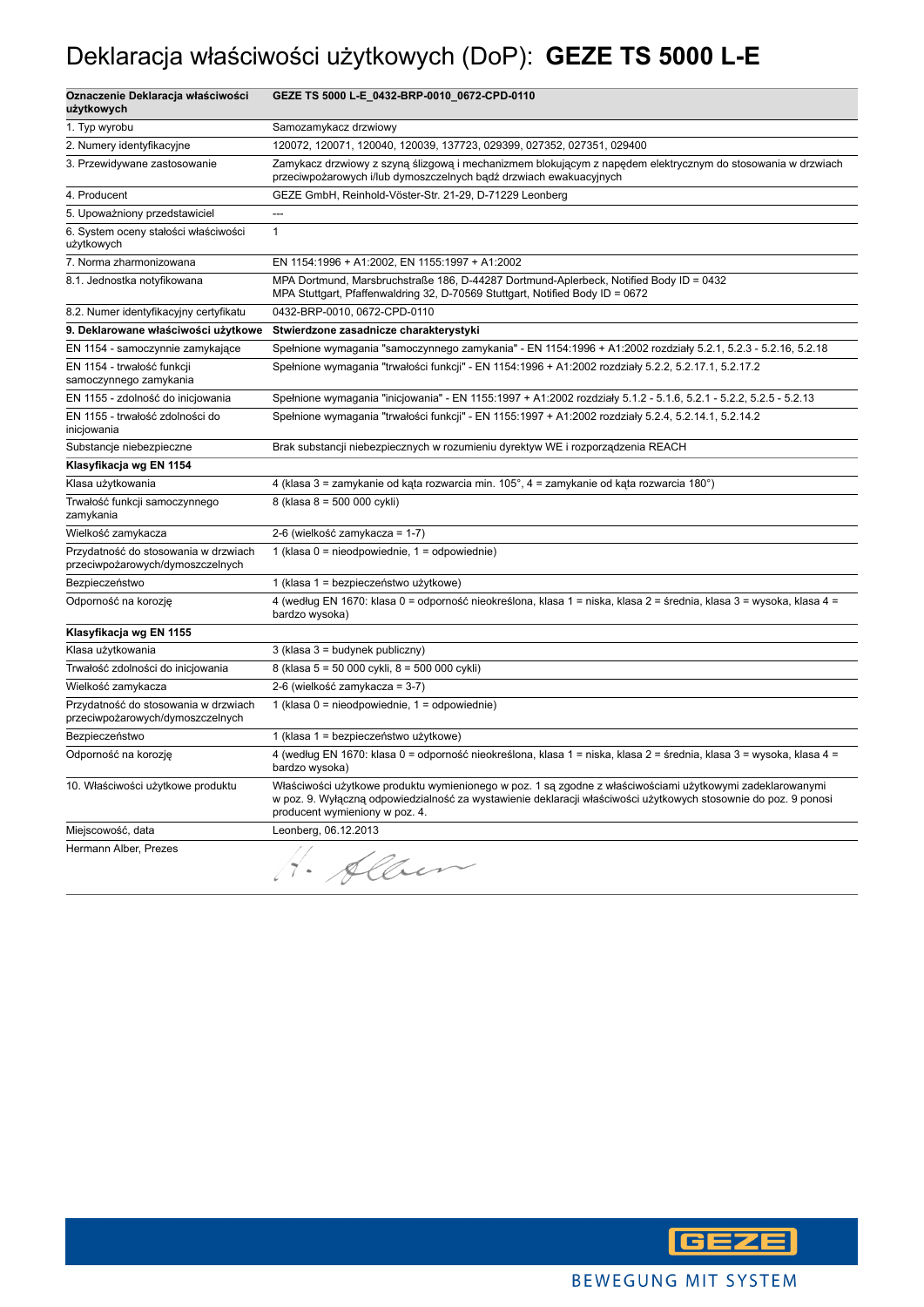#### Prohlášení o vlastnostech (DoP): **GEZE TS 5000 L-E**

| Charakteristika - prohlášení o<br>vlastnostech                  | GEZE TS 5000 L-E_0432-BRP-0010_0672-CPD-0110                                                                                                                                       |
|-----------------------------------------------------------------|------------------------------------------------------------------------------------------------------------------------------------------------------------------------------------|
| 1. Typ výrobku                                                  | Systém zavírání dveří                                                                                                                                                              |
| 2. Identifikační číslo                                          | 120072, 120071, 120040, 120039, 137723, 029399, 027352, 027351, 029400                                                                                                             |
| 3. Účel použití                                                 | Prostředek k zavírání dveří s vodicí lištou s elektricky poháněným zajišťovacím zařízením k použití na protipožárních a<br>protikouřových dveřích nebo na únikových dveřích        |
| 4. Výrobce                                                      | GEZE GmbH, Reinhold-Vöster-Str. 21-29, D-71229 Leonberg                                                                                                                            |
| 5. Zplnomocněnec                                                | ---                                                                                                                                                                                |
| 6. Systémy posuzování a ověřování<br>stálosti vlastností        | $\mathbf{1}$                                                                                                                                                                       |
| 7. Harmonizovaná norma                                          | EN 1154:1996 + A1:2002, EN 1155:1997 + A1:2002                                                                                                                                     |
| 8.1. Oznámený subjekt                                           | MPA Dortmund, Marsbruchstraße 186, D-44287 Dortmund-Aplerbeck, Notified Body ID = 0432<br>MPA Stuttgart, Pfaffenwaldring 32, D-70569 Stuttgart, Notified Body ID = 0672            |
| 8.2. ID certifikátu                                             | 0432-BRP-0010, 0672-CPD-0110                                                                                                                                                       |
| 9. Vlastnosti uvedené v prohlášení                              | Zjištěné podstatné charakteristiky                                                                                                                                                 |
| EN 1154 - samozavírací                                          | Požadavky "samozavírací" splněny - EN 1154:1996 + A1:2002 části 5.2.1, 5.2.3 - 5.2.16, 5.2.18                                                                                      |
| EN 1154 - trvalá funkce samozavírání                            | Požadavky "trvalá funkce" splněny - EN 1154:1996 + A1:2002 části 5.2.2, 5.2.17.1, 5.2.17.2                                                                                         |
| EN 1155 - aktivace činnosti                                     | Požadavky "aktivace" splněny - EN 1155:1997 + A1:2002 část 5.1.2 - 5.1.6, 5.2.1 - 5.2.2, 5.2.5 - 5.2.13                                                                            |
| EN 1155 - trvalá funkce aktivace činnosti                       | Požadavky "trvalá funkce" splněny - EN 1155:1997 + A1:2002 části 5.4.2, 5.2.14.1, 5.2.14.2                                                                                         |
| Nebezpečné látky                                                | Žádné nebezpečné látky ve smyslu směrnic ES a nařízení REACH                                                                                                                       |
| EN 1154 - klasifikace                                           |                                                                                                                                                                                    |
| Třída použití                                                   | 4 (třída 3 = zavírání z polohy min. 105°, 4 = zavírání z polohy 180°)                                                                                                              |
| Trvalá samozavírací funkce                                      | 8 (třída 8 = 500 000 cyklů)                                                                                                                                                        |
| Velikost zavírače dveří                                         | 2-6 (velikosti zavíračů = 1-7)                                                                                                                                                     |
| Vhodnost k použití na protipožárních/<br>protikouřových dveřích | 1 (třída 0 = nevhodné, 1 = vhodné)                                                                                                                                                 |
| Bezpečnost                                                      | 1 (třída 1 = bezpečné použití)                                                                                                                                                     |
| Odolnost proti korozi                                           | 4 (podle EN 1670: třída 0 = nedefinováno, třída 1 = nízká, třída 2 = střední, třída 3 = vysoká, třída 4 = velmi vysoká)                                                            |
| EN 1155 - klasifikace                                           |                                                                                                                                                                                    |
| Třída použití                                                   | 3 (třída 3 = veřejné budovy)                                                                                                                                                       |
| Trvalá funkce aktivace činnosti                                 | 8 (třída 5 = 50 000 cyklů, 8 = 500 000 cyklů)                                                                                                                                      |
| Velikost zavírače dveří                                         | 2-6 (velikosti zavíračů = 3-7)                                                                                                                                                     |
| Vhodnost k použití na protipožárních/<br>protikouřových dveřích | 1 (třída 0 = nevhodné, 1 = vhodné)                                                                                                                                                 |
| Bezpečnost                                                      | 1 (třída 1 = bezpečné použití)                                                                                                                                                     |
| Odolnost proti korozi                                           | 4 (podle EN 1670: třída 0 = nedefinováno, třída 1 = nízká, třída 2 = střední, třída 3 = vysoká, třída 4 = velmi vysoká)                                                            |
| 10. Vlastnost výrobku                                           | Vlastnost výrobku uvedená v bodě 1 a 2 je ve shodě s vlastností uvedenou v bodě 9. Toto prohlášení o vlastnostech se<br>vydává na výhradní odpovědnost výrobce uvedeného v bodě 4. |
| Místo, datum                                                    | Leonberg, 06.12.2013                                                                                                                                                               |
| Hermann Alber, ředitel                                          | Allen<br>$\bullet$                                                                                                                                                                 |

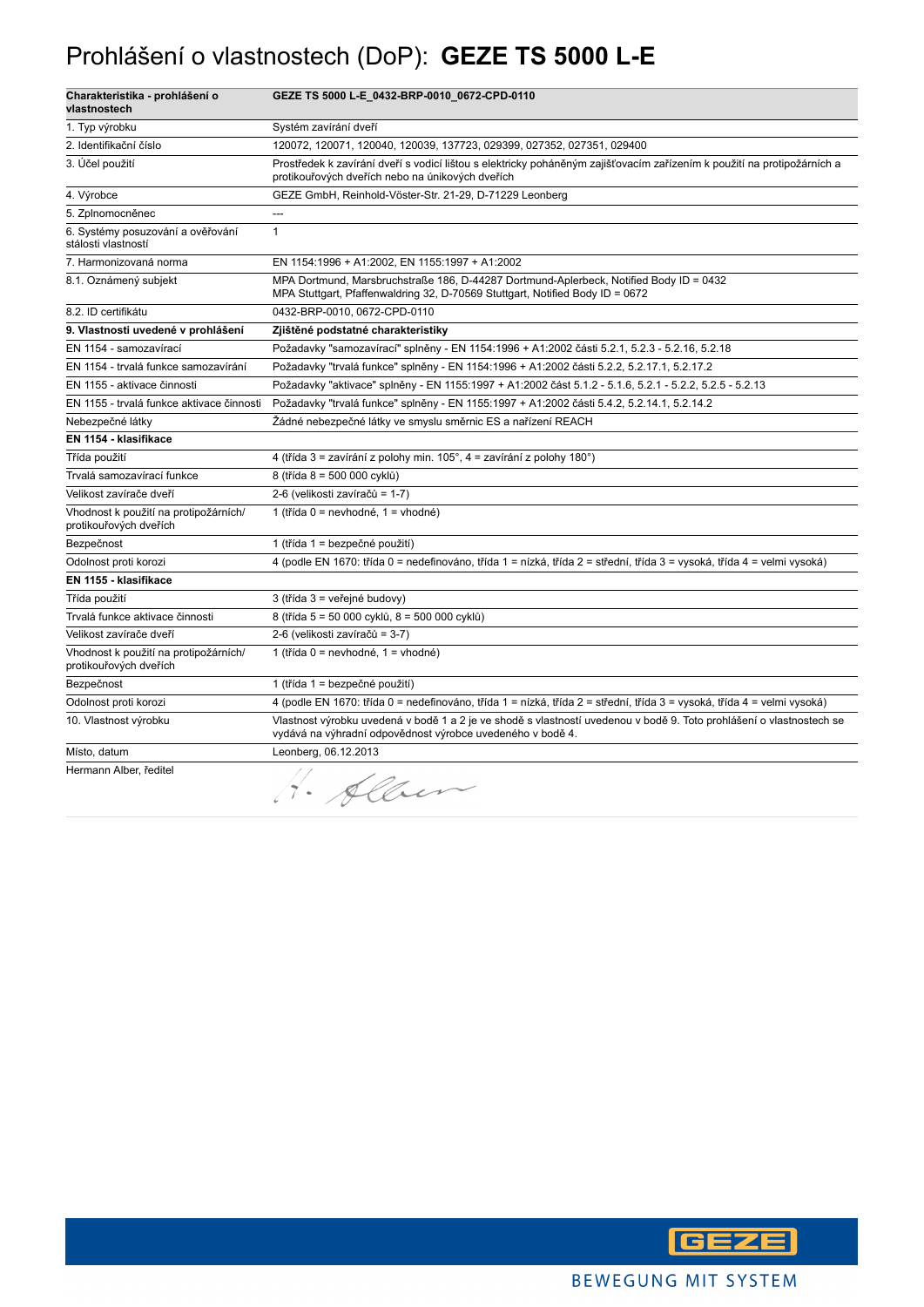# Izjava o svojstvima (DoP): **GEZE TS 5000 L-E**

| Oznaka Izjava o svojstvima                                       | GEZE TS 5000 L-E_0432-BRP-0010_0672-CPD-0110                                                                                                                                                                                |
|------------------------------------------------------------------|-----------------------------------------------------------------------------------------------------------------------------------------------------------------------------------------------------------------------------|
| 1. Vrsta proizvoda                                               | Sustav zatvarača vrata                                                                                                                                                                                                      |
| 2. Identifikacijski broj                                         | 120072, 120071, 120040, 120039, 137723, 029399, 027352, 027351, 029400                                                                                                                                                      |
| 3. Namjena                                                       | Naprava za zatvaranje vrata s kliznom vodilicom i električki pogonjenom napravom za zadržavanje zaokretnih vrata u<br>otvorenom položaju za uporabu na protupožarnim i/ili protudimnim vratima ili na evakuacijskim vratima |
| 4. Proizvođač                                                    | GEZE GmbH, Reinhold-Vöster-Str. 21-29, D-71229 Leonberg                                                                                                                                                                     |
| 5. Ovlaštena osoba                                               |                                                                                                                                                                                                                             |
| 6. Sustav za ocjenu postojanosti svojstva                        | $\overline{1}$                                                                                                                                                                                                              |
| 7. Usklađena norma                                               | EN 1154:1996 + A1:2002, EN 1155:1997 + A1:2002                                                                                                                                                                              |
| 8.1. Prijavljeno tijelo                                          | MPA Dortmund, Marsbruchstraße 186, D-44287 Dortmund-Aplerbeck, Notified Body ID = 0432<br>MPA Stuttgart, Pfaffenwaldring 32, D-70569 Stuttgart, Notified Body ID = 0672                                                     |
| 8.2. ID certifikata                                              | 0432-BRP-0010, 0672-CPD-0110                                                                                                                                                                                                |
| 9. Prijavljeno svojstvo                                          | Utvrđena važna svojstva                                                                                                                                                                                                     |
| EN 1154 - samozatvarajući                                        | Zahtjevi "samozatvarajući" su ispunjeni - EN 1154:1996 + A1:2002 odlomci 5.2.1, 5.2.3 - 5.2.16, 5.2.18                                                                                                                      |
| EN 1154 - Trajna funkcija<br>samozatvaranja                      | Zahtjevi "trajna funkcija" su ispunjeni - EN 1154:1996 + A1:2002 odlomci 5.2.2, 5.2.17.1, 5.2.17.2                                                                                                                          |
| EN 1155 - Sposobnost otvaranja                                   | Zahtjevi "otvaranja" su ispunjeni - EN 1155:1997 + A1:2002 odlomci 5.1.2 - 5.1.6, 5.2.1 - 5.2.2, 5.2.5 - 5.2.13                                                                                                             |
| EN 1155 - Trajna funkcija sposobnosti<br>otvaranja               | Zahtjevi "trajna funkcija" su ispunjeni - EN 1155:1997 + A1:2002 odlomci 5.2.4, 5.2.14.1, 5.2.14.2                                                                                                                          |
| Opasne tvari                                                     | Nema opasnih tvari u smislu direktiva Europske unije i Uredbe REACH                                                                                                                                                         |
| Klasifikacija EN 1154                                            |                                                                                                                                                                                                                             |
| Klasa primjene                                                   | 4 (klasa 3 = zatvaranje iz min. 105°, 4 = zatvaranje iz 180°)                                                                                                                                                               |
| Trajna funkcija samozatvaranja                                   | 8 (klasa 8 = 500.000 ciklusa)                                                                                                                                                                                               |
| Veličina zatvarača vrata                                         | 2-6 (veličine zatvarača vrata = 1-7)                                                                                                                                                                                        |
| Prikladnost za uporabu na<br>protupožarnim / protudimnim vratima | 1 (klasa 0 = nije prikladno, 1 = prikladno)                                                                                                                                                                                 |
| Sigurnost                                                        | 1 (klasa 1 = sigurnost uporabe)                                                                                                                                                                                             |
| Otpornost na koroziju                                            | 4 (prema EN 1670: klasa 0 = nije definirana, klasa 1 = mala, klasa 2 srednja, klasa 3 = visoka, klasa 4 = vrlo visoka)                                                                                                      |
| Klasifikacija EN 1155                                            |                                                                                                                                                                                                                             |
| Klasa primjene                                                   | 3 (klasa 3 = javne zgrade)                                                                                                                                                                                                  |
| Trajna funkcija sposobnosti otvaranja                            | 8 (klasa 5 = 50.000 ciklusa, 8 = 500.000 ciklusa)                                                                                                                                                                           |
| Veličina zatvarača vrata                                         | 2-6 (veličine zatvarača vrata = 3-7)                                                                                                                                                                                        |
| Prikladnost za uporabu na<br>protupožarnim / protudimnim vratima | 1 (klasa 0 = nije prikladno, 1 = prikladno)                                                                                                                                                                                 |
| Sigurnost                                                        | 1 (klasa 1 = sigurnost uporabe)                                                                                                                                                                                             |
| Otpornost na koroziju                                            | 4 (prema EN 1670: klasa 0 = nije definirana, klasa 1 = mala, klasa 2 srednja, klasa 3 = visoka, klasa 4 = vrlo visoka)                                                                                                      |
| 10. Svojstvo proizvoda                                           | Svojstvo proizvoda prema br. 1 odgovara prijavljenom svojstvu prema br. 9 Za izradu izjave o svojstvima prema br. 9<br>odgovoran je samo proizvođač prema br. 4                                                             |
| Mjesto, datum                                                    | Leonberg, 06.12.2013                                                                                                                                                                                                        |
| Hermann Alber, direktor                                          | Alber<br>$\blacksquare$                                                                                                                                                                                                     |